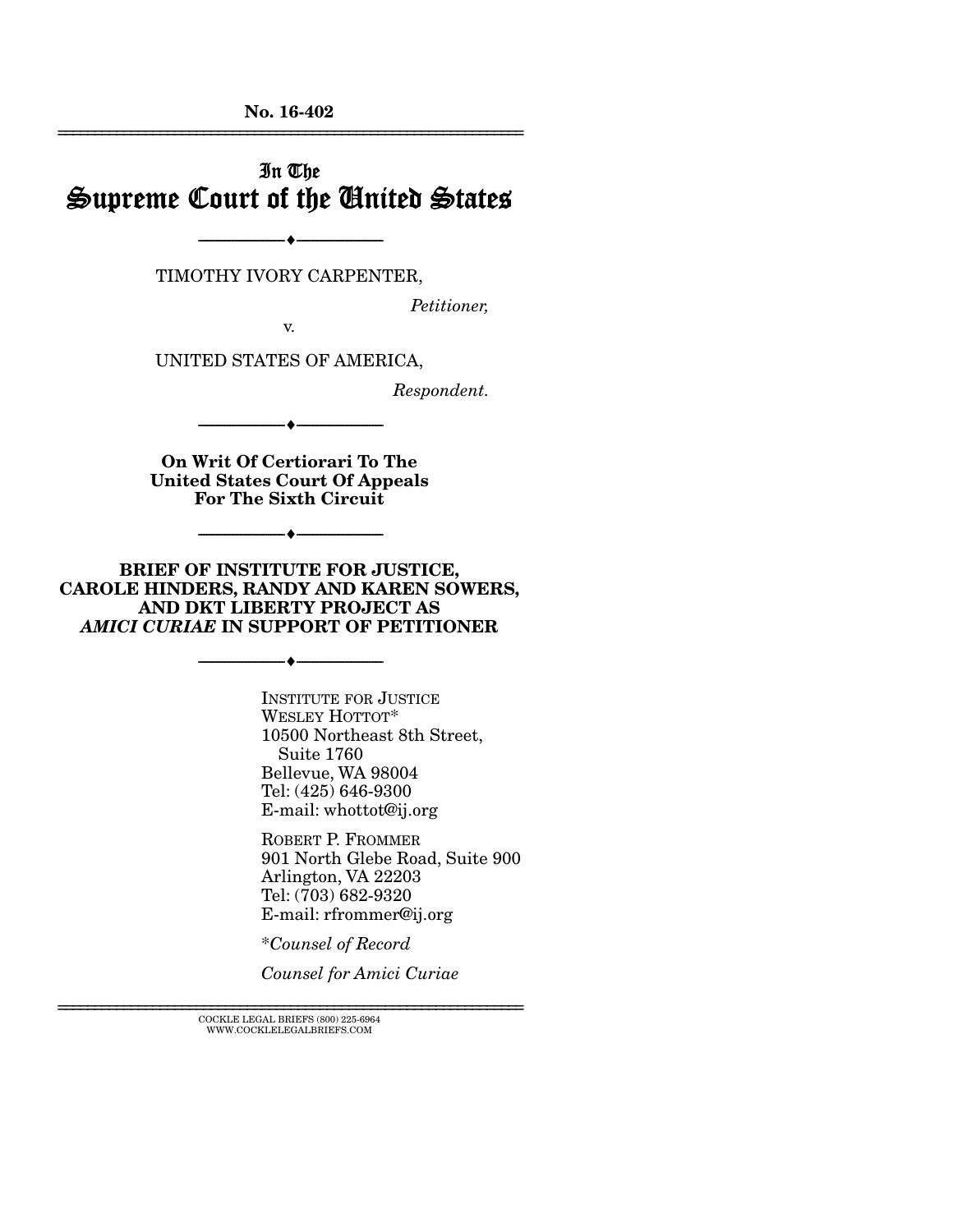## TABLE OF CONTENTS

| iii |                              |                                                                                                                                                                                                            |    |
|-----|------------------------------|------------------------------------------------------------------------------------------------------------------------------------------------------------------------------------------------------------|----|
|     | INTEREST OF THE AMICI CURIAE |                                                                                                                                                                                                            |    |
|     |                              | SUMMARY OF ARGUMENT                                                                                                                                                                                        | 3  |
|     |                              |                                                                                                                                                                                                            | 6  |
| Ι.  |                              | In Answering the Question Presented, This<br>Court Should Be Mindful of How Its Deci-<br>sion in United States v. Miller Has Nega-<br>tively Impacted Ordinary Americans                                   | 6  |
|     | А.                           | <i>Miller</i> adopted a categorical approach<br>to the Third Party Doctrine that has<br>transformed the Bank Secrecy Act into<br>a general warrant for federal agents to<br>monitor people's bank accounts | 7  |
|     | В.                           | Federal agents now routinely surveil<br>the everyday banking practices of ordi-<br>nary Americans looking for property to                                                                                  | 11 |
|     | C.                           | As a result of <i>Miller</i> , even people who<br>have done nothing wrong – people like<br>amici – are finding themselves targeted<br>for civil forfeiture without being charged                           | 14 |
|     |                              | 1. The Internal Revenue Service used<br>the categorical approach to the Third<br>Party Doctrine to monitor Carole<br>Hinders' bank account and wrong-<br>fully seize more than \$32,000                    | 17 |
|     |                              |                                                                                                                                                                                                            |    |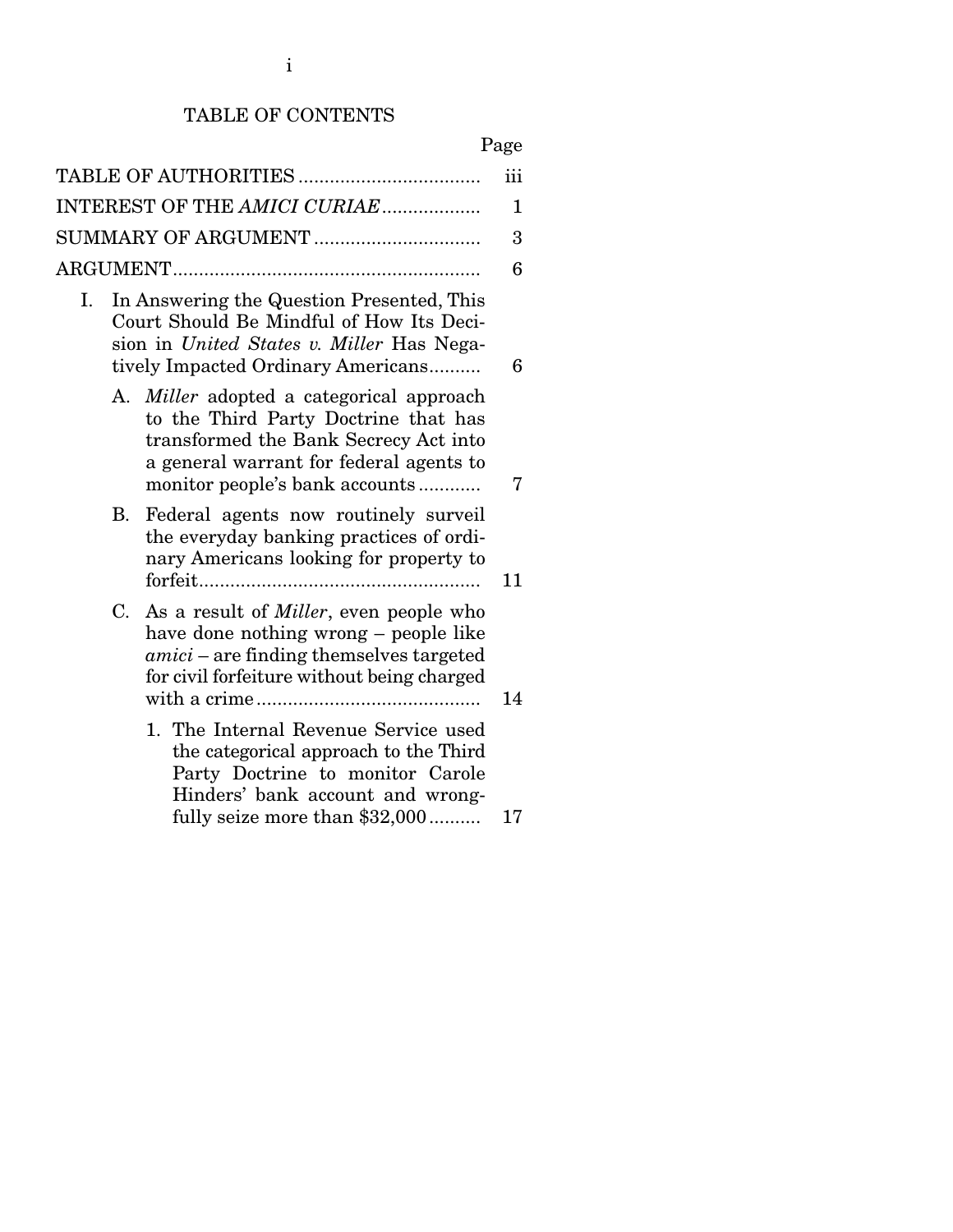# TABLE OF CONTENTS – Continued

| 2. Randy and Karen Sowers received<br>the same treatment and had more<br>than $$62,000$ wrongfully seized                                                                                                                    | 23 |
|------------------------------------------------------------------------------------------------------------------------------------------------------------------------------------------------------------------------------|----|
| II. This Court Should Reject the Categorical<br>Approach to the Third Party Doctrine                                                                                                                                         | 26 |
| A. Applying the categorical approach of<br><i>Miller</i> to the cell-site-location informa-<br>tion in this case would lead to the same<br>dragnet surveillance of phone informa-<br>tion that the nation has experienced in | 27 |
| B. The Court should reject the categorical<br>approach to the Third Party Doctrine<br>and instead adopt a real-world approach<br>that scrutinizes positive law, including<br>statutes and private contracts                  | 34 |
|                                                                                                                                                                                                                              | 37 |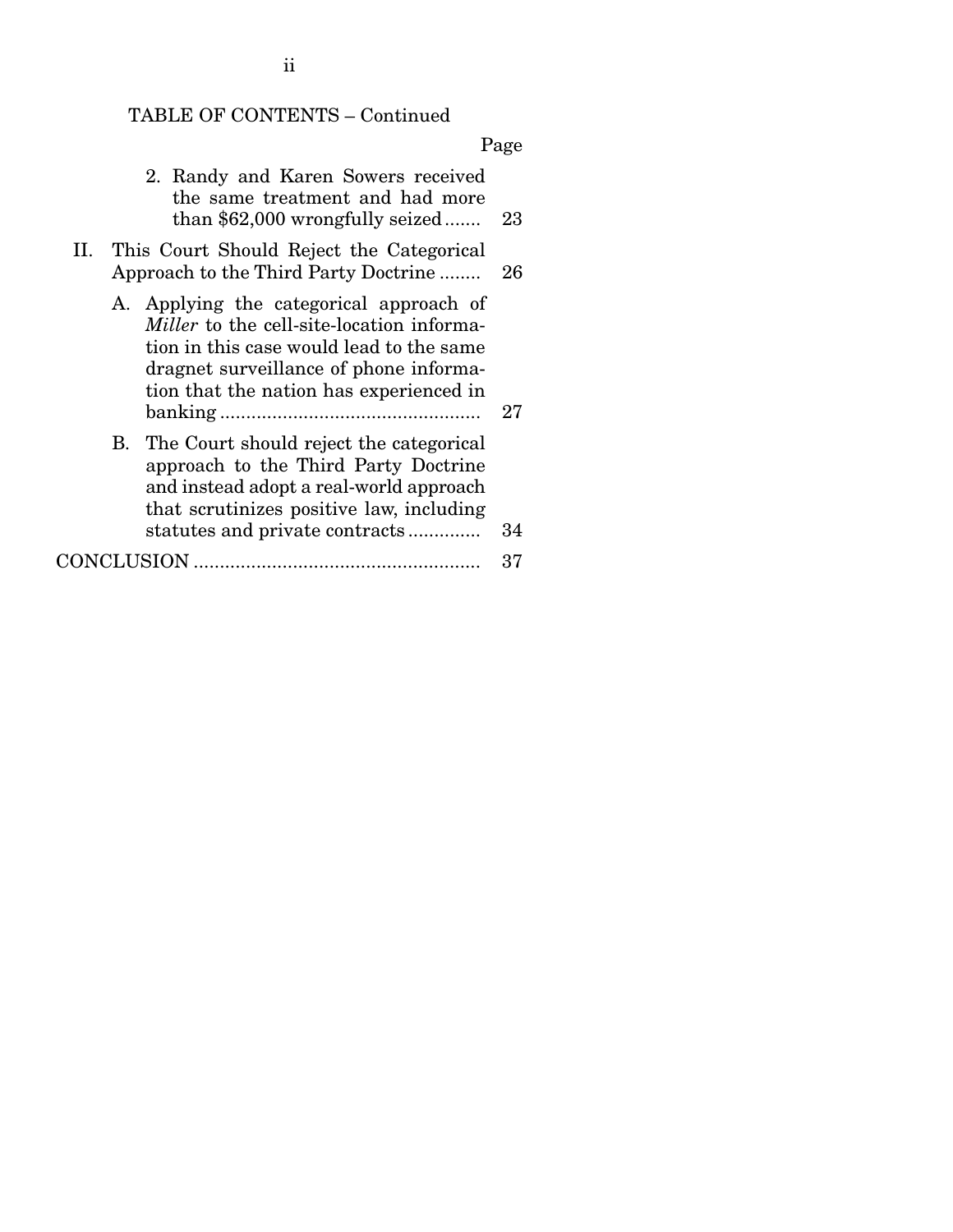## TABLE OF AUTHORITIES

# Page

## CASES

| California Bankers Assoc. v. Shultz, 416 U.S. 21<br>. 7                                                                                  |
|------------------------------------------------------------------------------------------------------------------------------------------|
| In re Application for Pen Register & Trap/Trace<br>Device with Cell Site Location Auth., 396                                             |
|                                                                                                                                          |
| Leonard v. Texas, 137 S. Ct. 847 (2017)12, 13                                                                                            |
|                                                                                                                                          |
| SEC v. Jerry T. O'Brien, Inc., 467 U.S. 735 (1984) 10                                                                                    |
| Smith v. Maryland, 442 U.S. 735 (1979)  7, 8, 34                                                                                         |
| United States v. Funds in the Amount of \$30,670,<br>32                                                                                  |
| United States v. \$32,820.56 in U.S. Currency,                                                                                           |
| United States v. \$32,820.56 in U.S. Currency,                                                                                           |
| United States v. \$32,820.56 in U.S. Currency, 79                                                                                        |
| United States v. \$32,820.56 in U.S. Currency,<br>No. C13-4102-LTS (N.D. Iowa filed Oct. 24,                                             |
| United States v. \$33,244.86 in U.S. Currency<br>from TCF Nat'l Bank Account #XXXXXX6598,<br>No. 2:13-cv-13990-RHC-DRG (E.D. Mich. filed |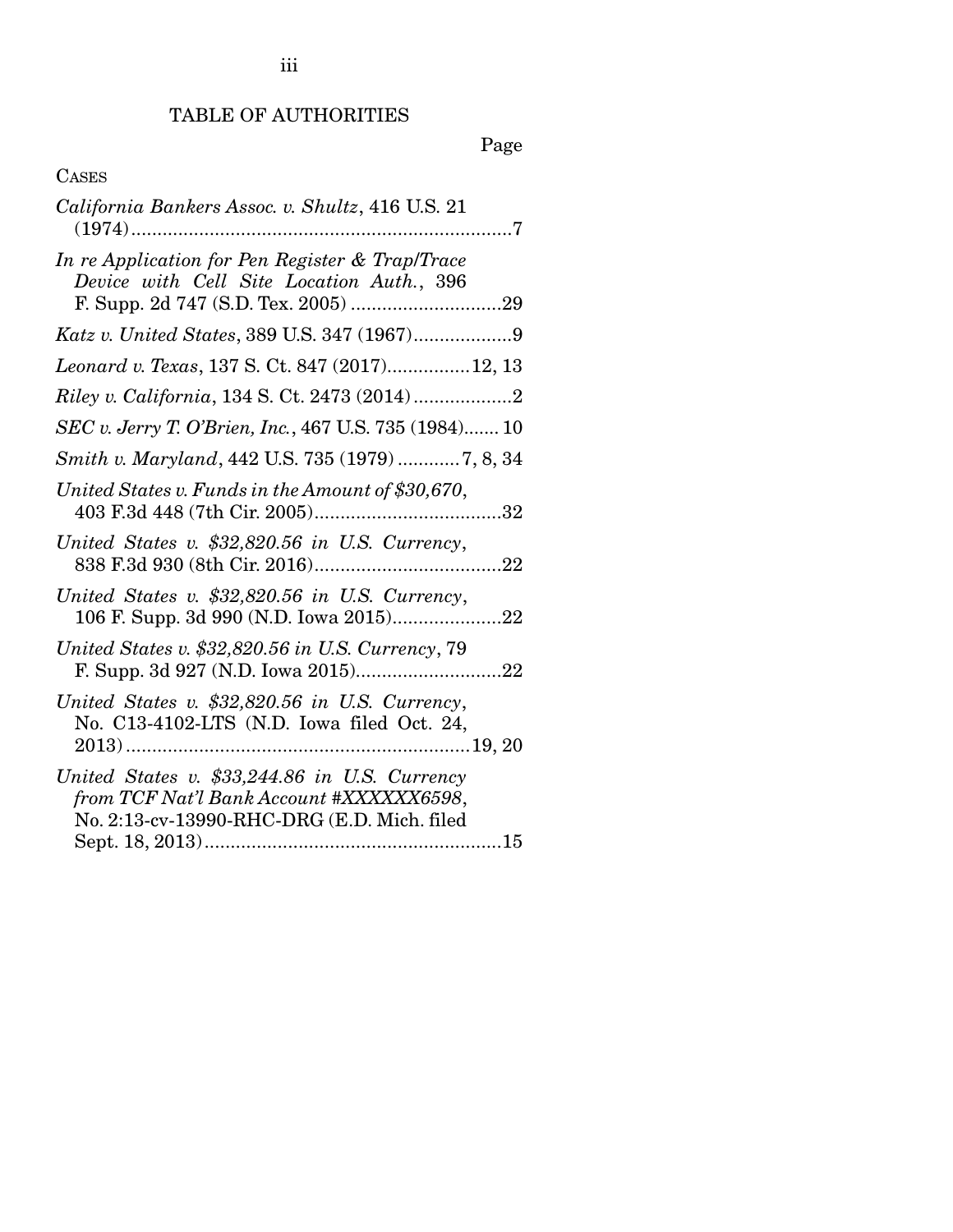### TABLE OF AUTHORITIES – Continued

### Page

CONSTITUTIONAL PROVISIONS

U.S. Const. amend. IV ......................................... *passim*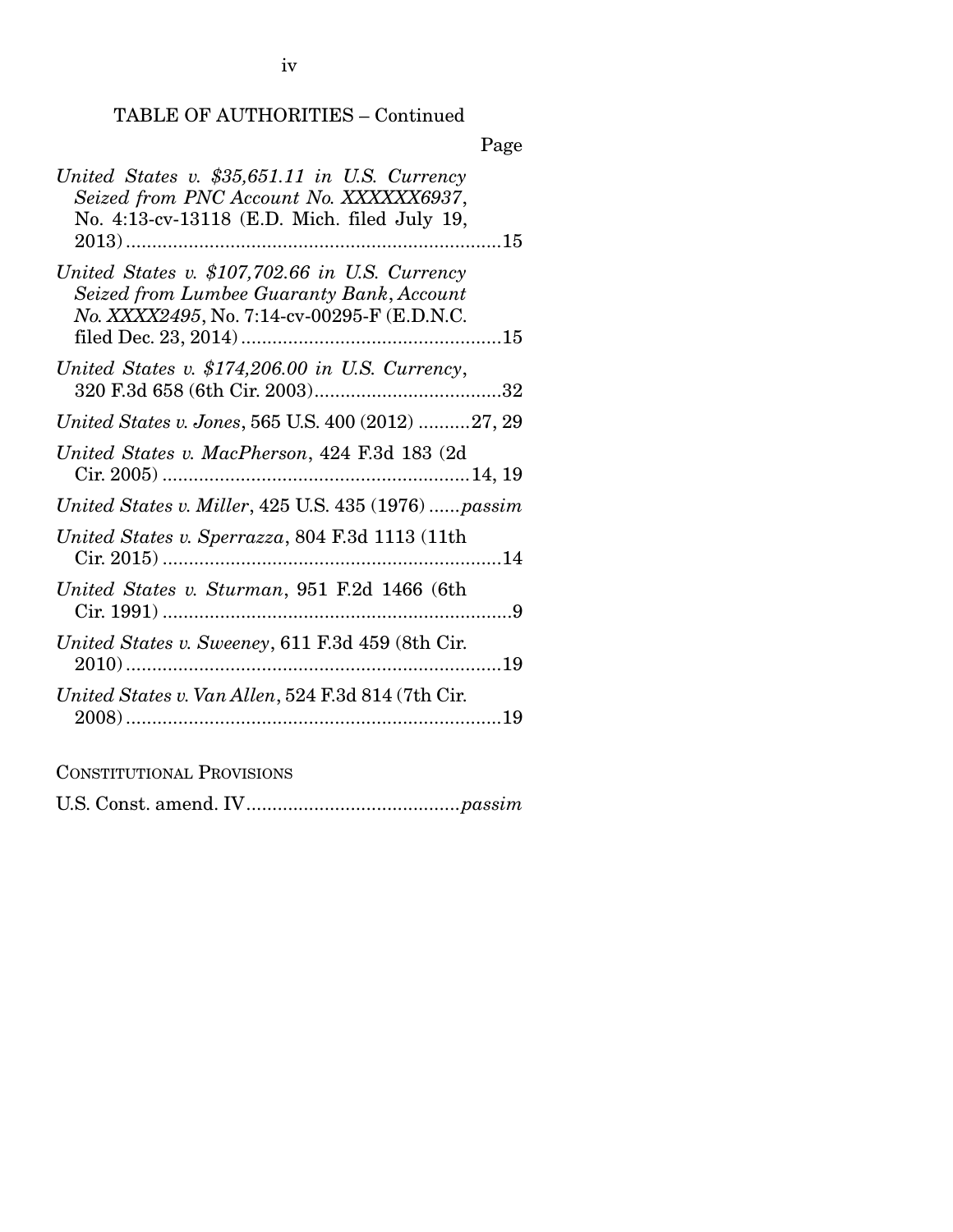# TABLE OF AUTHORITIES – Continued

## Page

## **STATUTES**

### OTHER PUBLICATIONS

| William Baude & James Y. Stern, The Positive     |  |
|--------------------------------------------------|--|
| Law Model of the Fourth Amendment, 129           |  |
|                                                  |  |
| Bureau of Labor Statistics, U.S. Dep't of Labor, |  |
| CPI Inflation Calculator, https://data.bls.gov/  |  |
|                                                  |  |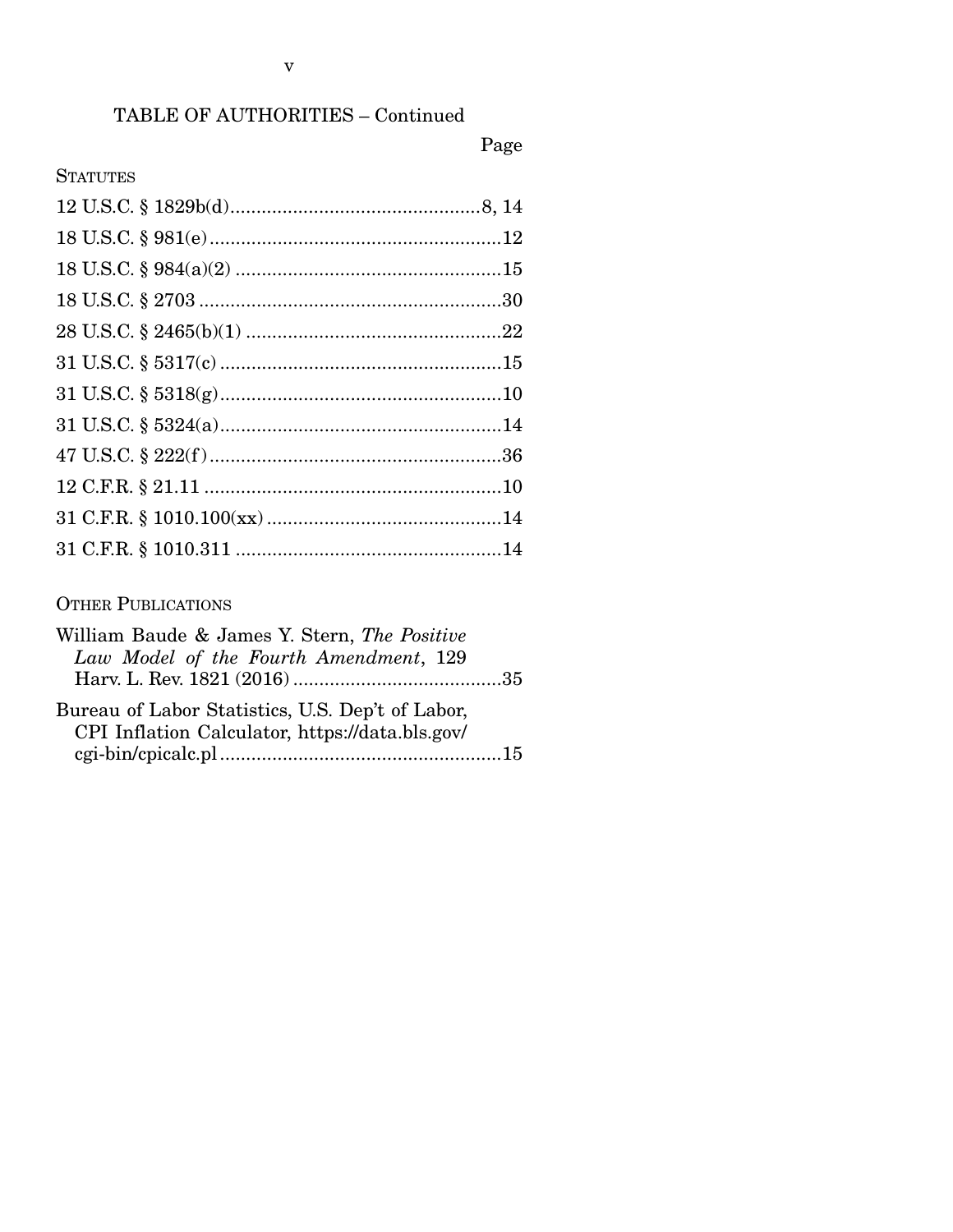## TABLE OF AUTHORITIES – Continued

| Congress must end abuses of seizures by feds,<br>Des Moines Register, Nov. 8, 2014, www.des<br>moinesregister.com/story/opinion/editorials/2014/<br>11/08/congress-must-stop-seizures/18728827/21                                                                                        |
|------------------------------------------------------------------------------------------------------------------------------------------------------------------------------------------------------------------------------------------------------------------------------------------|
| Daniel P. Finney, Forfeiture target calls it, 'a vio-<br>lation of civil rights', Des Moines Register,<br>Nov. 2, 2014, www.desmoinesregister.com/story/<br>news/crime-and-courts/2014/11/02/civil-forfeiture-<br>iowa-carole-hinders-arnolds-park/18362299/21                           |
| Eric Holder, Memorandum, Guidance Regard-<br>ing the Use of Asset Forfeiture Authorities in<br>Connection with Structuring Offenses (Mar.<br>31, 2015), www.justice.gov/sites/default/files/opa/<br>press-releases/attachments/2015/03/31/ag-memo-<br>structuring-policy-directive.pdf22 |
| Institute for Justice, D. Carpenter, L. Knepper,<br>A. Erickson, J. McDonald, Policing for Profit:<br>The Abuse of Civil Asset Forfeiture (2d ed. Nov.<br>2015), http://ij.org/report/policing-for-profit/ 12, 31                                                                        |
| Institute for Justice, D. Carpenter & L. Salzman,<br>Seize First, Question Later: The IRS and Civil<br>Forfeiture (Feb. 2015), http://ij.org/wp-content/<br>uploads/2015/03/seize-first-question-later.pdf15                                                                             |
| Internal Revenue Service, U.S. Dep't of Treasury,<br>Memorandum for Special Agents in Charge: IRS<br>Structuring Investigation Policy Changes (Oct.<br>17, 2014), <i>available at http://ij.org/wp-content/</i>                                                                          |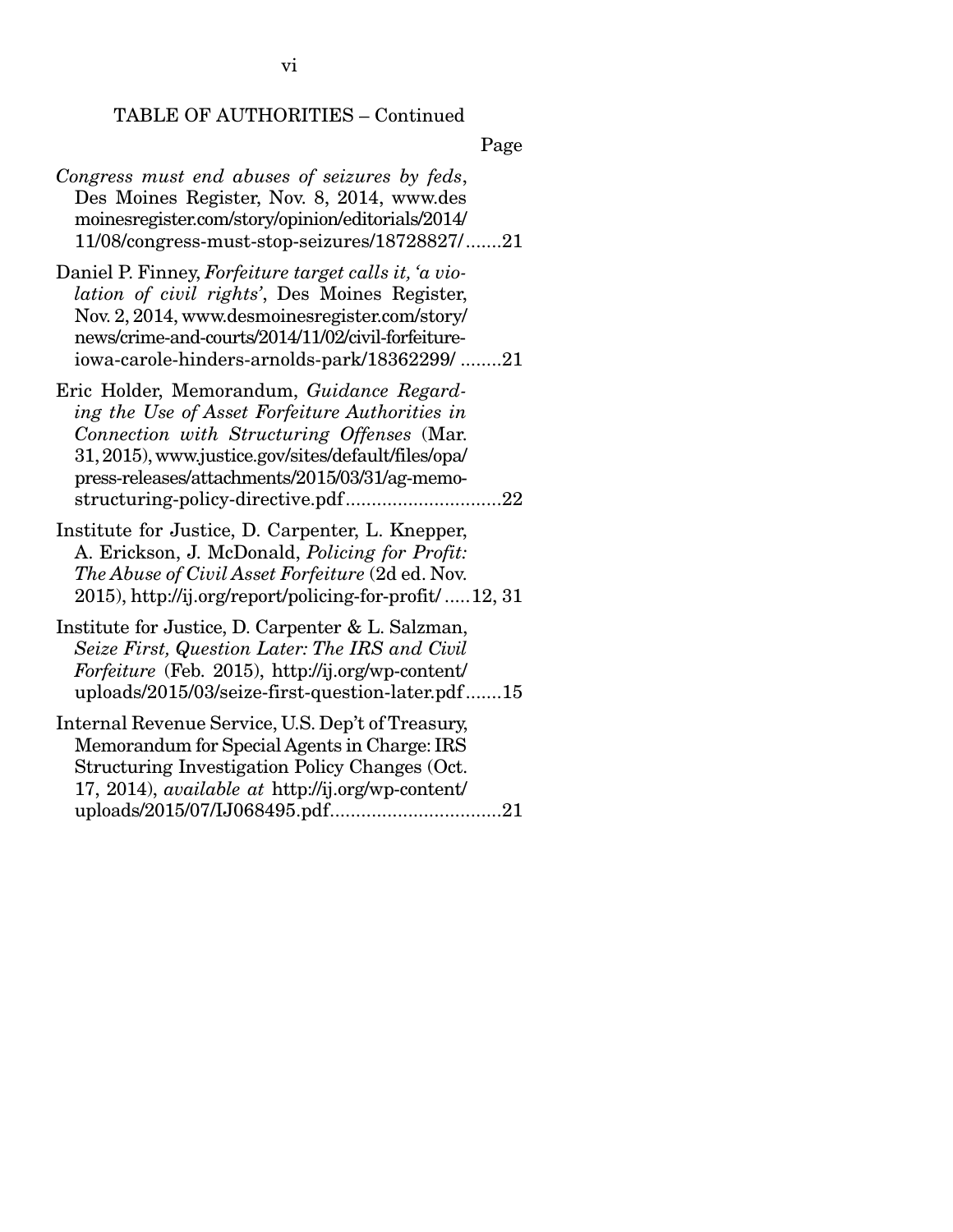vii

## TABLE OF AUTHORITIES – Continued

| Richard M. Re, The Positive Law Floor: Respond-<br>ing to William Baude & James Y. Stern, The<br>Positive Law Model of the Fourth Amendment,                                                             |
|----------------------------------------------------------------------------------------------------------------------------------------------------------------------------------------------------------|
| Jennifer Shasky Calvery, Address at the FinCEN<br>2015 Law Enforcement Awards Ceremony, May<br>12, 2015, https://www.fincen.gov/sites/default/                                                           |
| Petition for Remission or Mitigation of Randy<br>and Karen Sowers (July 16, 2015), http://ij.<br>org/wp-content/uploads/2015/07/irs-forfeiture-<br>petitions-randy-sowers-petition.pdf25                 |
| Sarah N. Welling, Smurfs, Money Laundering<br>and the Federal Criminal Law: The Crime of<br>Structuring Transactions, 41 Fla. L. Rev. 287                                                                |
| Shaila Dewan, Law Lets I.R.S. Seize Accounts<br>on Suspicion, No Crime Required, N.Y. Times,<br>Oct. 26, 2014, at A1, http://www.nytimes.com/<br>2014/10/26/us/law-lets-irs-seize-accounts-on-           |
| Statement of Richard Weber, Chief of I.R.S. Crim-<br>inal Investigation, N.Y. Times, Oct. 25, 2014,<br>www.nytimes.com/2014/10/26/us/statement-of-<br>richard-weber-chief-of-irs-criminal-investigation. |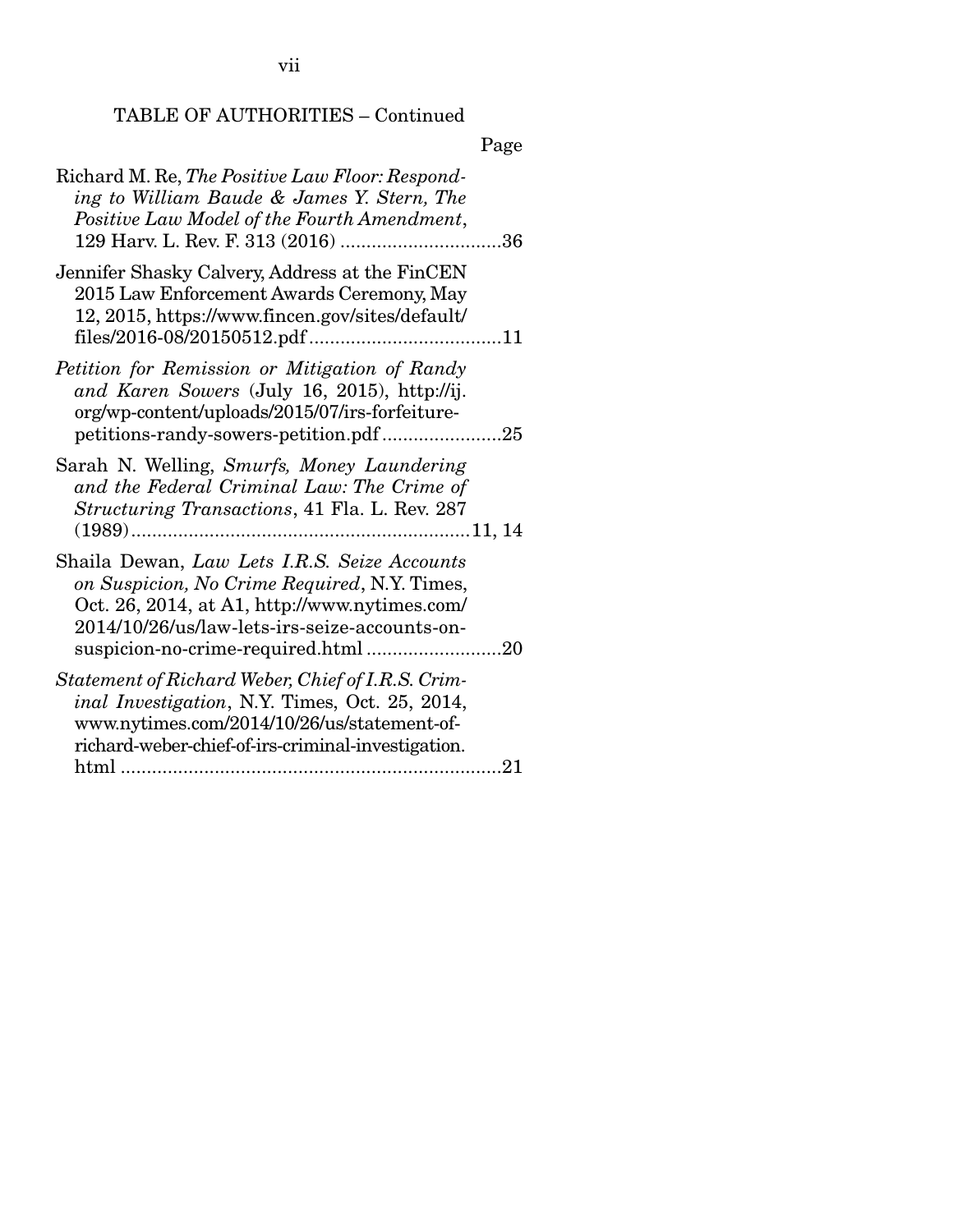viii

## TABLE OF AUTHORITIES – Continued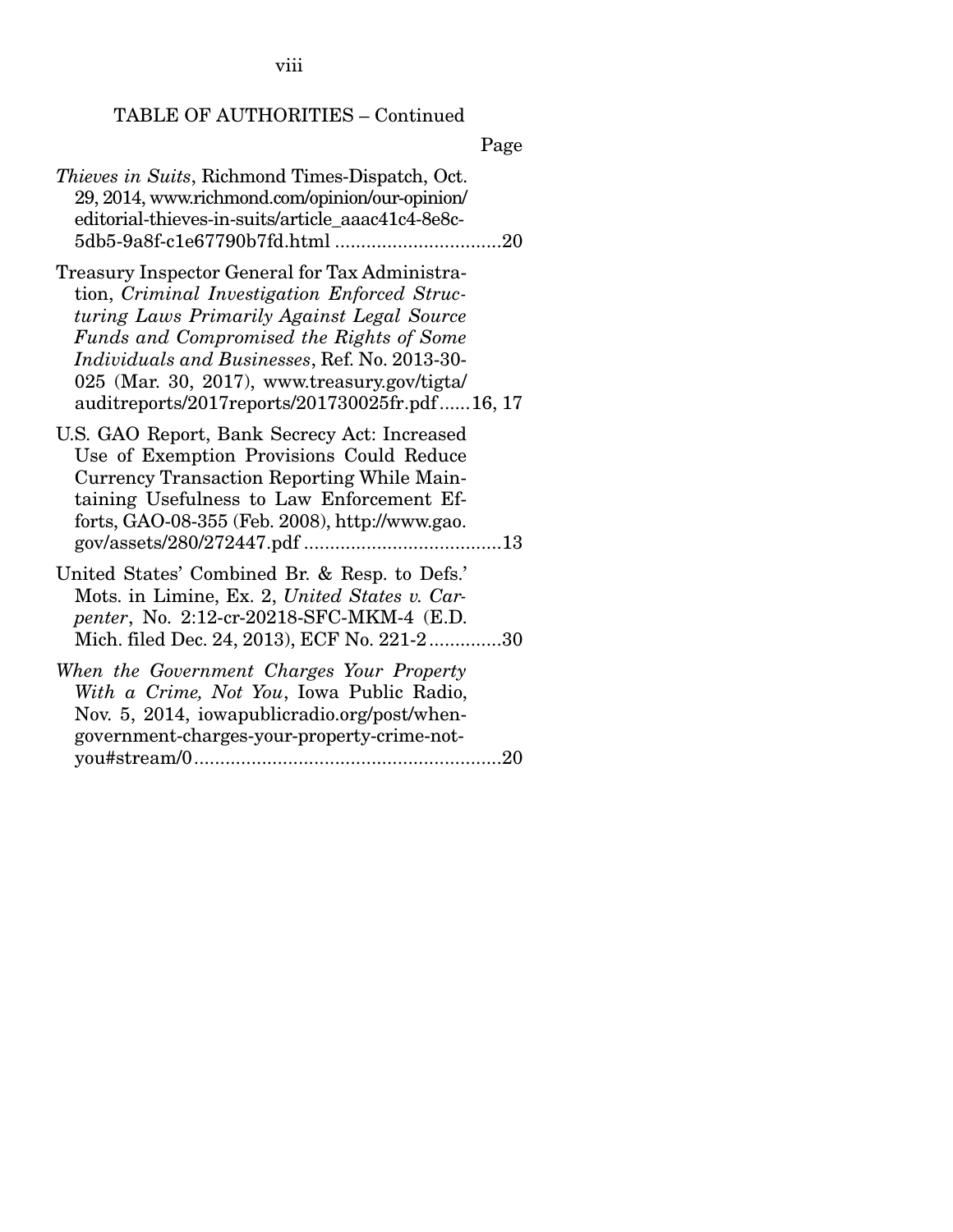#### INTEREST OF THE *AMICI CURIAE*<sup>1</sup>

 The Institute for Justice is a nonprofit, publicinterest law firm dedicated to defending the essential foundations of a free society, including property rights and the Fourth Amendment right to be free from warrantless government surveillance.

 Three of the *amici* – Carole Hinders and Randy and Karen Sowers – are Institute for Justice clients from whom the Internal Revenue Service (IRS) wrongfully seized over \$90,000. In their cases, the government relied on the Third Party Doctrine to scrutinize *amici*'s banking habits without a warrant, and so intruded on the details of *amici*'s daily lives without establishing probable cause before a neutral magistrate. In both cases, the government used this sweeping surveillance power to identify a pattern of less than \$10,000 cash deposits, which, according to one IRS agent, rose to the level of "structuring" in violation of federal bank reporting laws. (A thorough investigation would have revealed that *amici* ran small businesses that relied on cash and made frequent deposits below \$10,000.) *Amici* were not charged with "structuring" or any other crime. Even so, the categorical approach to the Third Party Doctrine made it possible for the government to secretly review their bank records and wrongfully seize their accounts. Using civil forfeiture,

<sup>1</sup> All parties have consented to the filing of this brief. *Amici* affirm that no counsel for any party authored this brief in whole or in part and that no person or entity made a monetary contribution specifically for the preparation or submission of this brief.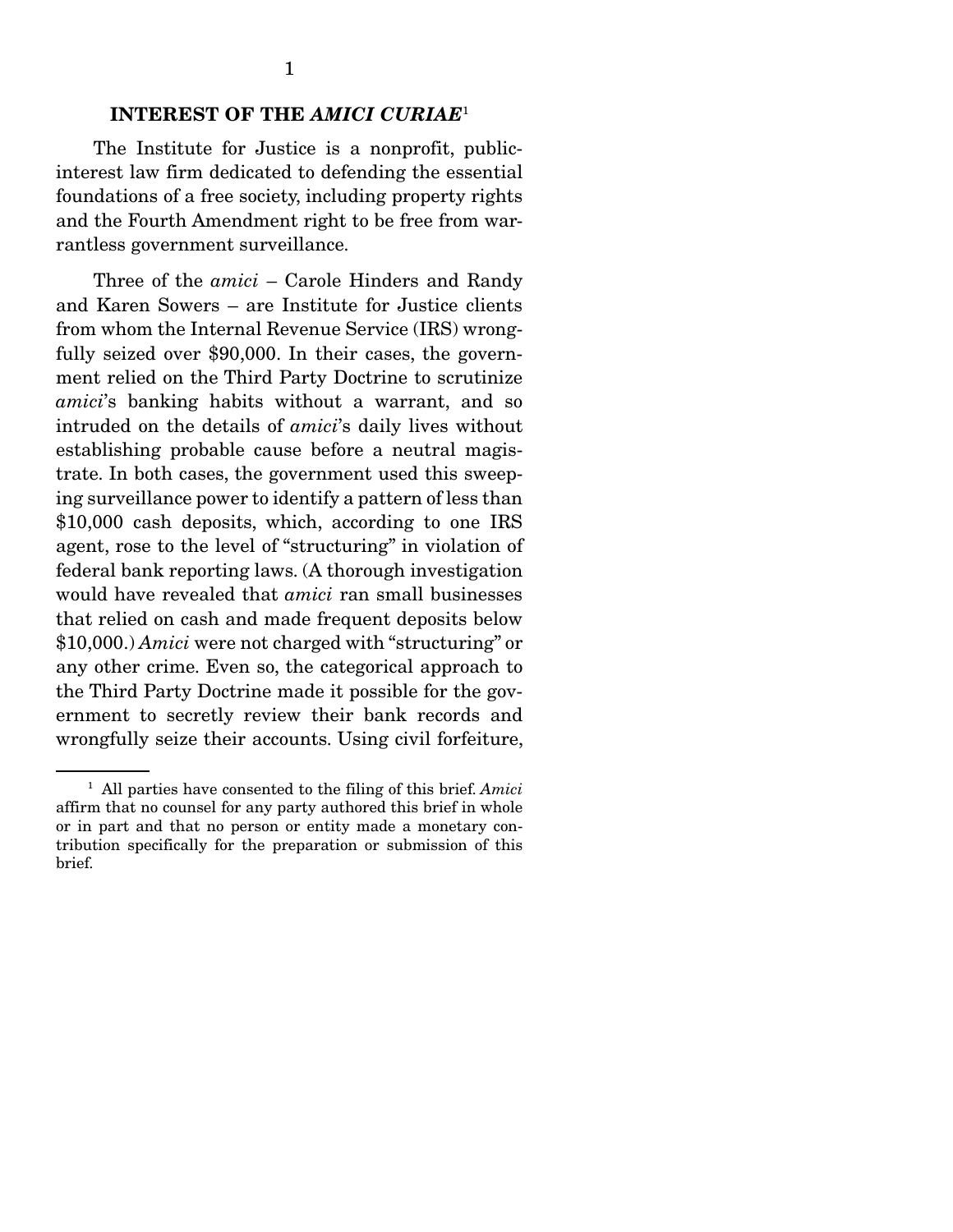the government forced *amici* to litigate, at their own expense, for the return of their money. And, because the federal government keeps 100% of property it successfully forfeits, the IRS had a direct profit incentive in those proceedings. *Amici* fought back and, with the Institute for Justice representing them pro bono, their money was eventually returned – 21 months later in Carole's case and four years later in Randy and Karen's case.

What happened to Carole, Randy, and Karen was only possible because, under this Court's precedents, information a person conveys to a bank is categorically excluded from Fourth Amendment protection. If the same categorical rule were applied to the cell-sitelocation information (CSLI) at issue in this case, innocent Americans would be caught up in dragnet searches of their CSLI, just as Carole, Randy, and Karen were caught up in dragnet searches of their bank records. It is *amici*'s hope that their experiences will lead the Court to reject the categorical approach to the Third Party Doctrine and, instead, apply a realworld approach. Specifically, in determining whether CSLI requires Fourth Amendment reasonableness analysis (and, ultimately, a warrant), *amici* urge the Court to take account of the privacy protections available to private parties under statutes and contracts.

*Amicus* DKT Liberty Project is a nonprofit dedicated to promoting individual liberty and defending the right to privacy. Founded in 1997, the Liberty Project has participated as *amicus* in this Court several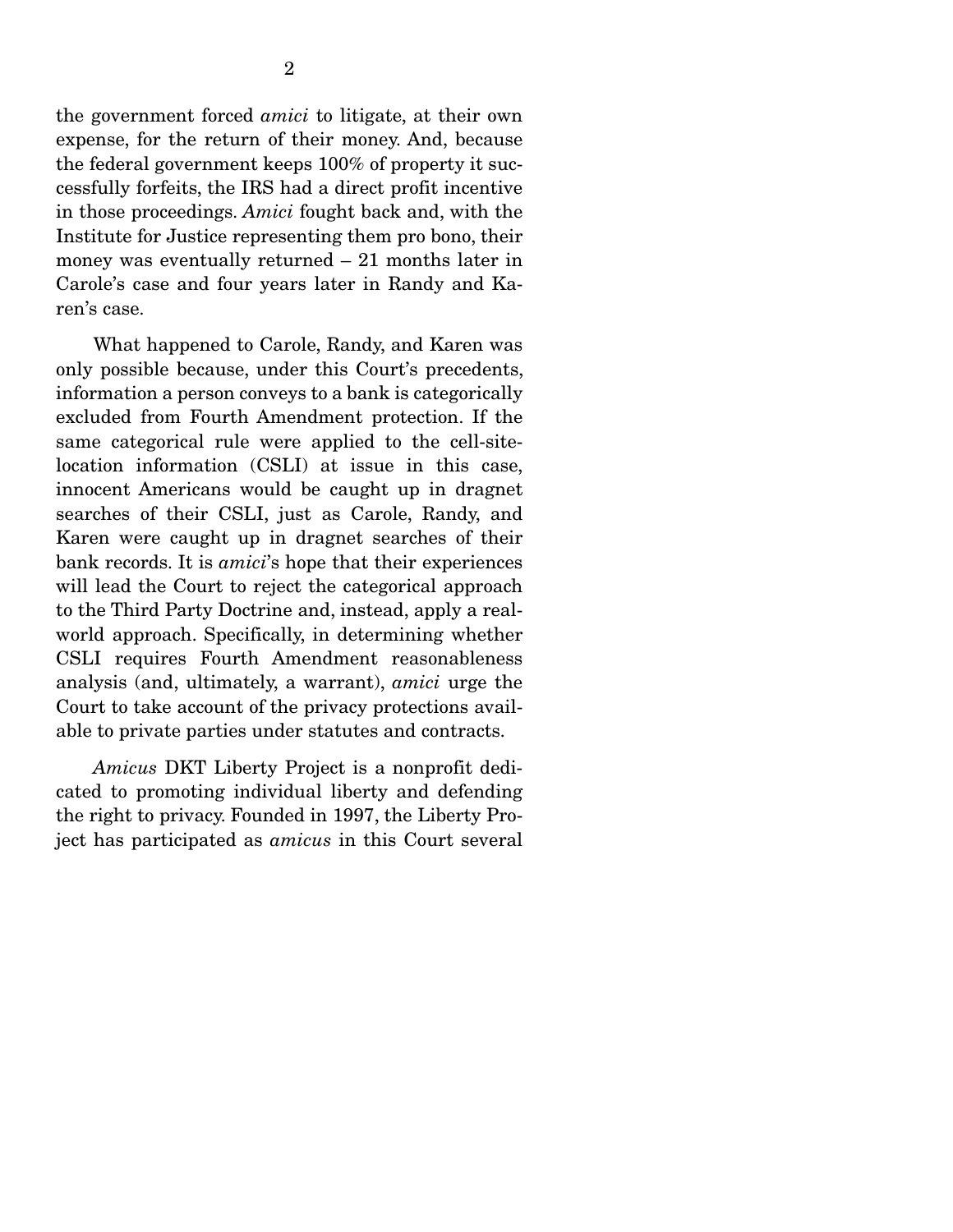times, including in *Riley v. California*, 134 S. Ct. 2473 (2014). Like *Riley*, this case concerns the privacy of information generated by Americans' cell phones – their modern day papers and effects. The smartphone is a computer, creating and holding countless private papers, and potentially providing government with a trove of information about a person, their home, business, and family members. Because of the Liberty Project's experience protecting Americans' privacy from government overreach, it is well situated to provide this Court with additional insight into the question presented in this case.

#### SUMMARY OF ARGUMENT

--------------------------------- ---------------------------------

 This case is about the intersection of cutting edge technology and the Fourth Amendment, so it is understandable that the parties are focused on the future of CSLI. In deciding that important future, however, *amici* urge this Court to be mindful of the past.

 This brief explains why the categorical approach to the Third Party Doctrine announced in *United States v. Miller* is a poor foundation on which to build the Fourth Amendment's future. *Miller* categorically exempted from Fourth Amendment protection *any* information a person provides to their bank, under *any*  circumstances. In the 41 years since, this categorical reasoning has given law enforcement license to monitor virtually every bank account in the country looking for suspicious activity. Technological advances have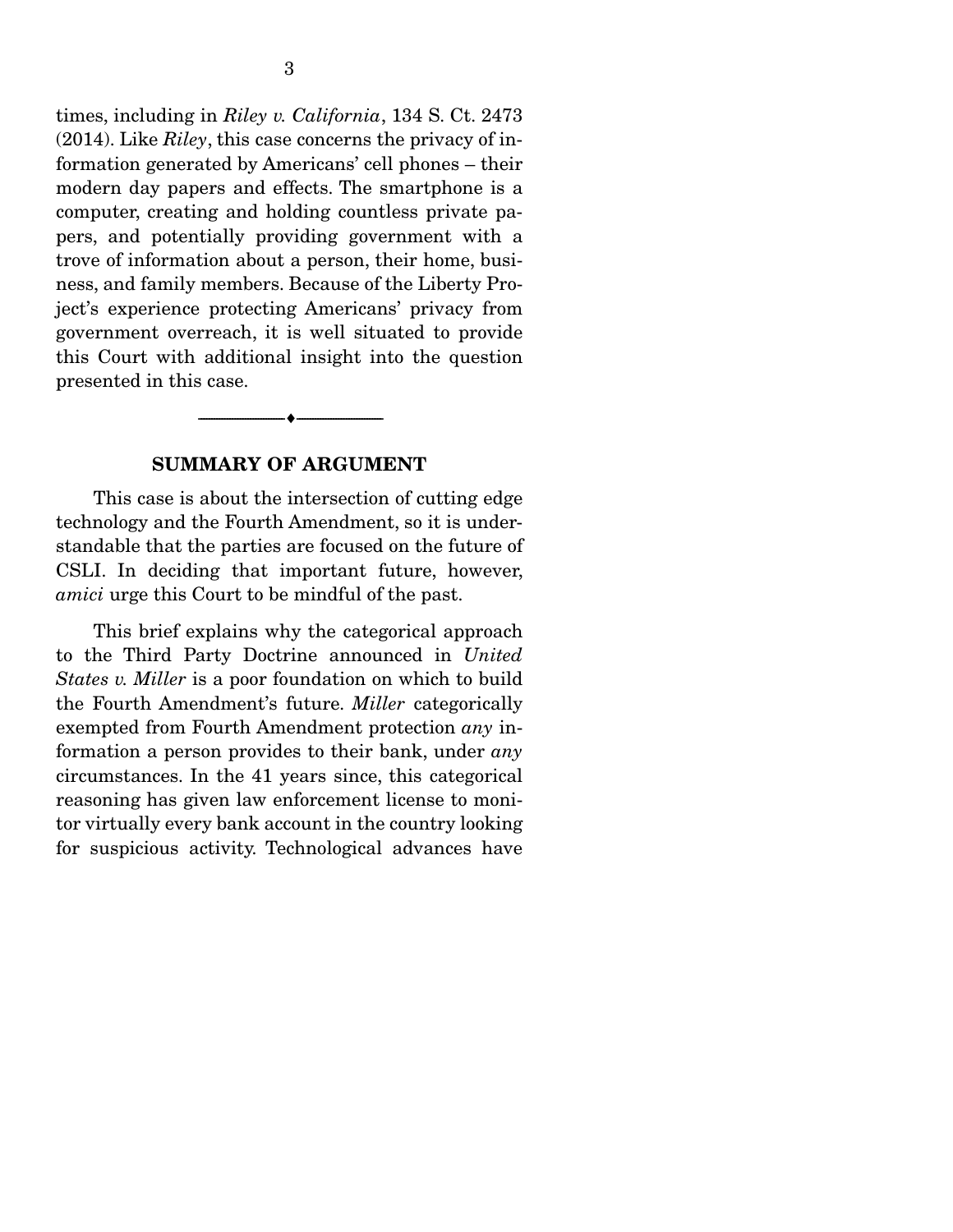At the same time, civil forfeiture has metastasized from a legal backwater into a favored tool of law enforcement – a tool that has combined with the categorical approach to the Third Party Doctrine to endanger the rights of ordinary Americans. Law enforcement has come to rely on civil forfeiture because it allows them to take property without charging (let alone convicting) anyone with a crime. And, because federal agencies keep 100% of the proceeds of everything they forfeit, they have a direct financial incentive to seize more and more property. While *Miller* has given the government the *means* to monitor Americans' banking practices, the profit incentive to pursue civil forfeiture has provided a powerful *motive* to do so. As a result, federal agents now troll Americans' banking information looking for property they can seize, putting the burden on property owners to fight back at their own expense.

 As *amici*'s experiences show, the federal government uses this power to devastating effect. Take for instance *amici* Carole Hinders and Randy and Karen Sowers, who endured civil forfeiture nightmares based on innocent banking behavior. Under *Miller*, the government was able to secretly monitor *amici*'s bank records. Based on a cursory review of those records, the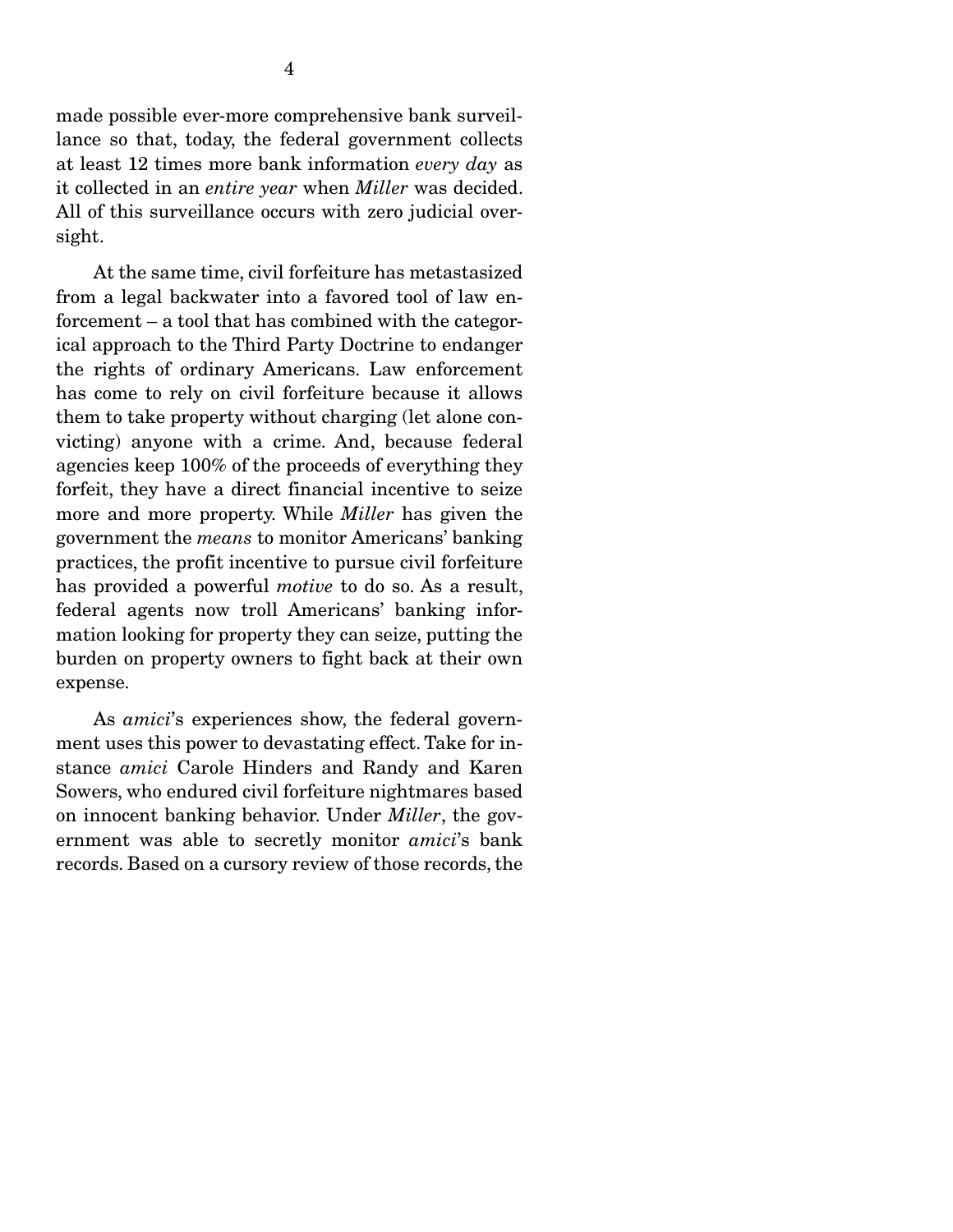government seized their bank accounts without any criminal charges. In the end, *amici* were successful in getting their money back, but it took more than 21 months in Carole's case and more than four years in the Sowers' case. And their experiences are far from unique.

 Thus, what the Court envisioned – in *Miller* – as the piecemeal collection of bank records for criminal prosecutions has become a nationwide surveillance program devoted in substantial part to civil forfeiture actions. This unanticipated expansion of *Miller* should give this Court pause as it considers what Fourth Amendment rule to apply to CSLI.

*Amici* urge the Court to reject the categorical approach to the Third Party Doctrine. Applied to the CSLI at issue in this case, the categorical approach would result in the same type of dragnet surveillance the nation has experienced in the banking context. This outcome would only add fuel to the government's already out-of-control forfeiture machine. Like bank information collected without a warrant, CSLI can – and would – be used to justify civil forfeiture proceedings against innocent people.

 In place of the categorical approach, the Court should adopt a real-world approach to the Third Party Doctrine that uses predictable standards derived from positive law. This approach would weigh the statutes and private contracts that restrain a private person's access to information that the government seeks to obtain without a warrant. Fourth Amendment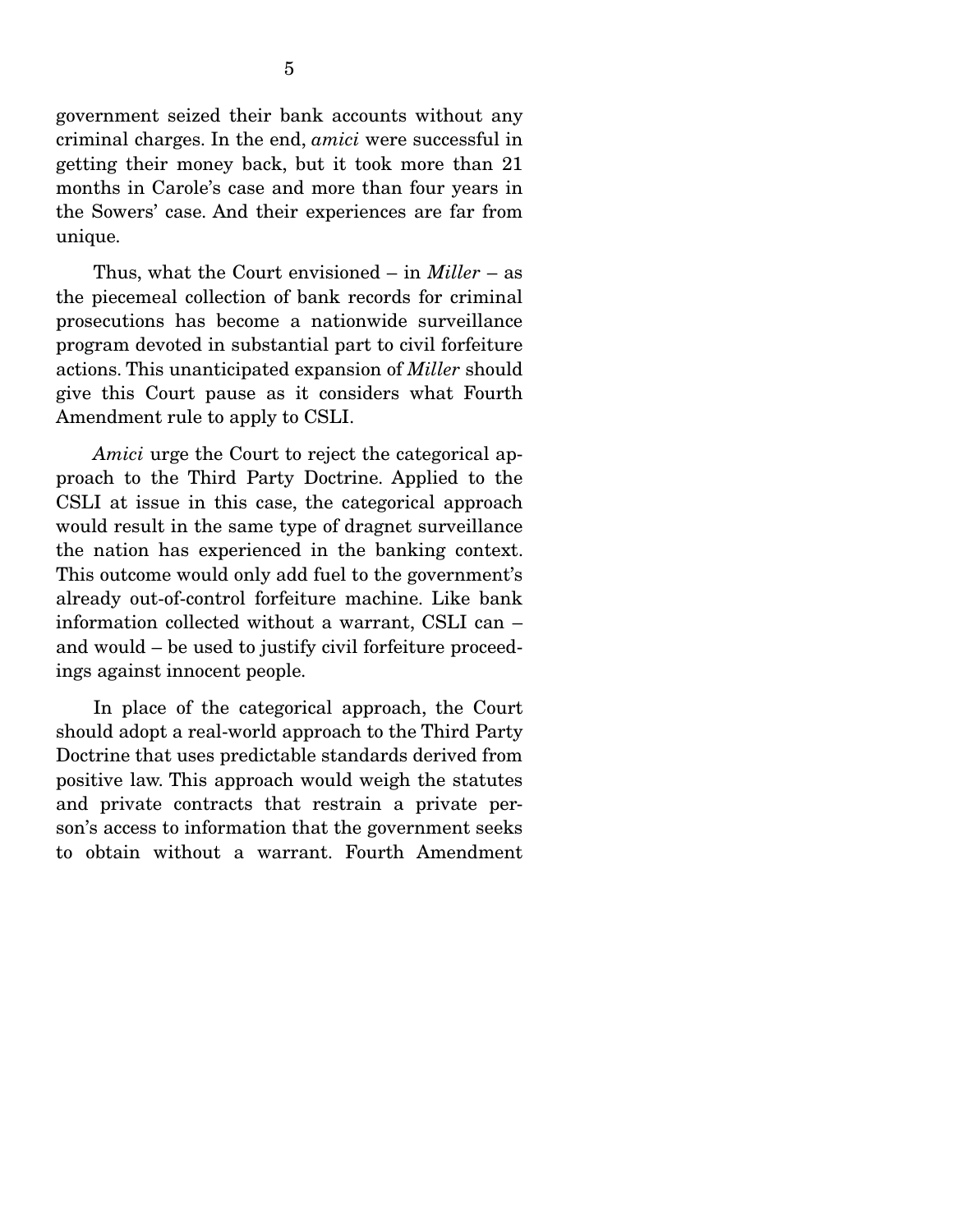reasonableness standards would govern whenever a private person would violate the law by obtaining the same information without the suspect's consent. Rather than giving the government blanket license to collect and troll the CSLI of every American, this approach would interpose judicial checks and balances based on predictable standards.

#### ARGUMENT

--------------------------------- ---------------------------------

#### I. In Answering the Question Presented, This Court Should Be Mindful of How Its Decision in *United States v. Miller* Has Negatively Impacted Ordinary Americans.

 The question presented asks whether the warrantless search of CSLI is permissible under the Fourth Amendment. *See* Brief for Petitioner at i. When this Court answered a similar question 41 years ago in the banking context, it applied a categorical rule, holding that defendants have no reasonable expectation of privacy in personal information that they shared with their banks, regardless of any private agreements that required the bank to keep such information confidential. *United States v. Miller*, 425 U.S. 435, 445 (1976). Then, as now, banks were required to collect vast amounts of information about their customers and convey it to the government under the Bank Secrecy Act.2

<sup>2</sup> Shortly before *Miller*, this Court upheld the constitutionality of the Bank Secrecy Act, holding that banks can be required to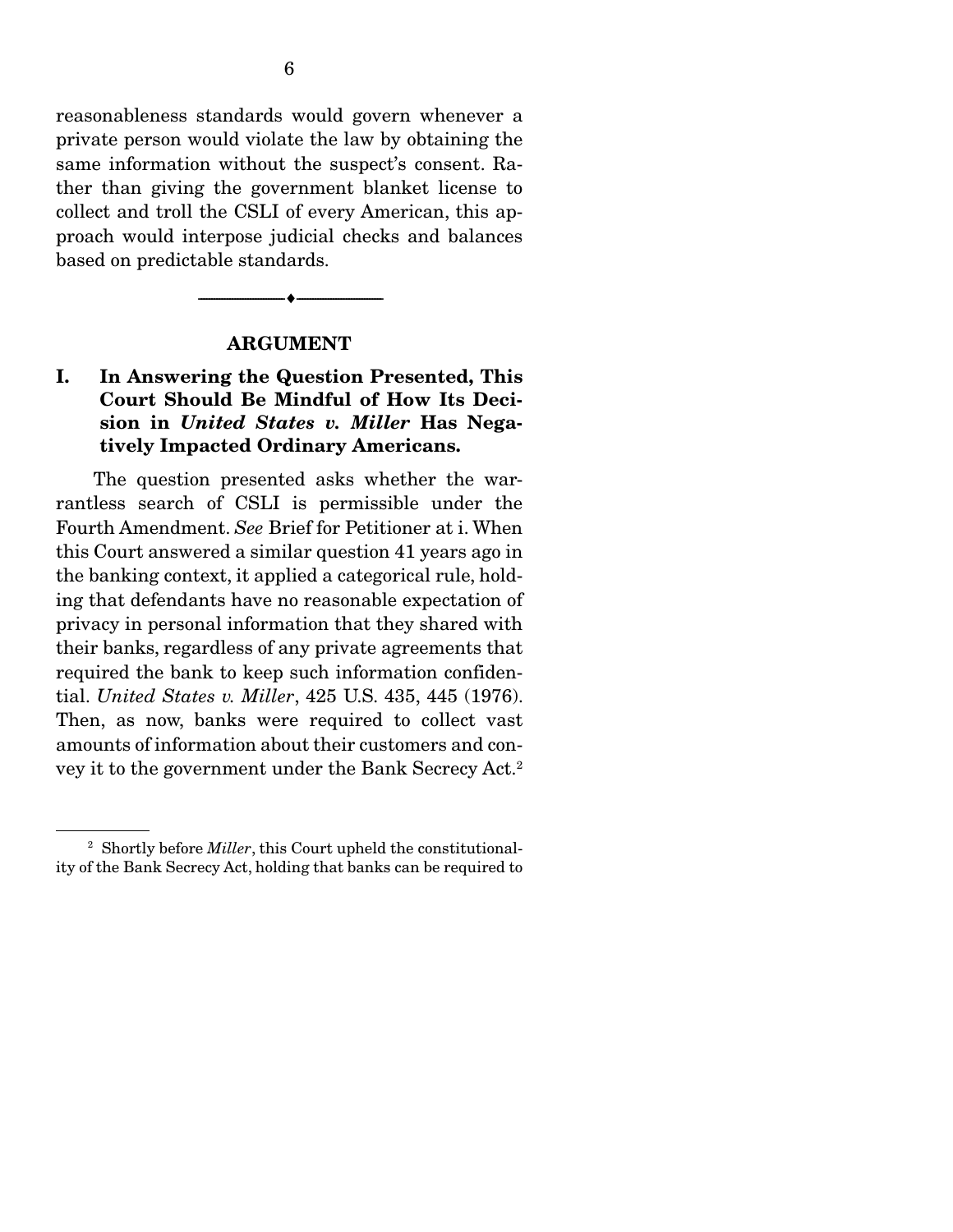ences show, federal agents use this power to troll Americans' bank records for property that can be forfeited. This has led to innocent people – people like *amici* – being swept up in civil forfeiture proceedings in which they are never charged with, let alone convicted of, a crime.

 The past is prologue: The troubling expansion of the Third Party Doctrine under *Miller* cautions against using similar categorical reasoning in this case.

### A. *Miller* adopted a categorical approach to the Third Party Doctrine that has transformed the Bank Secrecy Act into a general warrant for federal agents to monitor people's bank accounts.

*Amici* agree with Petitioner that the bank records in *Miller* and the telephone numbers in *Smith v. Maryland*, 442 U.S. 735 (1979), offer a poor basis for comparison to the CSLI at issue in this case. *See* Brief for Petitioner at 35-47. This brief seeks to make an additional point: The categorical approach to the Third Party Doctrine adopted in *Miller* (and applied in *Smith*) has led to innocent people being swept up in dragnet searches of their banking practices. Although

collect information about their customers. *See California Bankers Assoc. v. Shultz*, 416 U.S. 21 (1974).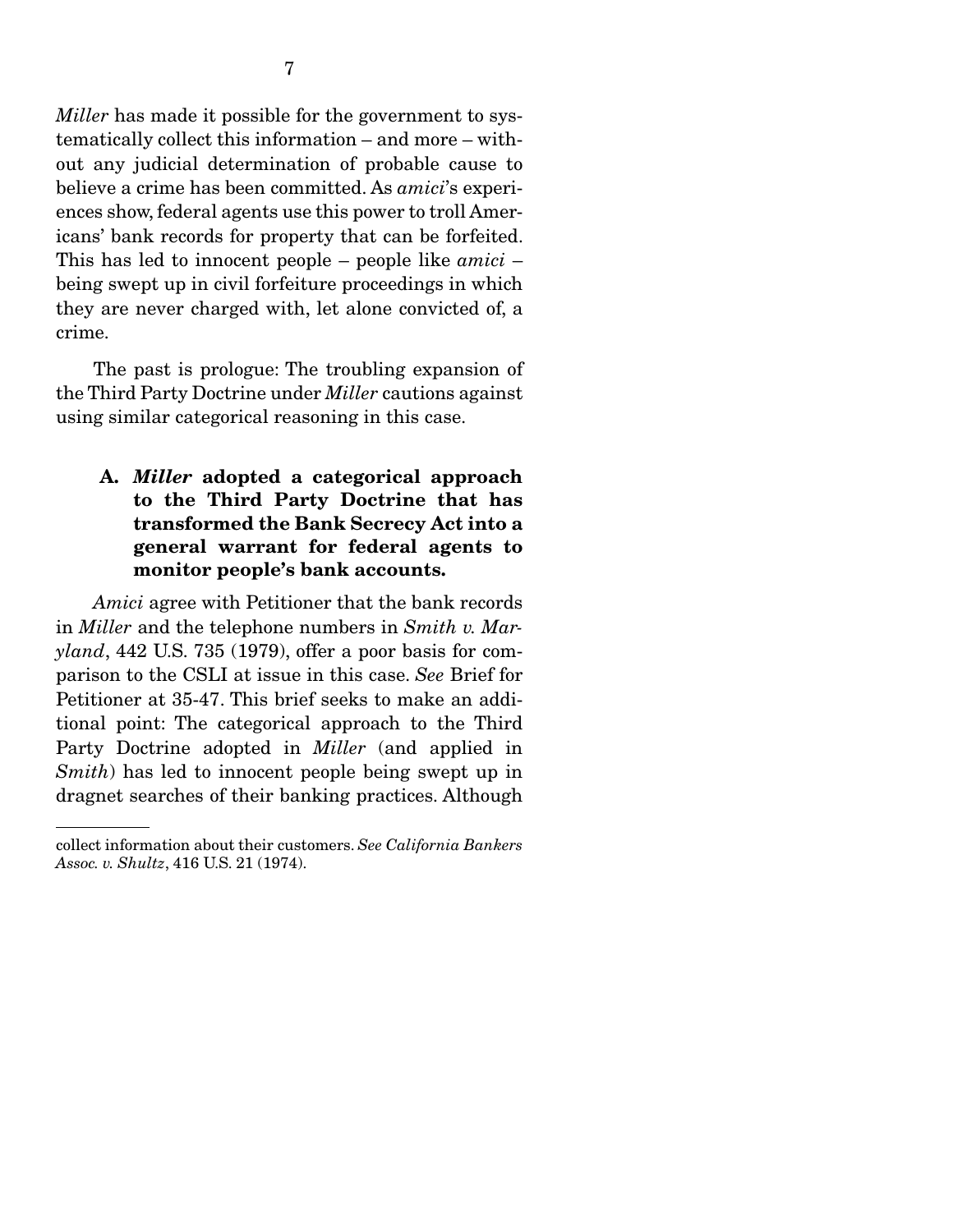*Miller* and *Smith* involved criminal prosecutions, law enforcement now uses the sweeping authority of the Third Party Doctrine as a tool to seize and take legal possession of people's property through civil forfeiture, often with no criminal charges.

 Like this case, *Miller* involved a criminal defendant – a man suspected of operating an illegal whiskey distillery. *See* 425 U.S. at 436. After a fire broke out in a warehouse he rented, local police discovered a large whiskey operation there. *Id.* at 437. Federal authorities took over the investigation and built their case, in part, by subpoenaing two banks Miller had used – demanding copies of his checks, deposit slips, and financial statements. *Id.* at 437-38. At the time, banks were required to keep this information (just as they are today) under the Bank Secrecy Act, 12 U.S.C. § 1829b(d). 425 U.S. at 440-41. Miller's bank records provided the government with "one or two" leads in the investigation and, at trial, several checks were introduced to demonstrate a conspiracy to defraud the United States of whiskey taxes. *See id.* at 436, 438.

 After a jury convicted him, Miller appealed, arguing that before the government could constitutionally obtain records from his bank, agents needed a warrant signed by a judge – not just a subpoena. This Court rejected that argument, holding "there was no intrusion into any area in which [Miller] had a protected Fourth Amendment interest." *Id.* at 440. The Court reasoned that the records "contain[ed] only information voluntarily conveyed to the banks and exposed to their employees in the ordinary course of business," and that,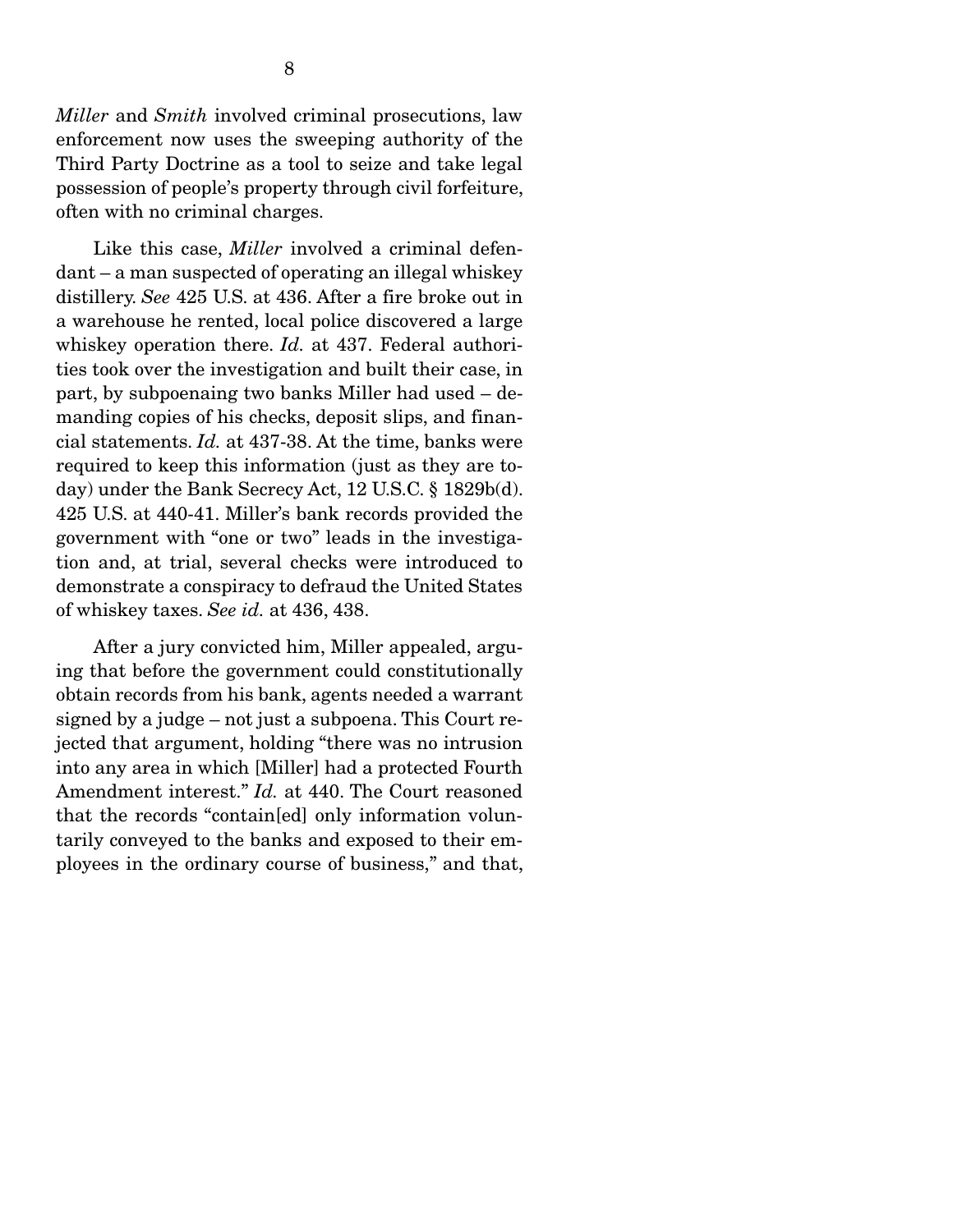therefore, Miller had "take[n] the risk, in revealing his affairs to another, that the information w[ould] be conveyed by that person to the Government." *Id.* at 442-43. The Court also rejected Miller's argument, based on *Katz v. United States*, 389 U.S. 347, 353 (1967), that he had a "reasonable expectation of privacy" in his bank records because "they [were] merely copies of personal records that were made available to the banks for a limited purpose." 425 U.S. at 442. The Court explained it had "held repeatedly that the Fourth Amendment does not prohibit the obtaining of information revealed to a third party and conveyed by him to Government authorities, *even if the information is revealed on the assumption that it will be used only for a limited purpose*." *Id.* at 443 (emphasis added).

 This last phrase, in particular, has cemented the current approach to the Third Party Doctrine in place, making it resistant to change in an era of rapid technological advancement. By excluding from Fourth Amendment protection even information that two private parties have contractually agreed to keep confidential, *Miller* has made it impossible for banks to offer greater privacy, leaving no way for expectations of privacy to change over time. Banks are, in fact, legally prohibited from offering their customers any privacy against warrantless government surveillance. Agreements to the contrary would only be misleading: No bank can provide a meaningful shield against the broad subpoena power of U.S. law enforcement under *Miller*. *See, e.g.*, *United States v. Sturman*, 951 F.2d 1466, 1483-84 (6th Cir. 1991) (holding that, despite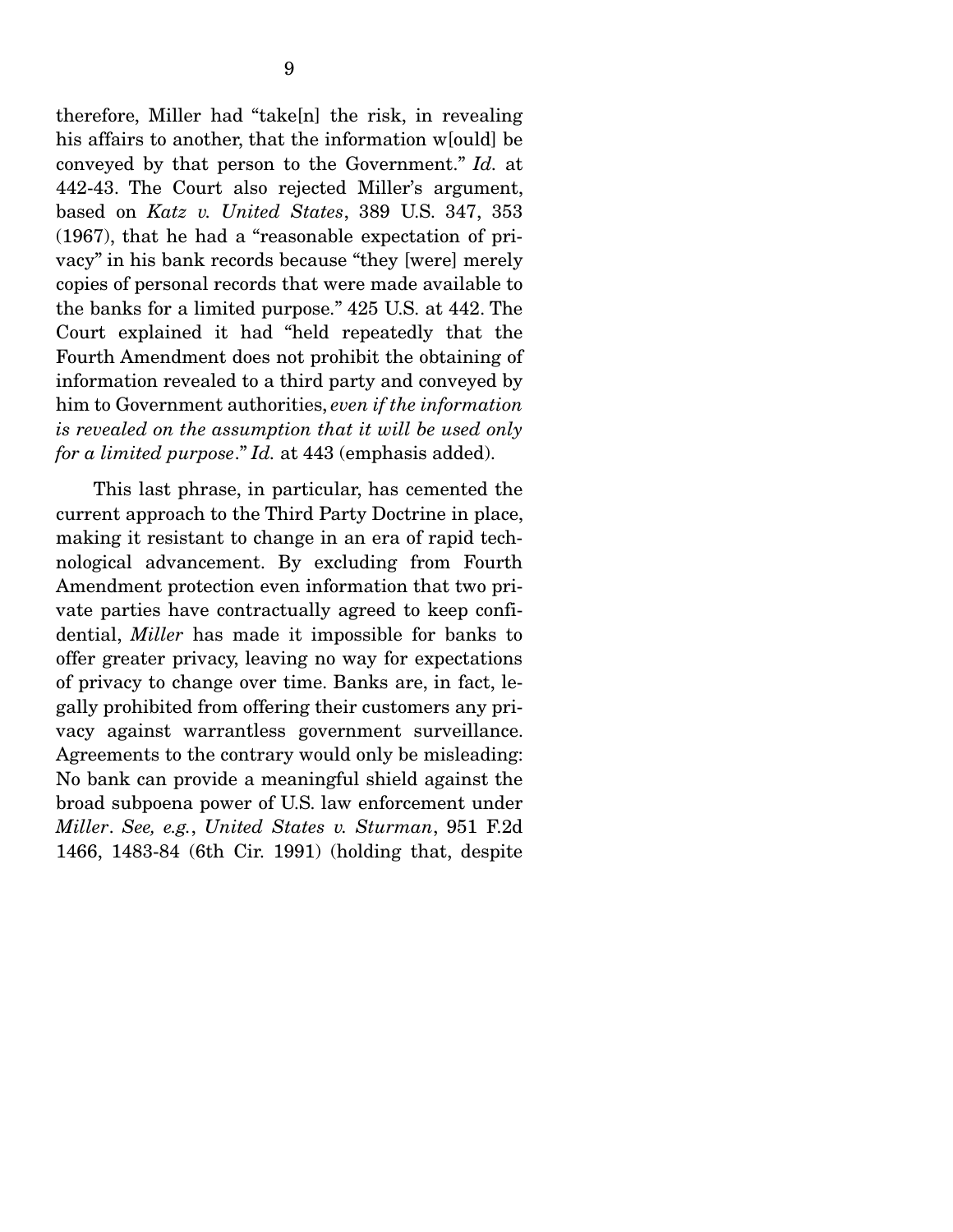stronger privacy protections available in Switzerland, records of a Swiss bank could be secretly subpoenaed without invading the depositor's Fourth Amendment rights). Indeed, under this Court's precedents, people have no right to *know* that the government has required their bank to hand over financial information. *See SEC v. Jerry T. O'Brien, Inc.*, 467 U.S. 735, 743 (1984) (holding that the targets of subpoenas have no Fourth Amendment right to notification when their banks are served). Even without a subpoena, banks are legally required to report "suspicious" activity and prohibited from notifying customers about the report. 31 U.S.C. § 5318(g); 12 C.F.R. § 21.11. As a result, there is no way to "opt out" of this massive surveillance program.

 Thus, while *Miller* involved subpoenas issued by a United States Attorney, today a bank would almost certainly deliver the same information to the government as a matter of course, under the Bank Secrecy Act. Even when banks *are* subpoenaed, there is no judicial scrutiny of any kind. No proof of a crime is necessary. No threshold standard of proof needs to be satisfied. Mere "suspicion" is enough, whether on the part of a government agent or a single bank teller. As the next two sections show, federal authorities make full use of this sweeping power to secretly review people's banking information, to disastrous effect for innocent property owners like Carole Hinders and Randy and Karen Sowers.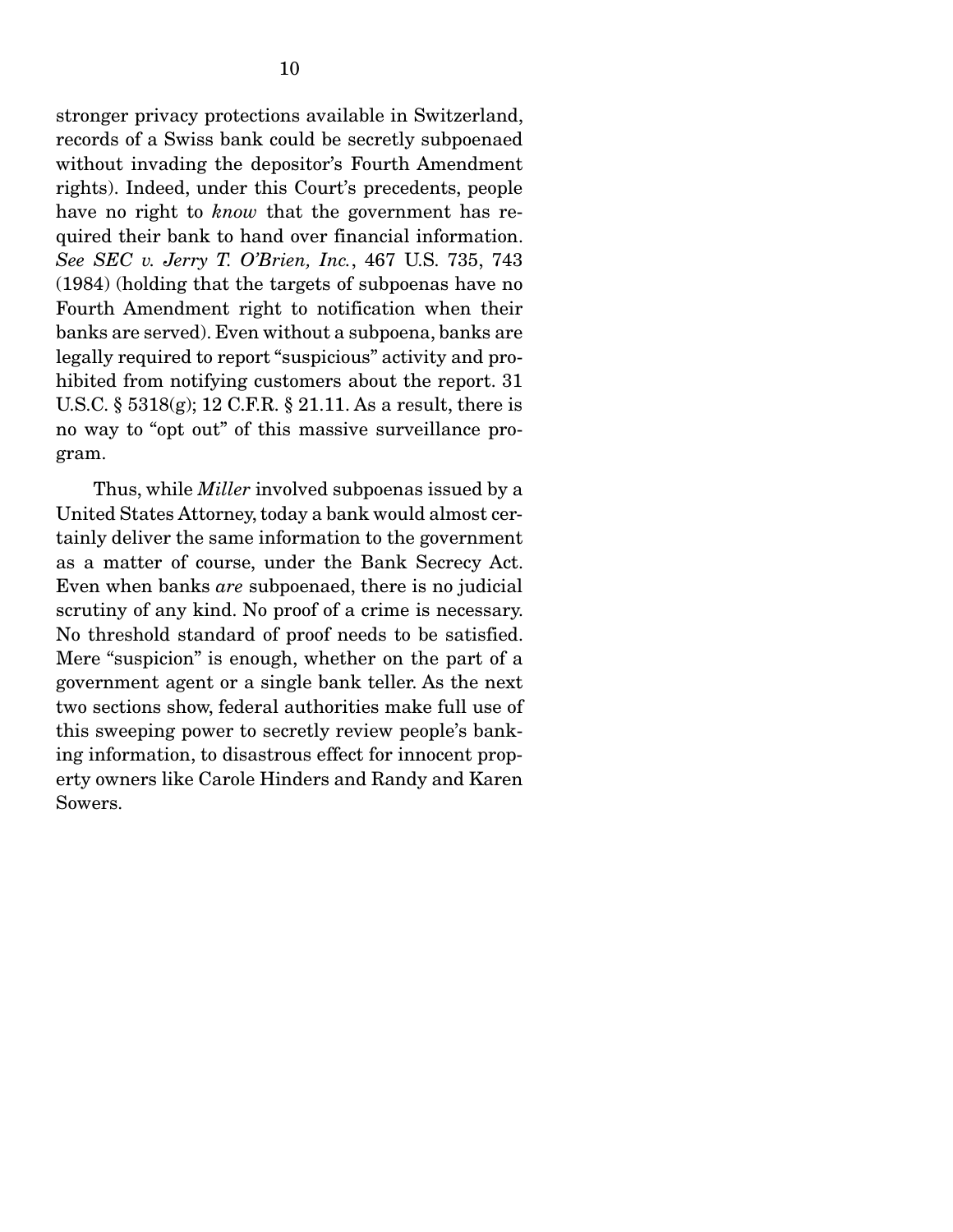### B. Federal agents now routinely surveil the everyday banking practices of ordinary Americans looking for property to forfeit.

 When *Miller* was decided in 1976, as a practical matter, the government could not obtain anything like a comprehensive view of Americans' bank records. The year before, in 1975, banks filed a mere 3,418 currency transaction reports, in which they disclosed suspicious banking behavior to the Treasury Department. *See*  Sarah N. Welling, *Smurfs, Money Laundering, and the Federal Criminal Law: The Crime of Structuring Transactions*, 41 Fla. L. Rev. 287, 295 n.39 (1989). Contrast that with the present: In 2014, banks filed more than *15 million* currency transaction reports – over 41,000 each day – according to the director of the Treasury Department's Financial Crimes Enforcement Network (FinCEN). Jennifer Shasky Calvery, Address at the FinCEN 2015 Law Enforcement Awards Ceremony, at 2, May 12, 2015, https://www.fincen.gov/sites/default/ files/2016-08/20150512.pdf. In other words, there are 12 times more currency transaction reports filed in a *single day* now than in the *entire year* before *Miller* was decided. And FinCEN has granted "more than 10,000 agents, analysts, and investigative personnel from over 350 unique agencies across the U.S. Government [ ] direct access to the reporting," the director noted. *Id.* at 4. As a result of technological advances, these thousands of agents, across hundreds of agencies, can now comprehensively review this trove of information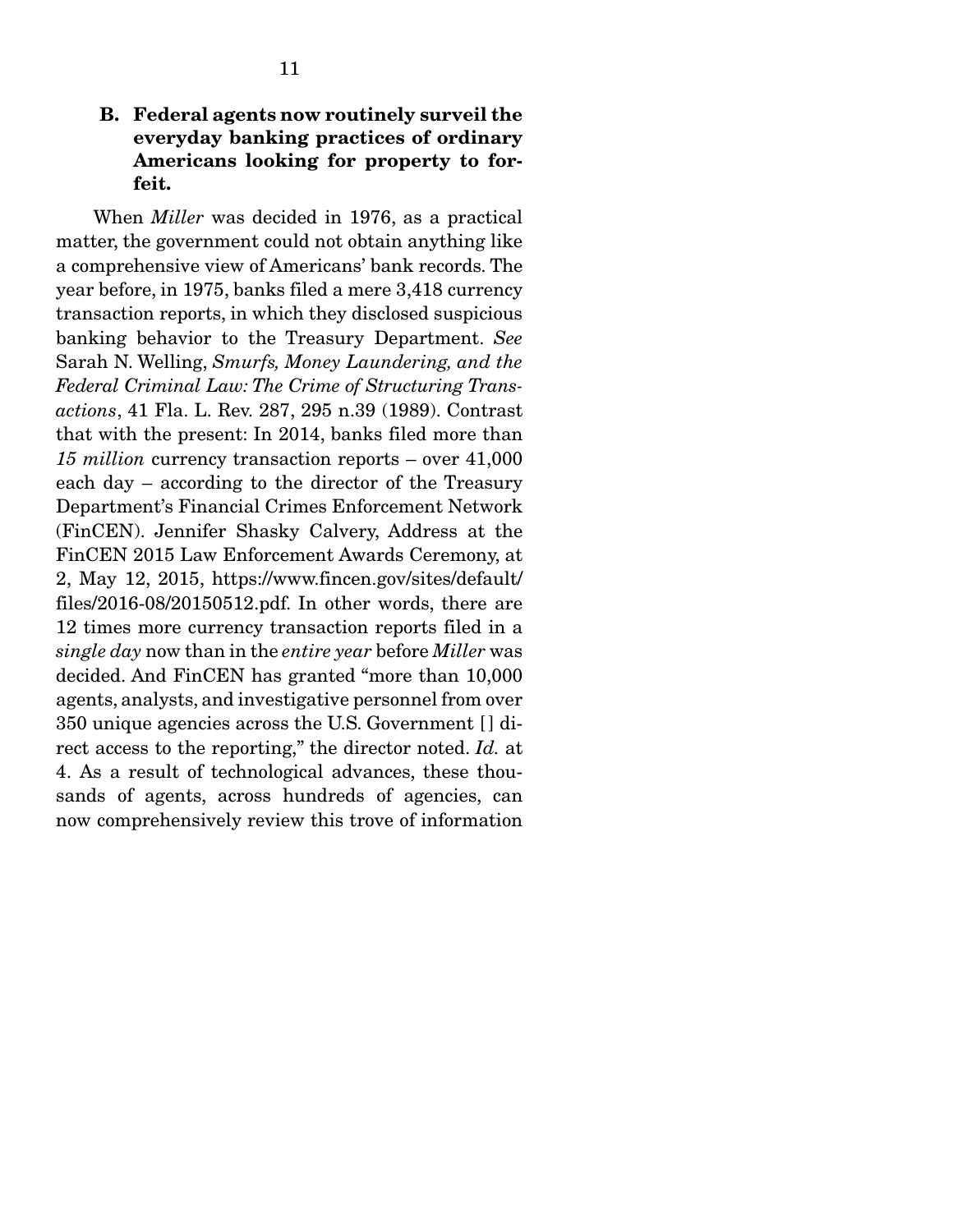based on their own initiative, without a warrant or even a subpoena.

 While the Third Party Doctrine provides law enforcement with the means to review troves of banking data, civil forfeiture provides a powerful financial incentive to do so. As one member of this Court recently observed, civil forfeiture has become "highly profitable." *Leonard v. Texas*, 137 S. Ct. 847, 848 (2017) (Thomas, J., statement respecting denial of certiorari). Indeed, like law enforcement agencies in many states, federal agencies either keep property they forfeit or keep 100% of the proceeds. *See* 18 U.S.C. § 981(e). This has led to an explosion of forfeiture activity. The year the Department of Justice's Assets Forfeiture Fund was established, in 1986, it took in just \$93.7 *million* in deposits. *See* Institute for Justice, D. Carpenter, L. Knepper, A. Erickson, J. McDonald, *Policing for Profit: The Abuse of Civil Asset Forfeiture* (2d ed. Nov. 2015), at 10, http://ij.org/report/policing-for-profit/. By 2014, annual deposits had increased 4,667% to \$4.5 *billion*. *Id.* Much of this increase occurred in the last decade and a half: From 2001 to 2014, the Justice and Treasury departments deposited \$29 billion in forfeiture funds, an increase of more than 1,000% over that 13-year period.3 *Id.* As Justice Thomas observed: "This

<sup>3</sup> Net assets in the Justice and Treasury department's forfeiture accounts – the amount of money retained after paying various obligations – increased 485% between 2001 and 2014. Institute for Justice, *Policing for Profit*, at 10. Net assets topped \$1 billion for the first time in 2007 and ballooned to nearly \$4.5 billion by 2014. *Id.*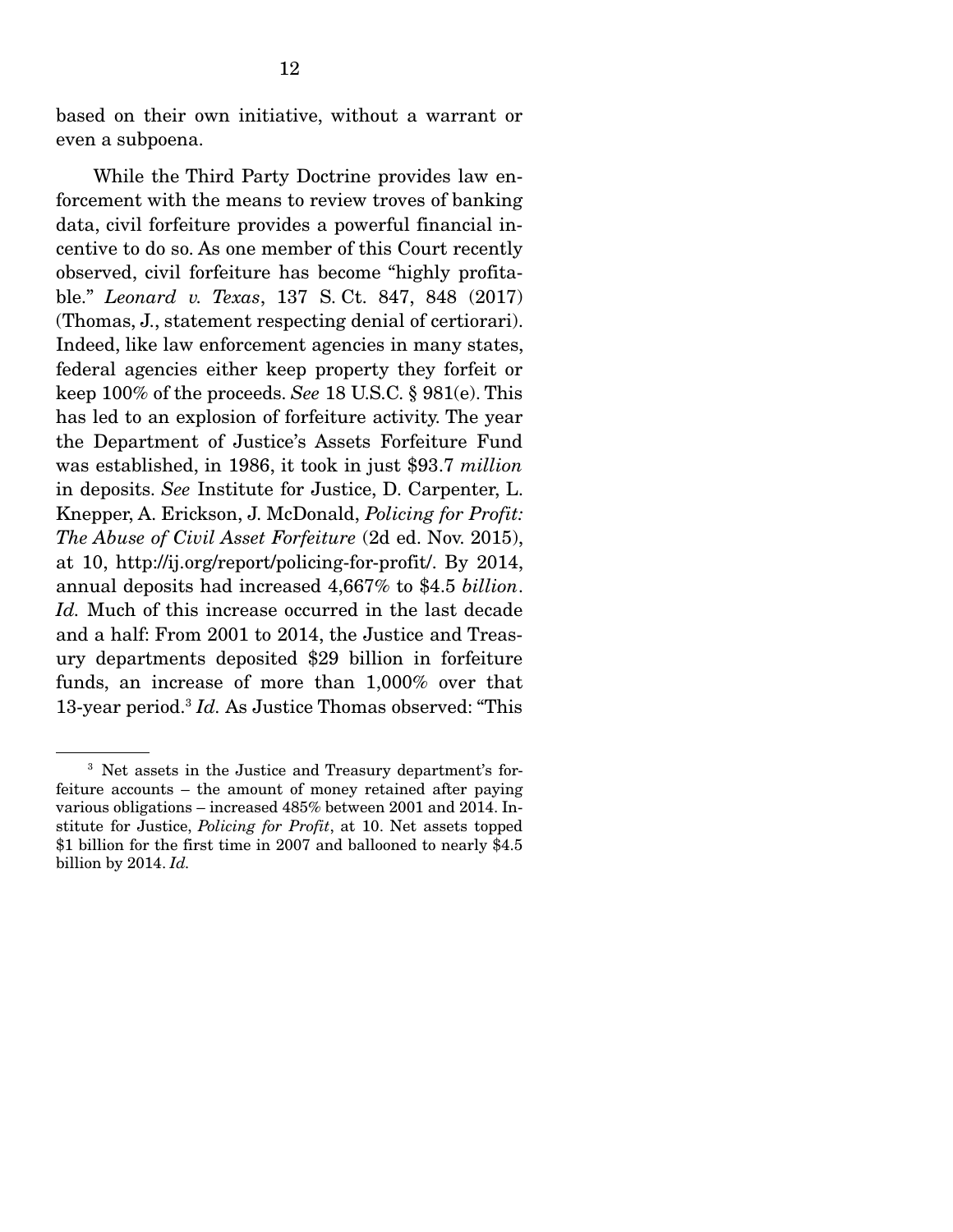system – where police seize property with limited judicial oversight and retain it for their own use – has led to egregious and well-chronicled abuses." *Leonard*, 137 S. Ct. at 848. The injustice of allowing agencies to profit from forfeitures is only compounded by the fact that "forfeiture operations frequently target the poor and other groups least able to defend their interests in forfeiture proceedings." *Id.* 

Not surprisingly, the staggering collection of data authorized in *Miller* has contributed to the explosion of forfeiture activity. In 2008, the Government Accountability Office surveyed local and state agencies with access to currency transaction report data. More than half said the reports "identified assets that were previously unknown, including those that could be used for forfeiture action." U.S. GAO Report, Bank Secrecy Act: Increased Use of Exemption Provisions Could Reduce Currency Transaction Reporting While Maintaining Usefulness to Law Enforcement Efforts, GAO-08-355 (Feb. 2008), at 20, http://www.gao.gov/assets/ 280/272447.pdf. With virtually limitless data at their fingertips and a strong incentive to find forfeiture dollars, police and prosecutors have every reason to search for more forfeiture cases.

 As the next section demonstrates, this is exactly what federal authorities have done: They use the staggering amount of banking information available under *Miller* to look for opportunities to seize money from people, many of whom have done nothing wrong.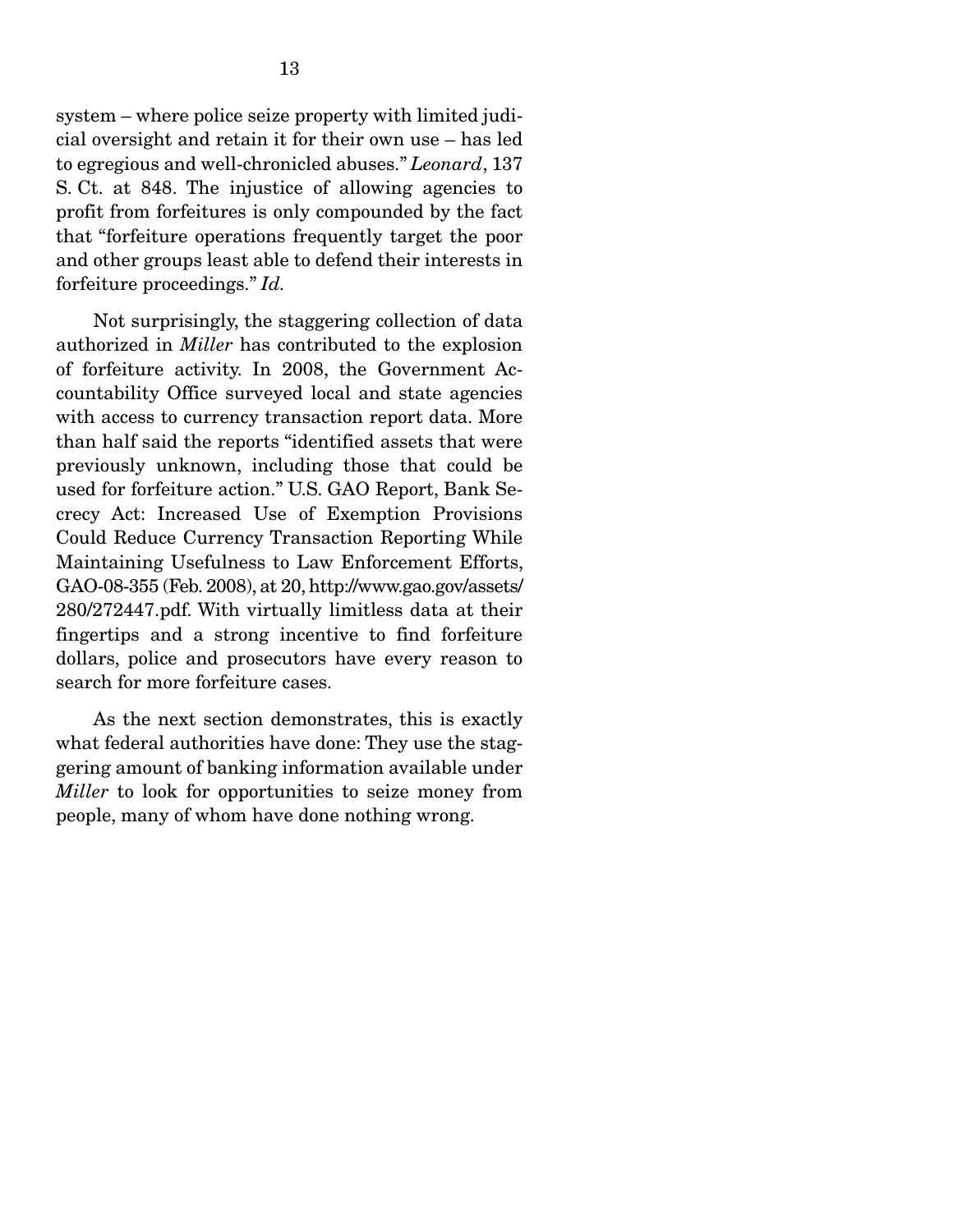#### C. As a result of *Miller*, even people who have done nothing wrong – people like *amici* – are finding themselves targeted for civil forfeiture without being charged with a crime.

 Although *Miller* involved a criminal defendant, the categorical rule that it announced now impacts even ordinary people who have done nothing wrong. The cases of Carole Hinders and Randy and Karen Sowers illustrate this troubling development.

 Their cases involved an obscure federal crime known as "structuring," although Carole, Randy, and Karen were never charged with that crime (or any other crime). Just as forfeiture activity was exploding, in 1986, Congress passed the structuring law in an effort to prevent people from circumventing banks' reporting obligations under the Bank Secrecy Act. *See United States v. MacPherson*, 424 F.3d 183, 188-89 (2d Cir. 2005) (discussing purpose of the structuring laws); *United States v. Sperrazza*, 804 F.3d 1113, 1130-33 (11th Cir. 2015) (Rosenbaum, J., dissenting) (collecting legislative history). Specifically, banks are required to file currency transaction reports for all cash transactions over \$10,000, and the structuring law and Treasury regulations make it unlawful to purposefully evade this reporting threshold. *See* 31 U.S.C. § 5324(a) (defining the crime of structuring);  $31$  C.F.R.  $\S$  1010.100(xx) (same); 31 C.F.R. § 1010.311 (setting \$10,000 threshold). The reporting threshold has remained unchanged since it was put in place in 1970, *see* Welling, 41 Fla. L. Rev. at 292-93, although an inflation-adjusted figure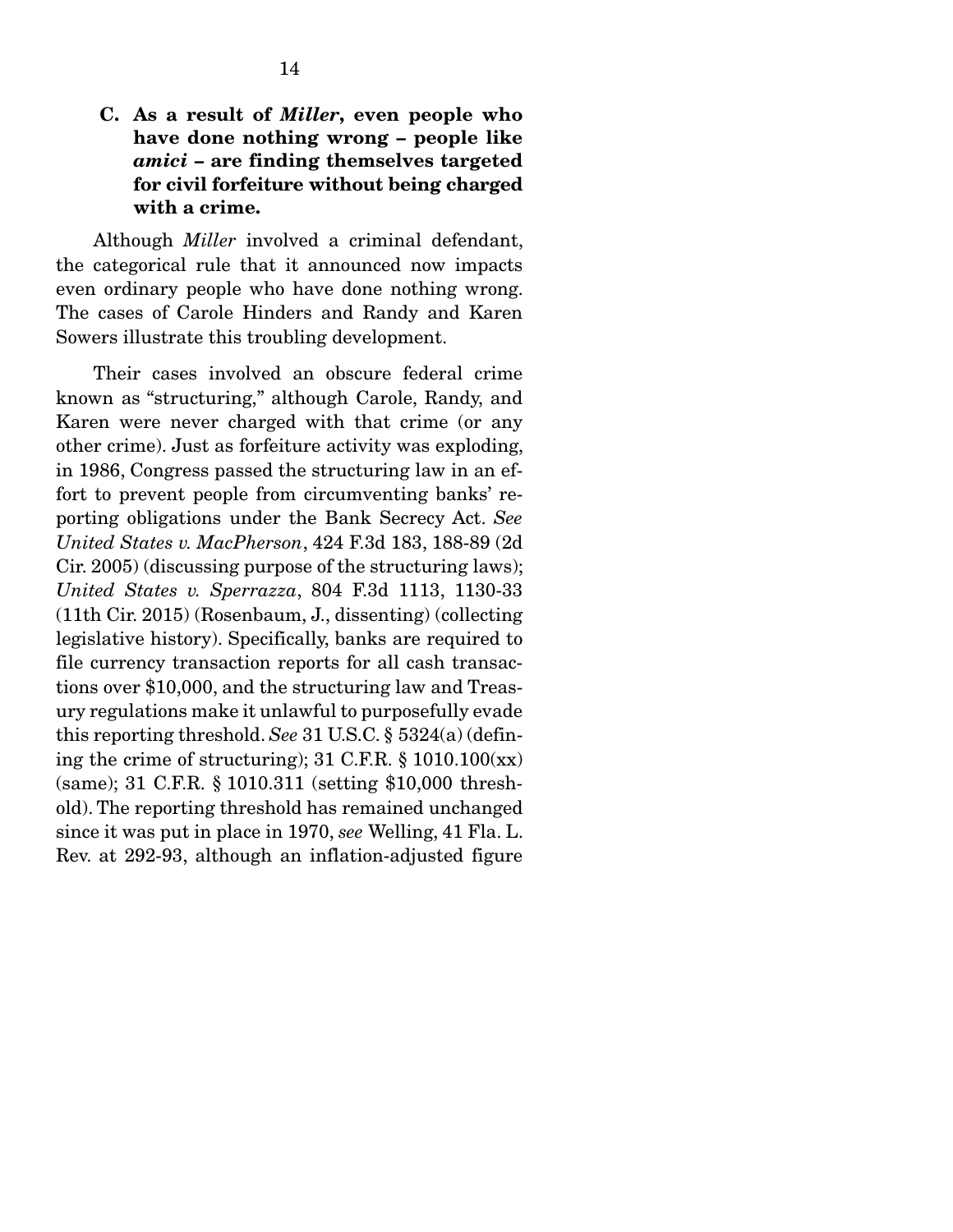would now exceed \$60,000.4 Increasingly, these laws have been deployed against people accused of nothing more than doing business in cash and depositing their money in the bank in a manner that the government deems "suspicious."5

 This is possible because, in addition to criminal penalties, "structured" deposits (and funds commingled with those deposits) are subject to civil forfeiture. *See* 31 U.S.C. § 5317(c); 18 U.S.C. § 984(a)(2). The power of federal agencies to civilly forfeit property and keep the proceeds, combined with unfettered access to bank records, has given the government both the means and the motive to seize cash from legitimate businesses.

 And that is exactly what the IRS has done. From 2005 to 2012, the agency seized more than \$242 million for suspected structuring violations, in more than 2,500 cases. Institute for Justice, D. Carpenter & L. Salzman, *Seize First, Question Later: The IRS and Civil* 

<sup>4</sup> *See* Bureau of Labor Statistics, U.S. Dep't of Labor, CPI Inflation Calculator, https://data.bls.gov/cgi-bin/cpicalc.pl (calculating that \$10,000 in January 1970 was worth \$64,802.91 in June 2017).

<sup>5</sup> *See, e.g.*, Compl. for Forfeiture (Doc. 1) ¶ 11, *United States v. \$33,244.86 in U.S. Currency from TCF Nat'l Bank Account #XXXXXX6598*, No. 2:13-cv-13990-RHC-DRG (E.D. Mich. filed Sept. 18, 2013); Compl. for Forfeiture (Doc. 1) ¶ 12, *United States v. \$35,651.11 in U.S. Currency Seized from PNC Account No. XXXXXX6937*, No. 4:13-cv-13118 (E.D. Mich. filed July 19, 2013); First Am. Compl. For Forfeiture *In Rem* (Doc. 15) ¶¶ 8-9, *United States v. \$107,702.66 in U.S. Currency Seized from Lumbee Guaranty Bank Account No. XXXX2495*, No. 7:14-cv-00295-F (E.D.N.C. filed Apr. 30, 2015).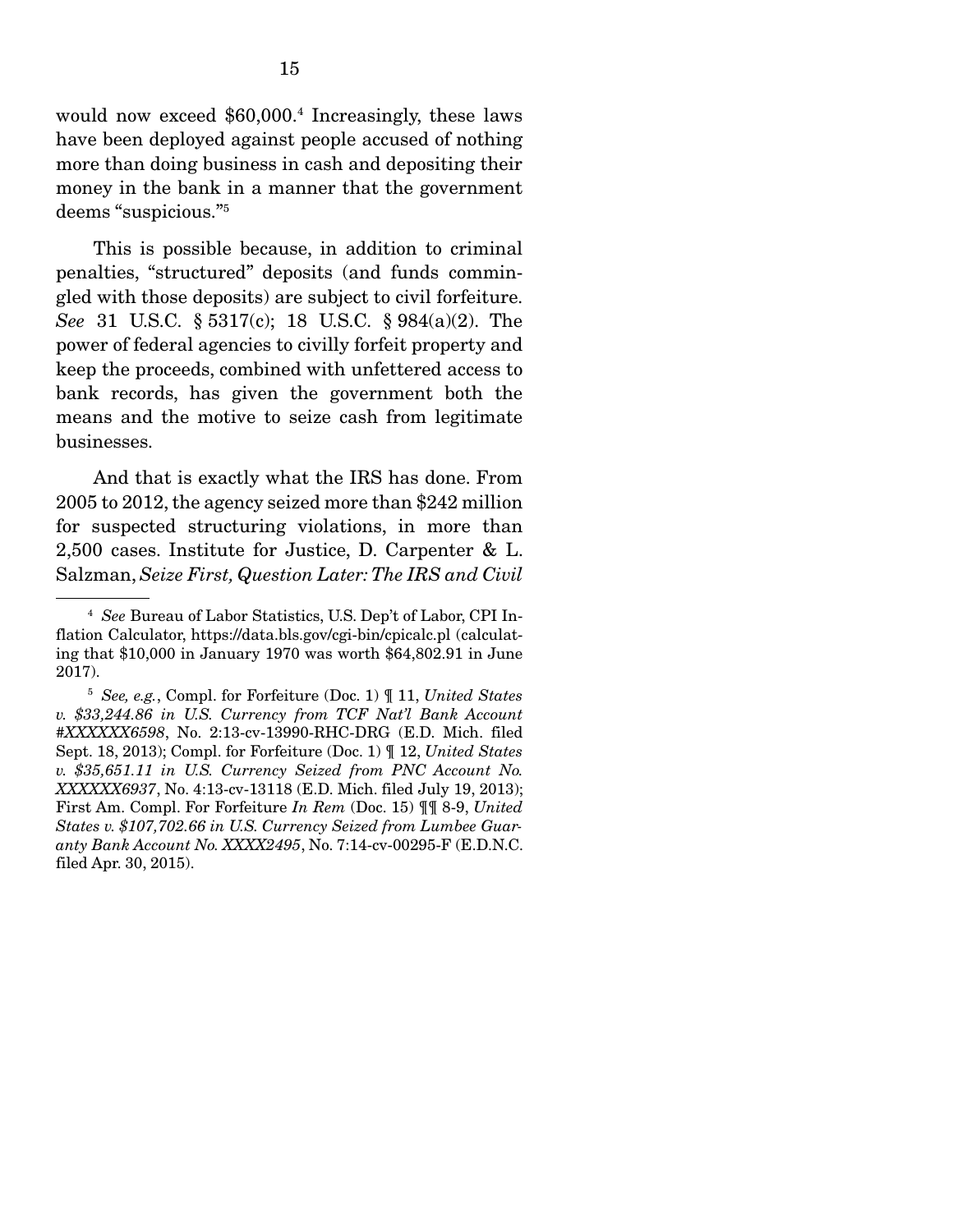*Forfeiture* (Feb. 2015), at 10, http://ij.org/wp-content/ uploads/2015/03/seize-first-question-later.pdf. The vast majority of those seizures – 86% – led to civil forfeiture actions, not criminal ones. *Id.* at 14. And, as the Treasury Inspector General recently determined, "structuring seizures primarily involved legal source funds from businesses." Treasury Inspector General for Tax Administration, *Criminal Investigation Enforced Structuring Laws Primarily Against Legal Source Funds and Compromised the Rights of Some Individuals and Businesses*, Ref. No. 2013-30-025 (Mar. 30, 2017), at 9, www.treasury.gov/tigta/auditreports/2017reports/ 201730025fr.pdf.

 Indeed, in 91% of structuring seizures reviewed by the Inspector General, there was *no evidence* that the structured funds came from an illegal source or involved any other illegal activity. *Id.* Accordingly, the IRS's forfeiture program "was not conducted in a manner consistent with its stated goal of interdicting criminal enterprises." *Id.* at 8. Instead, IRS agents acted on instructions from United States Attorney's offices to make "quick hits" of people's bank accounts based on secret reviews of their banking behavior. *Id.* at 9-10. Based on these secret reviews, the United States Attorney would then seek a seizure warrant for the money in the account. *Id.* at 9, 13-16. In 92% of such cases, the IRS interviewed property owners only *after*  their accounts were seized. *Id.* at 15. And in 97% of cases, property owners were not advised of their rights prior to these interviews. *Id.* at 19. These practices ensured that "judges did not possess information from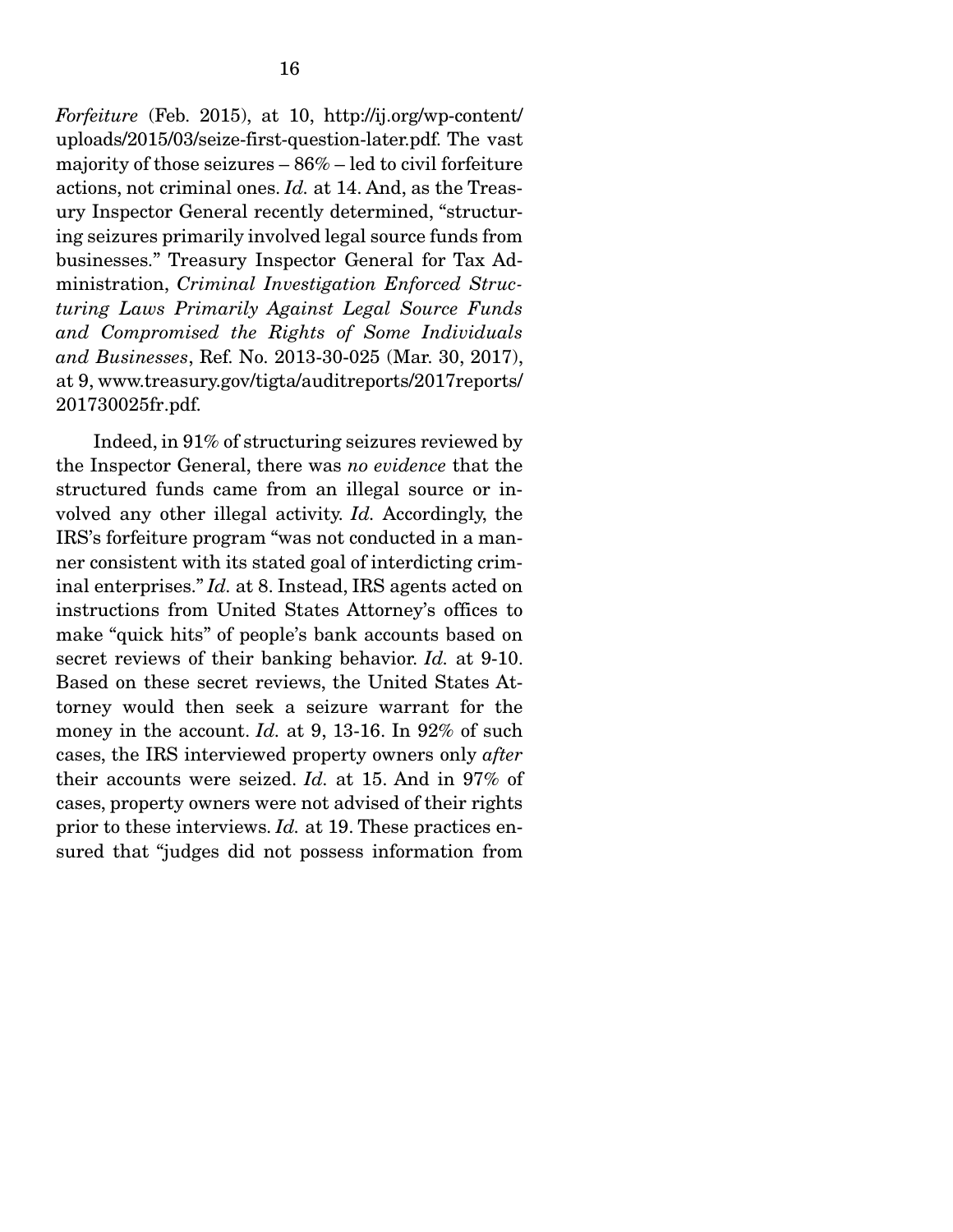interviews with the property owner when making their probable cause determination," which, the Inspector General observed, "could have provided the judge with a possible explanation for the banking transactions to consider before signing the seizure warrant." *Id.* at 16.

 Therefore, the cases of Carole, Randy, and Karen are illustrations of a broader national effort to seize property from legitimate businesses based on the sweeping surveillance power of *Miller*. Thousands of other property owners have faced the same Orwellian nightmare.

#### 1. The Internal Revenue Service used the categorical approach to the Third Party Doctrine to monitor Carole Hinders' bank account and wrongfully seize more than \$32,000.

 Carole Hinders opened Mrs. Lady's Mexican Food in Arnold's Park, Iowa, in 1977. Mrs. Lady's was a family restaurant run by Carole, her mother, and her son, Josh. Because the business accepted only cash and checks, Carole made frequent deposits at a nearby bank. She developed a habit of depositing less than \$10,000 at a time because her mother explained that deposits over that amount required extra paperwork and hassle at the bank. Carole understood this to mean that she would be stuck filling out pointless forms every time she deposited money, so she followed her mother's advice.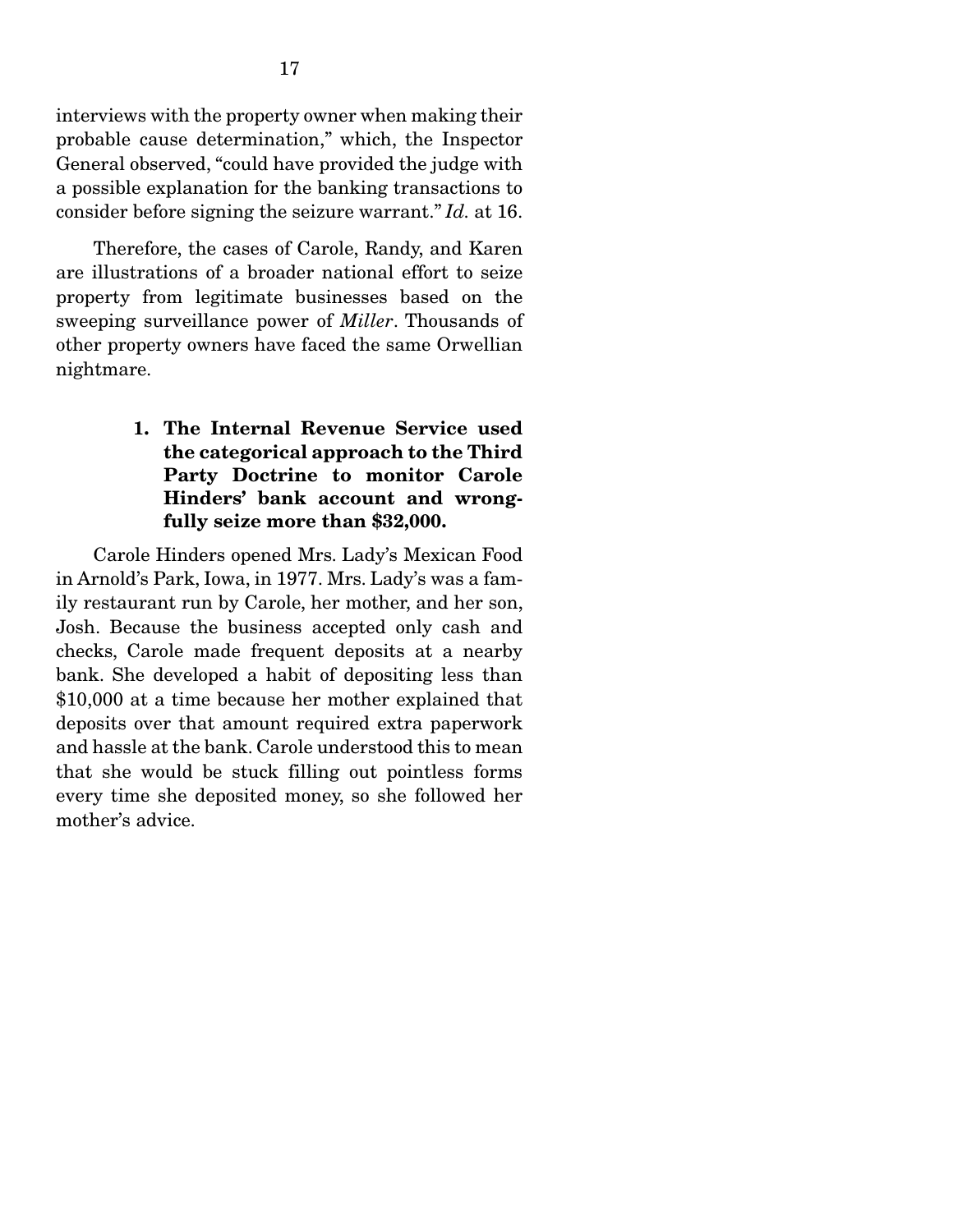While Carole intended to avoid red tape at the bank, she had no desire to evade federal bank reporting laws. She believed that the "paperwork" she was avoiding was internal bank paperwork. She had no idea that this paperwork might be required by federal law – or that avoiding this paperwork could possibly be a federal crime.

 Carole's forfeiture nightmare began in 2013, when the IRS seized all the funds in Mrs. Lady's bank account – \$32,820.56. Carole had no prior warning. Nobody from the government or her bank asked why Carole was depositing money in amounts under \$10,000. Nobody warned her that this depositing behavior could expose her to criminal liability for "structuring" her deposits.

 Had anyone bothered to ask, they would have learned that Carole had nothing to hide. Indeed, the government acknowledged that Carole obtained the seized money legally. There was never any allegation that she had used the money for an illegal purpose or neglected to pay taxes or other financial obligations. The *only* suggestion of wrongdoing that the government ever made against Carole was that she "structured" the lawfully earned receipts of her legitimate restaurant business when she deposited the money in the bank.

 Instead, the government seized Carole's money first and asked questions later. After monitoring her bank account without judicial oversight, the government obtained a warrant to seize the account based on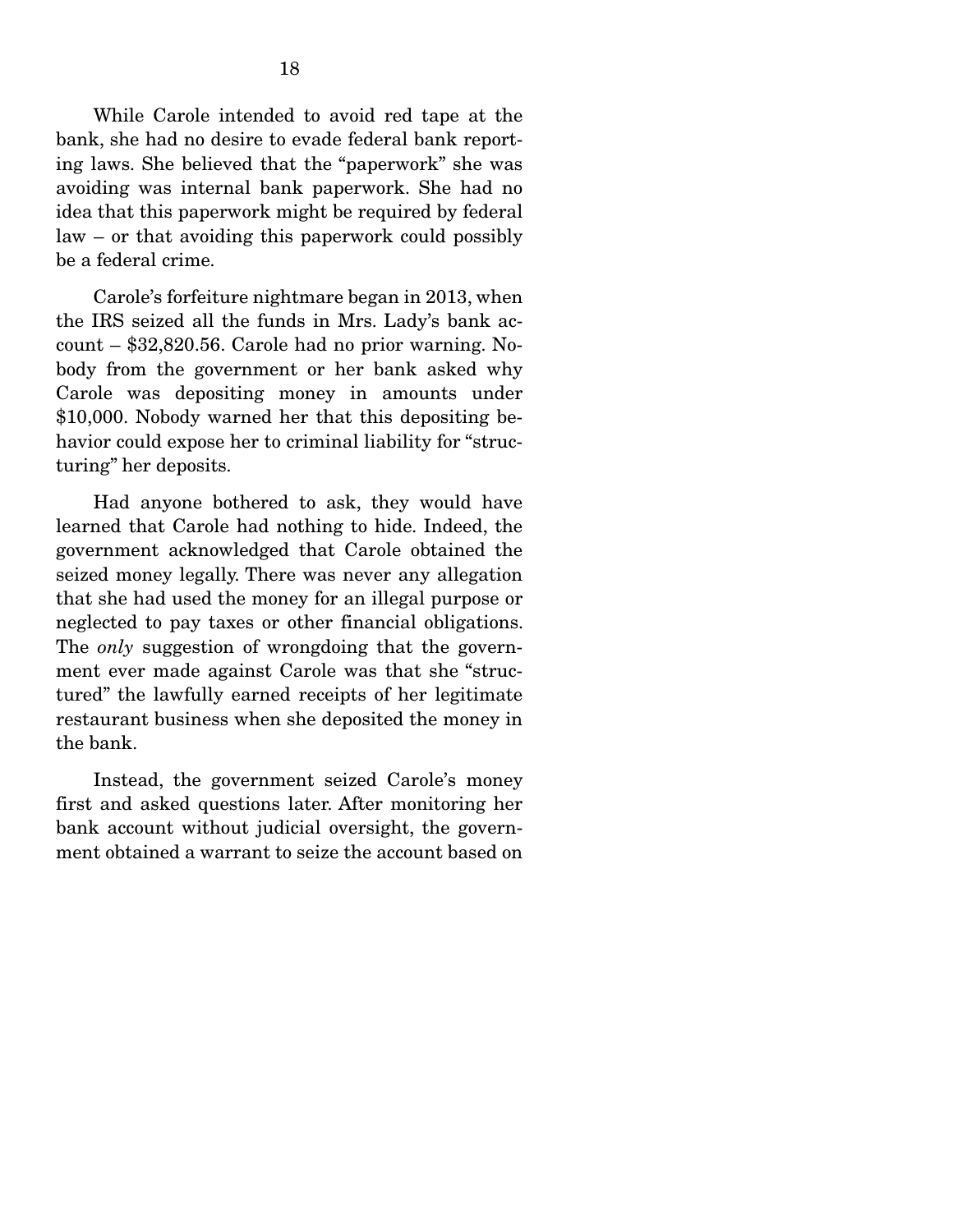the affidavit of an Iowa police officer acting under the aegis of an IRS task force. His investigation prior to the seizure consisted solely of reviewing Carole's history of bank deposits, a history available to him only due to the Third Party Doctrine. He identified 55 cash deposits into Mrs. Lady's account between April 2012 and February 2013. Of these deposits, just 37 were in amounts between \$5,000 and \$9,500; 15 were between \$3,000 and \$4,950; and 3 were between \$1,000 to \$2,200. Verified Compl. of Forfeiture In Rem (Doc. 1), Ex. 2: Affidavit of Christopher Adkins ¶ 13, *United States v. \$32,820.56 in U.S. Currency*, No. C13-4102- LTS (N.D. Iowa filed Oct. 24, 2013). From these 55 deposits, the agent selected 22 made on consecutive banking days that, when combined, totaled more than \$10,000. *Id.* 14. Based on this pattern of deposits alone, he drew the following conclusion: "[T]he person doing the transactions, herself or someone on her behalf, structured the cash transactions in Mrs. Lady's [bank account] to avoid the preparation and submission of [currency transaction reports]." *Id.* ¶ 15. Had the IRS agent asked Carole before seizing her bank account, he would have known that she had no desire to avoid currency transaction reports – a key element of the crime underlying the seizure of her account. *See United States v. Sweeney*, 611 F.3d 459, 469-70 (8th Cir. 2010); *accord United States v. Van Allen*, 524 F.3d 814, 820 (7th Cir. 2008); *MacPherson*, 424 F.3d at 189.

 In the months following the seizure, Carole met with the government's attorneys and attempted to persuade them of their mistake. She explained the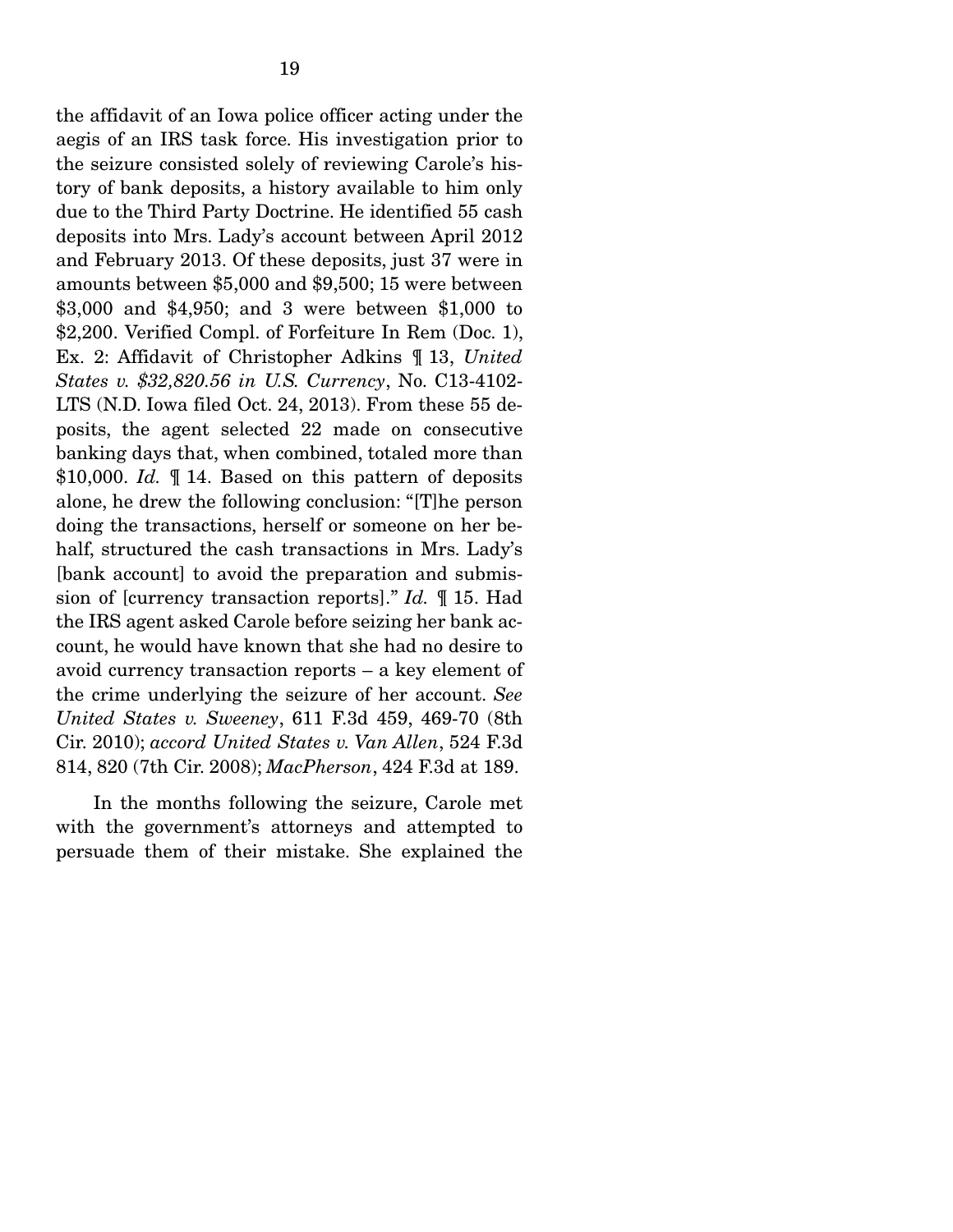innocent reasons for her depositing behavior and voluntarily produced business and accounting records showing that she had nothing to hide. These efforts proved fruitless, however, when the government filed a civil forfeiture complaint to take Carole's money.

 The government's forfeiture complaint was, if anything, even more perfunctory than the affidavit supporting the seizure of her account. No effort was made to explain why Carole would have wanted to avoid federal bank reporting requirements; the government did not allege (for instance) that Carole was attempting to evade taxes or launder the proceeds of a criminal enterprise. *See* Verified Compl. of Forfeiture In Rem (Doc. 1), *United States v. \$32,820.56 in U.S. Currency*, No. C13-4102-LTS (N.D. Iowa filed Oct. 24, 2013)*.* From the beginning of the case, therefore, there was no dispute that Carole's money all came from a legal source – her legitimate restaurant.

 Carole's misfortune became a topic of national debate when the *New York Times* reported on her case and those of two other small business owners ensnared in similar proceedings.6 Many other media outlets – both local and national – picked up the story.7 For

<sup>6</sup> *See* Shaila Dewan, *Law Lets I.R.S. Seize Accounts on Suspicion, No Crime Required*, N.Y. Times, Oct. 26, 2014, at A1, http://www. nytimes.com/2014/10/26/us/law-lets-irs-seize-accounts-on-suspicionno-crime-required.html.

<sup>7</sup> *See, e.g.*, *When the Government Charges Your Property With a Crime, Not You*, Iowa Public Radio, Nov. 5, 2014, iowapublicradio. org/post/when-government-charges-your-property-crime-not-you# stream/0 (45-minute interview with Carole and others); *Thieves in Suits*, Richmond Times-Dispatch, Oct. 29, 2014, www.richmond.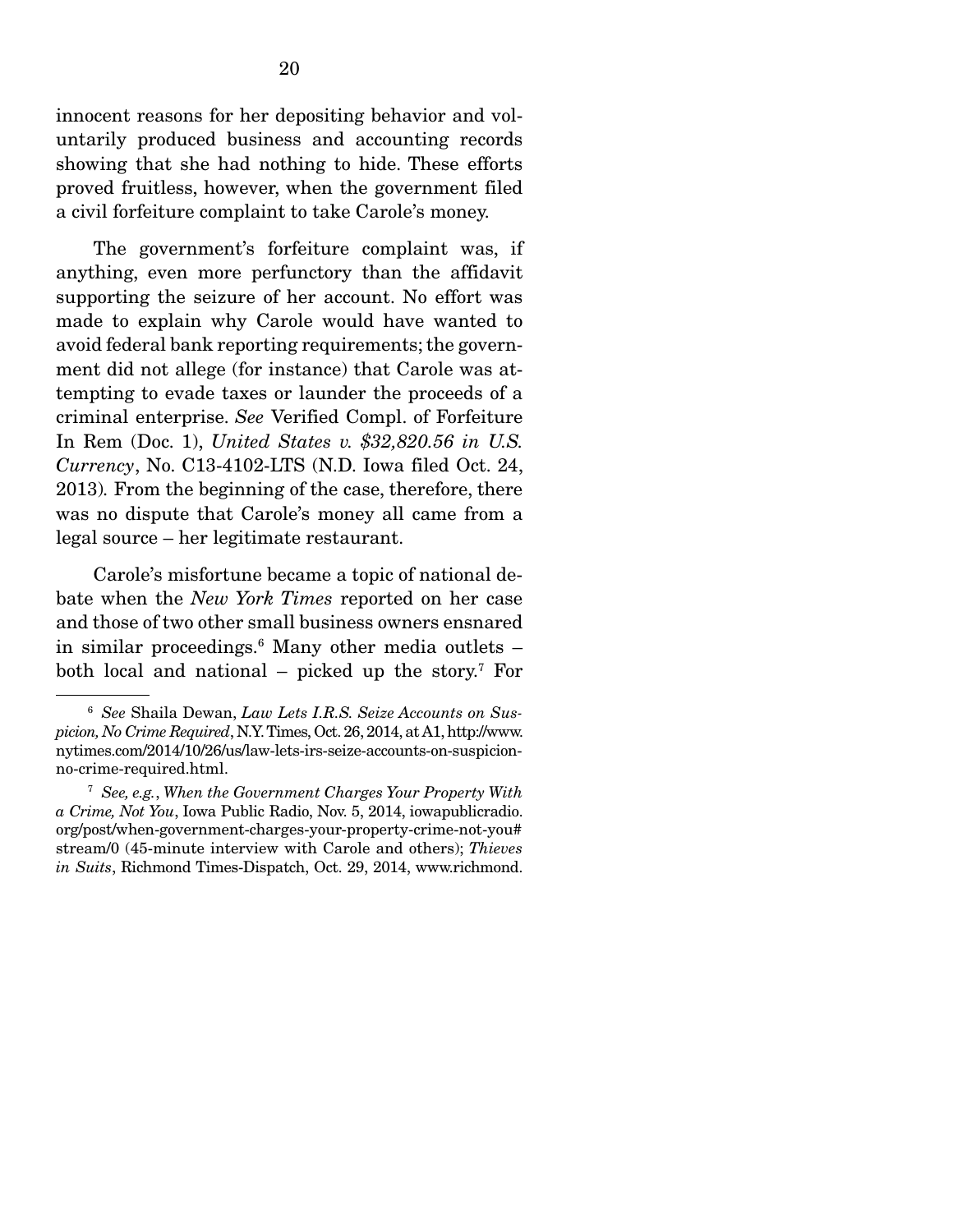example, the *Des Moines Register* covered the case extensively and editorialized in favor of federal reforms in light of Carole's case.8

 The IRS responded to these stories with official assurances that it would end its practice of seizing lawfully earned, lawfully spent money as it had done in Carole's case. This new IRS policy, first announced in the pages of the *New York Times*, prohibits agents from seizing money from a "legal source" (like a restaurant) based on "structuring" violations unconnected to another crime.<sup>9</sup>

com/opinion/our-opinion/editorial-thieves-in-suits/article\_aaac41c4- 8e8c-5db5-9a8f-c1e67790b7fd.html (editorial calling for federal forfeiture reform).

<sup>8</sup> *Congress must end abuses of seizures by feds*, Des Moines Register, Nov. 8, 2014, www.desmoinesregister.com/story/opinion/ editorials/2014/11/08/congress-must-stop-seizures/18728827/; Daniel P. Finney, *Forfeiture target calls it, 'a violation of civil rights'*, Des Moines Register, Nov. 2, 2014, www.desmoinesregister.com/story/news/ crime-and-courts/2014/11/02/civil-forfeiture-iowa-carole-hindersarnolds-park/18362299/.

<sup>&</sup>lt;sup>9</sup> Under the new policy, depositing cash in amounts less than \$10,000 "should be treated as just an indicator that another violation of law might have occurred [and that] [t]herefore, authorized investigative activities should be performed to determine the source of the funds and if there are other related violations of law that should be investigated prior to initiating a seizure of funds related to the criminal activities." *See* IRS, U.S. Dep't of Treasury, Memorandum for Special Agents in Charge: IRS Structuring Investigation Policy Changes (Oct. 17, 2014), *available at* http://ij.org/wp-content/uploads/2015/07/IJ068495.pdf; *Statement of Richard Weber, Chief of I.R.S. Criminal Investigation*, N.Y. Times, Oct. 25, 2014, www.nytimes.com/2014/10/26/us/statementof-richard-weber-chief-of-irs-criminal-investigation.html*.*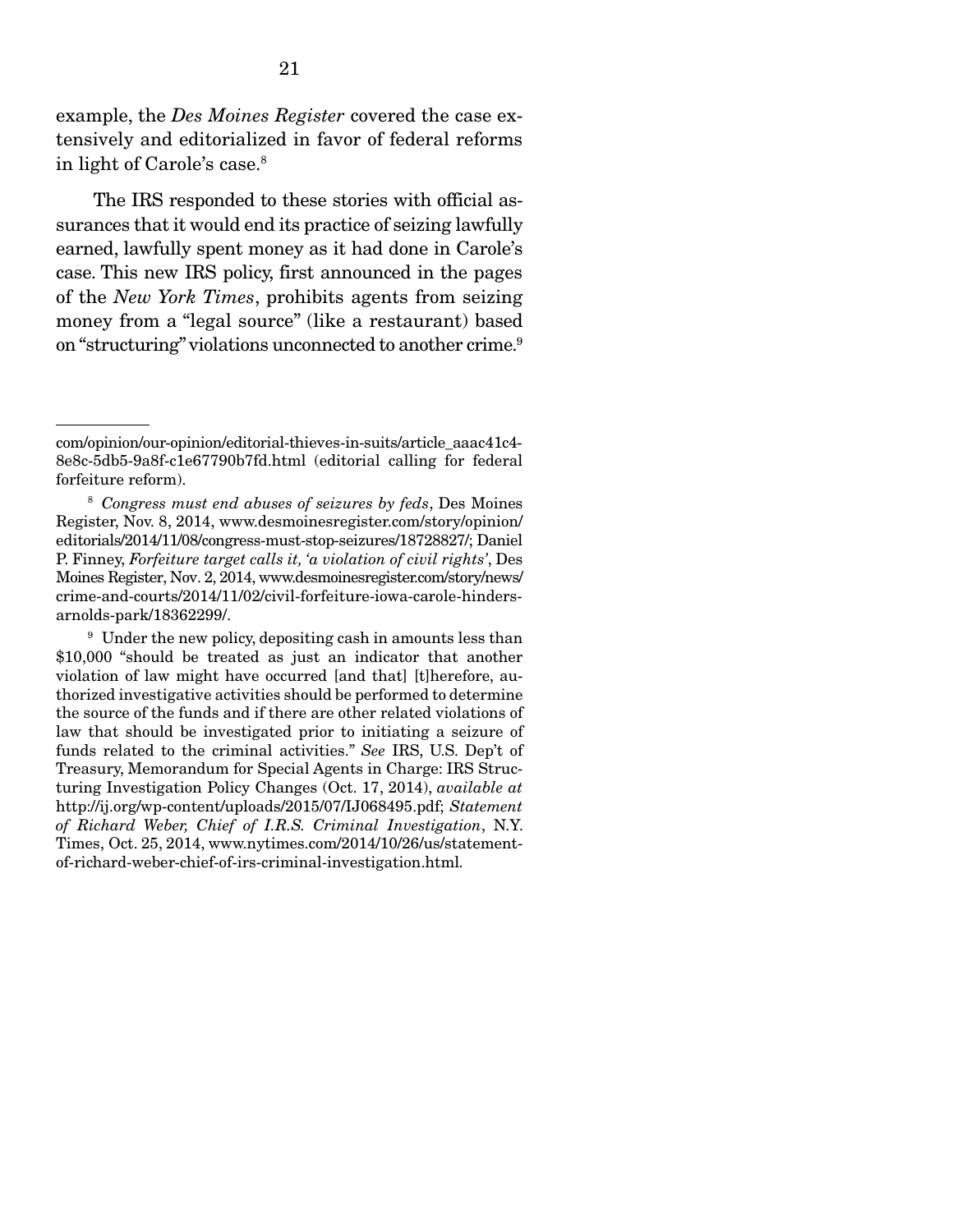The Department of Justice followed suit with similar policy changes a few months later.10

But the government did not immediately end its case against Carole. At the same time it was providing public assurances of reform, in court filings, the IRS continued to accuse Carole of wrongdoing. Government lawyers insisted on taking her deposition. When Carole told them the truth – that she never even knew about the bank reporting laws – they agreed to dismiss their case without prejudice. In an effort to avoid paying attorneys' fees, costs, and interest, however, the IRS reserved the right to refile the case.11 *See United* 

<sup>&</sup>lt;sup>10</sup> The Attorney General's memorandum and policy directive are available on the DOJ's website, www.justice.gov/sites/default/files/ opa/press-releases/attachments/2015/03/31/ag-memo-structuringpolicy-directive.pdf.

<sup>&</sup>lt;sup>11</sup> When Carole moved for attorneys' fees, costs, and interest under the Civil Asset Forfeiture Act of 2000 (CAFRA), 28 U.S.C. § 2465(b)(1), the government revived its threat to refile. Carole's motion was denied because the District Court, and later the Eighth Circuit, held that she did not "substantially prevail" within the meaning of CAFRA when the government dismissed its case without prejudice. *United States v. \$32,820.56 in U.S. Currency*, 838 F.3d 930, 932, 937 (8th Cir. 2016). Nevertheless, judges at both levels chided the government for mistreating Carole. *See id.* at 938 (Erickson, J., concurring) ("The tortuous history of this case reflects an unwise exercise of discretion early on in the proceedings. It should have been apparent to the government and its agents that if Hinders had simply made daily cash deposits, no forfeiture question would have been raised."); *United States v. \$32,820.56 in U.S. Currency*, 106 F. Supp. 3d 990, 995 (N.D. Iowa 2015) ("I fully understand the Claimants' frustration with this situation. After seizing their money and causing them to incur substantial expenses over a long period of time to fight that seizure, the Government elected to drop the case, effectively saying 'never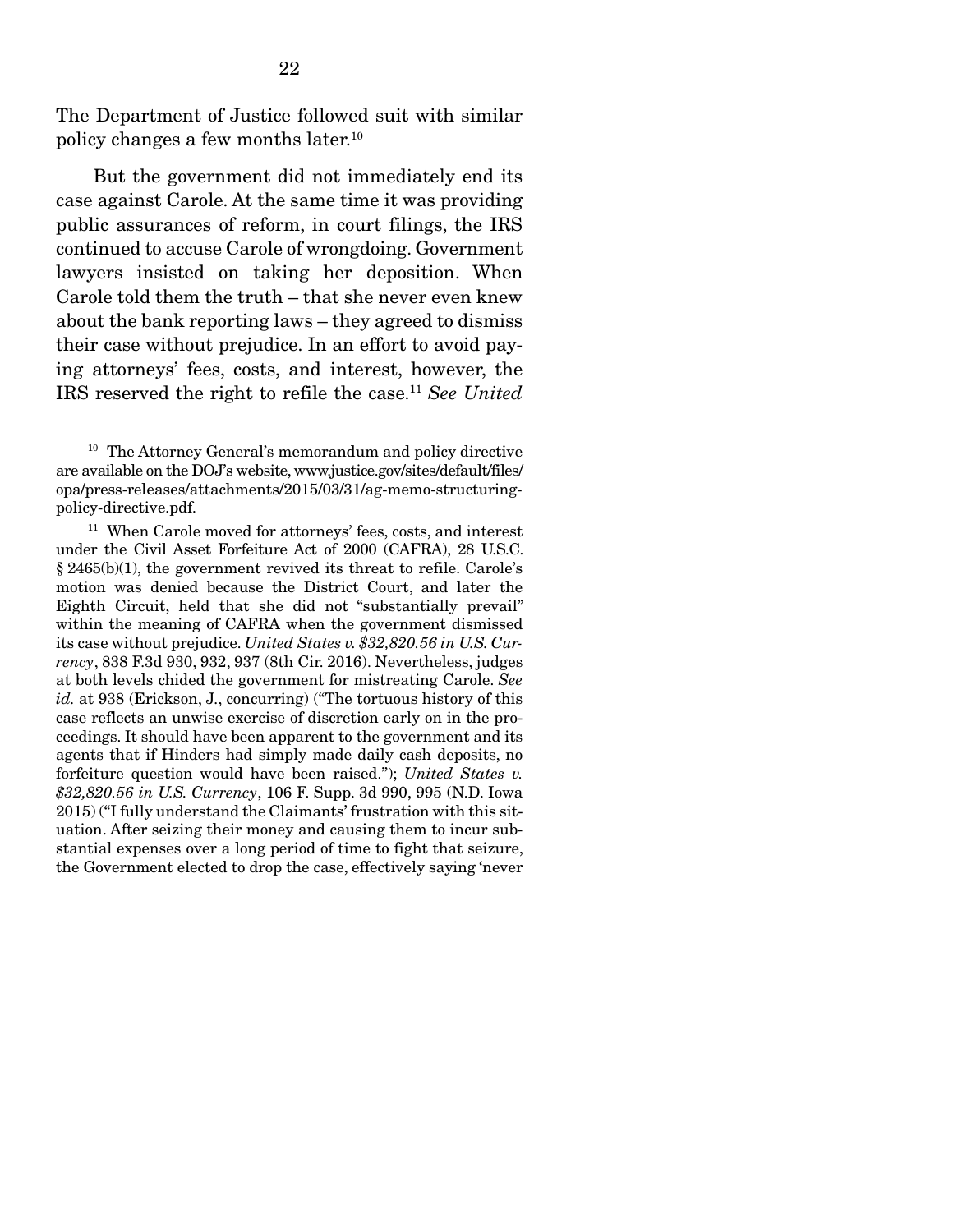*States v. \$32,820.56 in U.S. Currency*, 79 F. Supp. 3d 927 (N.D. Iowa 2015). Finally, the IRS released its hold on the \$32,820.56 and returned all of the money to Carole's bank account – just over 21 months after it was seized.

#### 2. Randy and Karen Sowers received the same treatment and had more than \$62,000 wrongfully seized.

 Randy and Karen had a similar experience, although they waited twice as long for the return of their money.

 Randy and Karen run South Mountain Creamery – a dairy farm in Frederick County, Maryland. Randy and Karen's business is in the same rural community where they were born, married, and have lived their entire lives. They purchased their first 100 cows together in 1981. Since then, they have worked virtually without pause to care for their animals and grow their business. More than 30 years after opening their farm, they still wake before dawn every day to milk their cows.

 Because of the nature of their business, Randy and Karen often deposit cash in the bank. Customers at farmers' markets frequently pay in cash and the size of Randy and Karen's cash deposits varies depending on the number of farmers' markets that they visit and

mind.' The return of the seized funds hardly makes the Claimants whole.").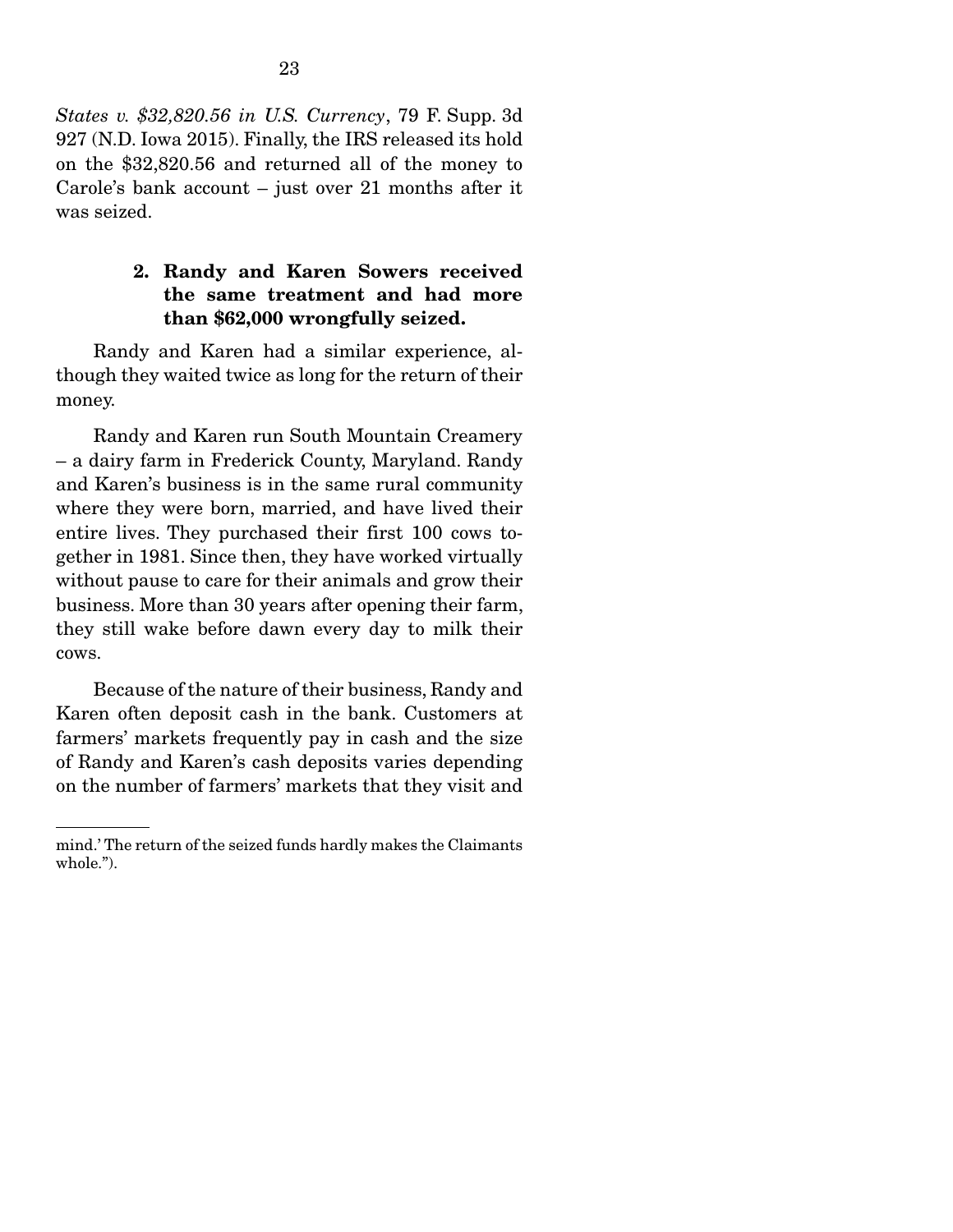the amount of milk, eggs, and other products that they sell. Sometimes Randy and Karen have less than \$10,000 in cash to deposit, but sometimes they have more.

 Like Carole, Karen typically deposited cash in amounts under \$10,000 because she was advised to do so. After one particularly busy weekend in 2011, a bank teller told Karen that cash deposits over \$10,000 would require "paperwork." The teller suggested that this paperwork would be time-consuming for bank personnel to fill out and that Karen could make life easier for bank employees by keeping the size of her deposits under \$10,000. Karen did not know what this paperwork involved. The teller said nothing about the IRS, and, for all Karen knew, the paperwork was required by internal bank rules with no connection whatsoever to the federal government. Karen generally kept some cash on hand to make change and to help cover expenses at the store and, given the teller's advice, it seemed reasonable to hold enough cash in reserve to keep the size of the deposits under \$10,000. Karen did this to avoid red tape at the bank – not to hide information from the IRS.

 Without any notice, in February 2012, the IRS seized the farm's entire bank account, containing \$62,936.04. Apart from the act of depositing cash in amounts less than \$10,000, the government never even *alleged* that Randy and Karen did anything illegal.

After taking Randy and Karen's money, the government presented them with an offer they could not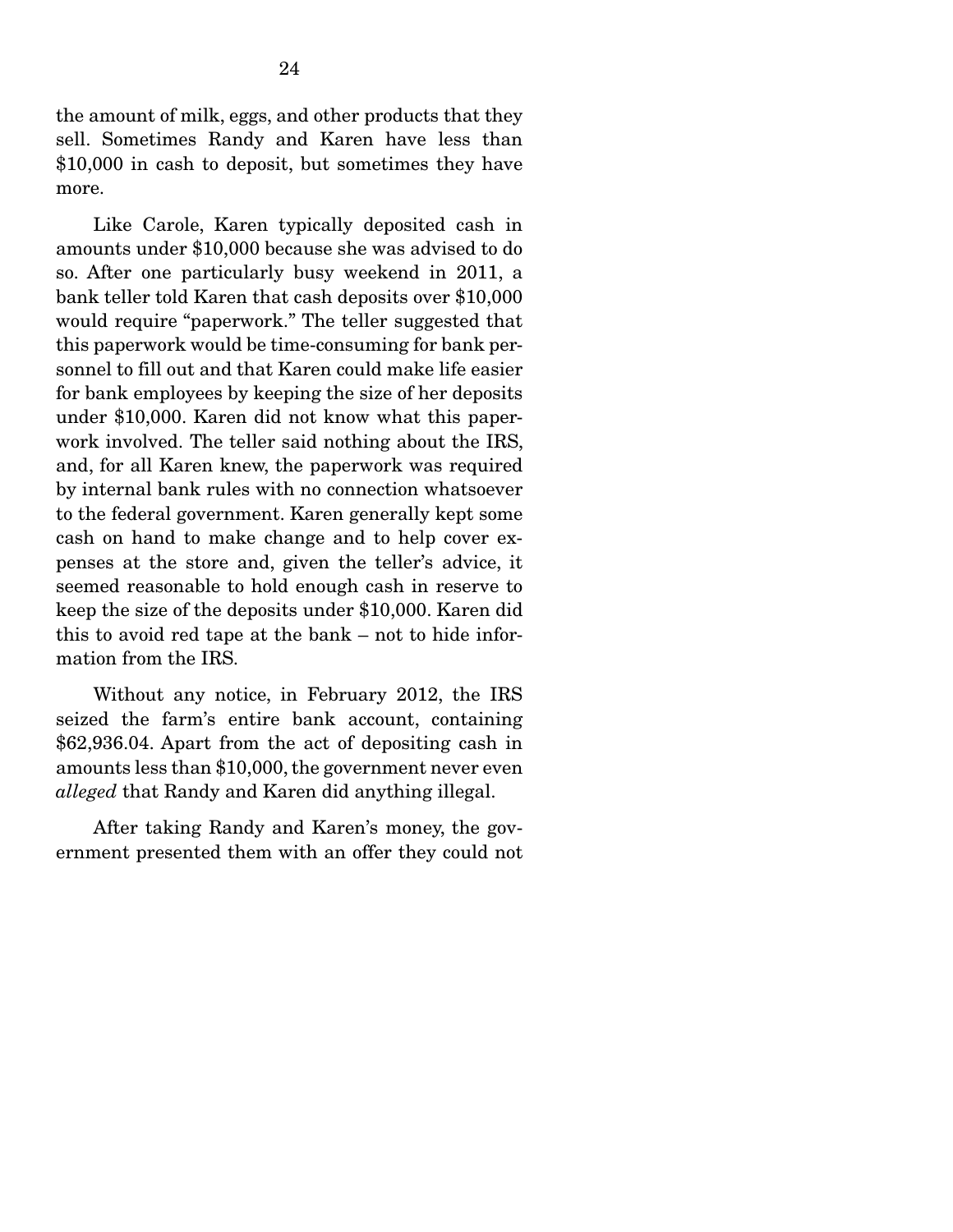afford to refuse. They could go to court and fight for months or even years to contest the forfeiture – likely spending more in attorney fees than the amount that had been seized – or they could agree to forfeit \$29,500 of the approximately \$63,000 that was taken. Even though Randy and Karen believed they had done nothing wrong, they needed the seized money for their farming operations and could not afford a protracted legal battle to prove their innocence. So, like other property owners faced with this choice, Randy and Karen reluctantly agreed to forfeit \$29,500 of their hard-earned money.

After the IRS and DOJ changed their structuring policies, Randy and Karen filed a petition with the government seeking the return of their \$29,500. *See* Pet. for Remission or Mitigation (July 16, 2015), *available at* http://ij.org/wp-content/uploads/2015/07/irs-forfeiturepetitions-randy-sowers-petition.pdf. Their petition got a boost when Members of Congress condemned what had happened to them at a hearing where Randy was called to testify. *See id.*, Ex. C at 86 (statement of Rep. Crowley) ("Mr. Sowers . . . I don't think you, nor any of the gentlemen before us today, deserve to be treated by your Government, by the IRS, in the way in which you have been."). Representative John Lewis told Randy, "as one Member of Congress and a member of this committee, I want to apologize to you for . . . what the IRS did to you." *Id.*, Ex. C at 93.

 In June 2016, the Department of Justice granted Randy and Karen's petition and returned their \$29,500. The four-year span of this legal drama was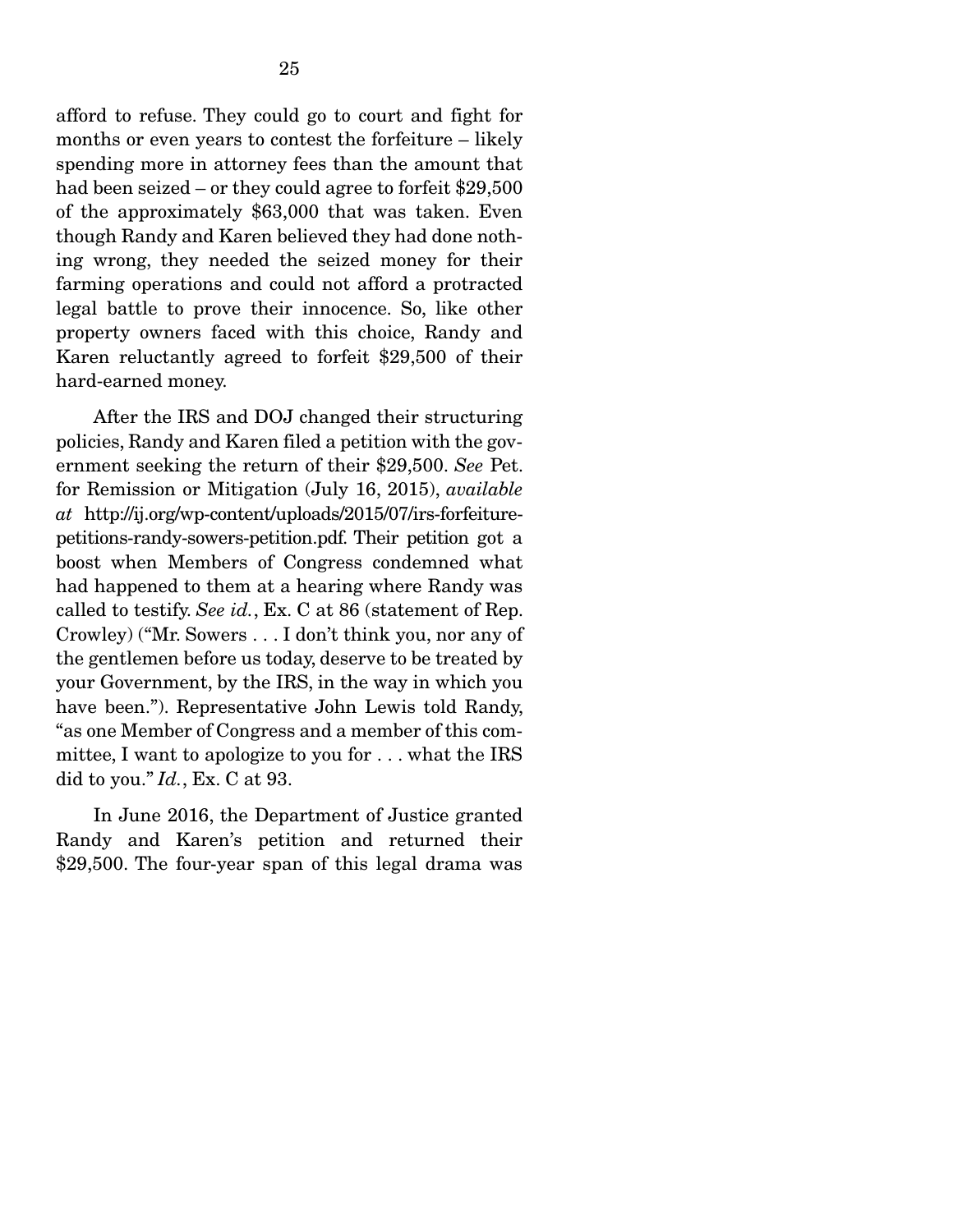extremely difficult for Randy and Karen. Randy was forced to scramble to replace money that he had planned to use to buy supplies for that year's crops and ultimately had to divert money that he otherwise would have used to pay off debts or grow the business. Meanwhile, although Karen has always been careful to avoid bouncing checks, she found herself forced to explain to business partners why scheduled transactions were not going through. The bank where they had done business over a decade summarily closed their account. Randy and Karen worried that people would assume they must have committed a serious violation of the law to have had their money seized, and in fact they became aware that they were the subject of hurtful gossip in their community. Karen found the situation so stressful that she became ill. And Randy was left wondering how something like this could possibly happen in America.

#### II. This Court Should Reject the Categorical Approach to the Third Party Doctrine.

 What happened to Randy, Karen, and Carole was possible only because there is no constitutional limitation on blanket surveillance of people's banking practices. Their experiences should give this Court pause before extending the categorical rule of *Miller* to the world of cell-site-location information (CSLI). As one member of this Court has pointed out, "it may be necessary to reconsider the premise that an individual has no reasonable expectation of privacy in information voluntarily disclosed to third parties. This approach is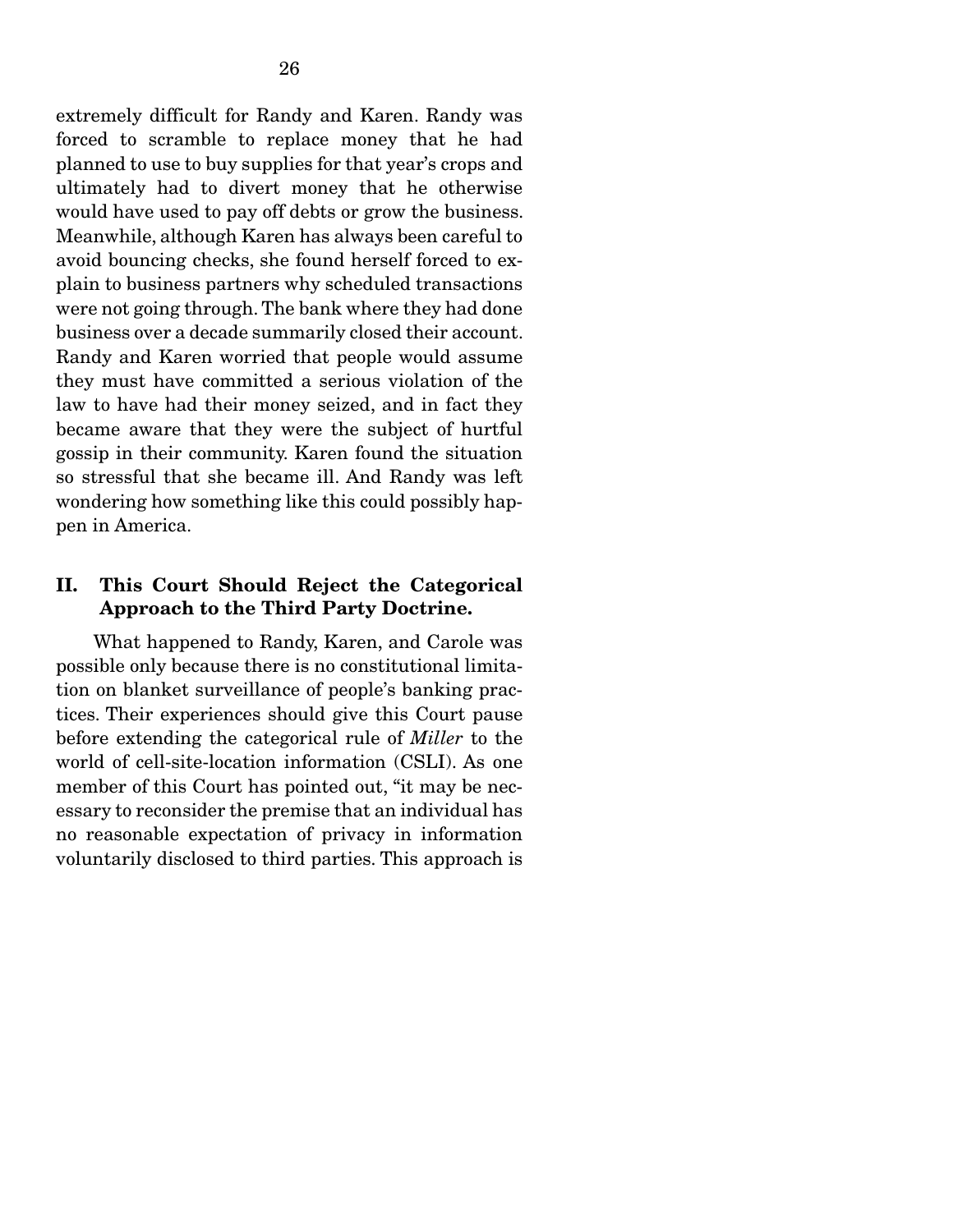ill suited to the digital age, in which people reveal a great deal of information about themselves to third parties in the course of carrying out mundane tasks." *United States v. Jones*, 565 U.S. 400, 417 (2012) (Sotomayor, J., concurring) (citations omitted). Such caution is warranted in the realm of CSLI because, even using present-day technology, CSLI can reveal far more about a person's private affairs than bank records ever could. As shown below, these considerations counsel against applying a pre-digital precedent like *Miller* to this digital-age case.

### A. Applying the categorical approach of *Miller* to the cell-site-location information in this case would lead to the same dragnet surveillance of phone information that the nation has experienced in banking.

 When this Court decided *Miller*, in 1976, computer technology was in its infancy. Computer usage was uncommon and most business records were kept on paper. Although data mining – the practice of using computer algorithms to search vast collections of data for patterns – is common practice in business and government today, it was barely a concept in the late 1970s. In other words, despite the sweeping surveillance power created by *Miller*, practical technological limitations ensured that the Third Party Doctrine, even if fully exploited by law enforcement, could have only a limited impact on privacy. But in the years since *Miller*, widespread advances in computer technology have given government the capacity to search broad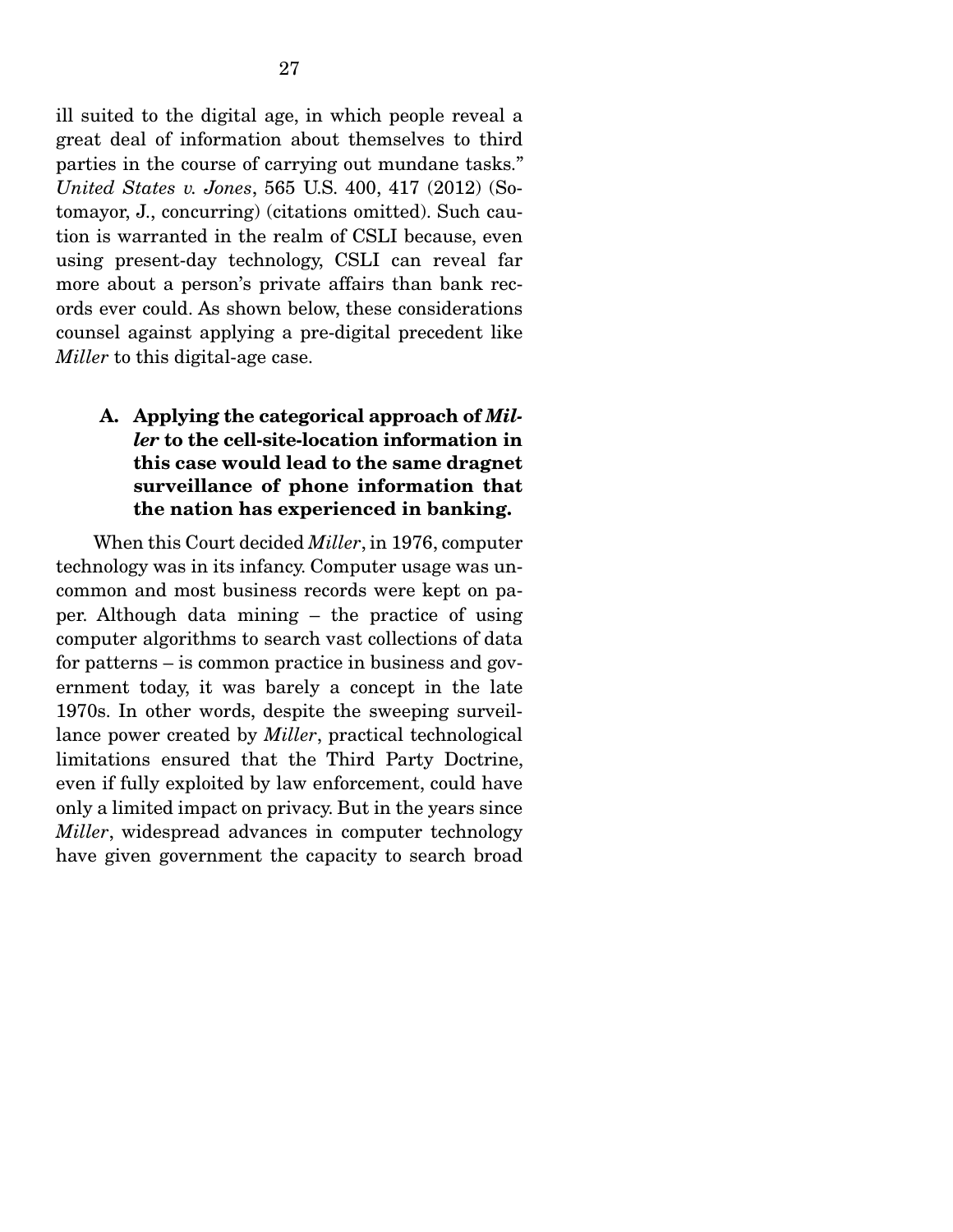swaths of data looking for suspicious activity. This in turn has led to innocent people becoming ensnared in civil forfeiture proceedings, in which the government can profit from seizing property without charging a person with any crime.

 This past is prologue; it demonstrates the threat that a categorical Third Party Doctrine poses to property rights and privacy in the digital age. As other *amici* have pointed out, cell phones are no longer a luxury; instead, more than 91% of American adults own a cell phone and most carry it with them everywhere they go. Brief for Electronic Frontier Foundation et al. as *Amici Curiae* in Support of Certiorari at 4. Everyone who uses a cell phone generates CSLI, just as everyone who uses a bank generates bank records. But CSLI reveals far more about a person than any conventional bank record could and does so on a scale unrivaled even by the staggering amount of bank reporting that occurs every day in this country. *See*, *supra*, pp. 11-13.

Each time a cell phone connects to a cell tower, it generates information about where the phone was located at that moment in time. This happens with surprising frequency: Cell phones connect with towers on average every seven to nine minutes – or between 160 and 205 times per day – although they can connect as frequently as every seven seconds. *See* Brief for Electronic Frontier Foundation et al. as *Amici Curiae* in Support of Certiorari at 9. As cell phone and data usage have both increased, the number of cell towers has increased, as well, leading to more precise location information about individual users. Using current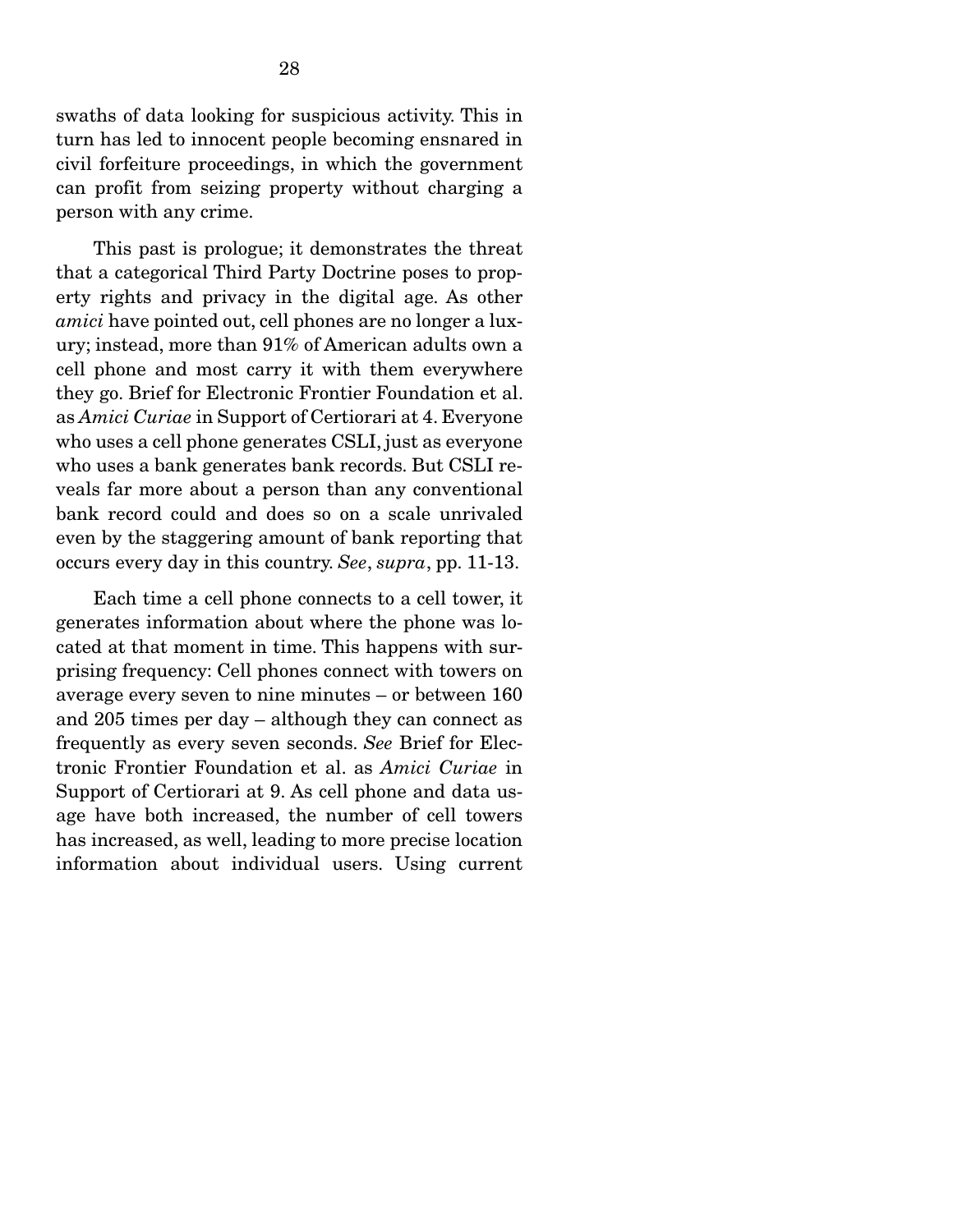technology, cell companies can provide an accurate picture of a phone's location to within 50 meters. *Id.* at 11. As technology continues to improve, CSLI is likely to provide an ever-more detailed picture of a person's movements. *See In re Application for Pen Register & Trap/Trace Device with Cell Site Location Auth.*, 396 F. Supp. 2d 747, 755 (S.D. Tex. 2005) (noting the "combination of market and regulatory stimuli ensures that cell phone tracing will become more precise with each passing year"). Past experience with technology suggests what today can be measured within 50 meters will, in just a few years, be measurable to within five.

 This increasingly granular picture of a person's movements provides law enforcement with a powerful tool to fight crime, but it also raises chilling privacy concerns. Just as GPS tracking "generates a precise, comprehensive record of a person's public movements that reflects a wealth of detail about her familial, political, professional, religious, and sexual associations," *Jones*, 132 S. Ct. at 955 (Sotomayor, J., concurring), so too with CSLI. It seems likely that, within a few years, CSLI will be able to place a person within a particular room in their home. *See* Brief for Electronic Frontier Foundation et al. as *Amici Curiae* in Support of Certiorari at 15 (noting that the ACLU was able to use CSLI to "infer details about [a person's] patterns of movement, including when he and his pregnant wife visited her obstetrician, when he traveled to or from his home, and nights he spent away from home") (citation omitted). Even today, by comparing the CSLI of one person to that of another, law enforcement can diagram a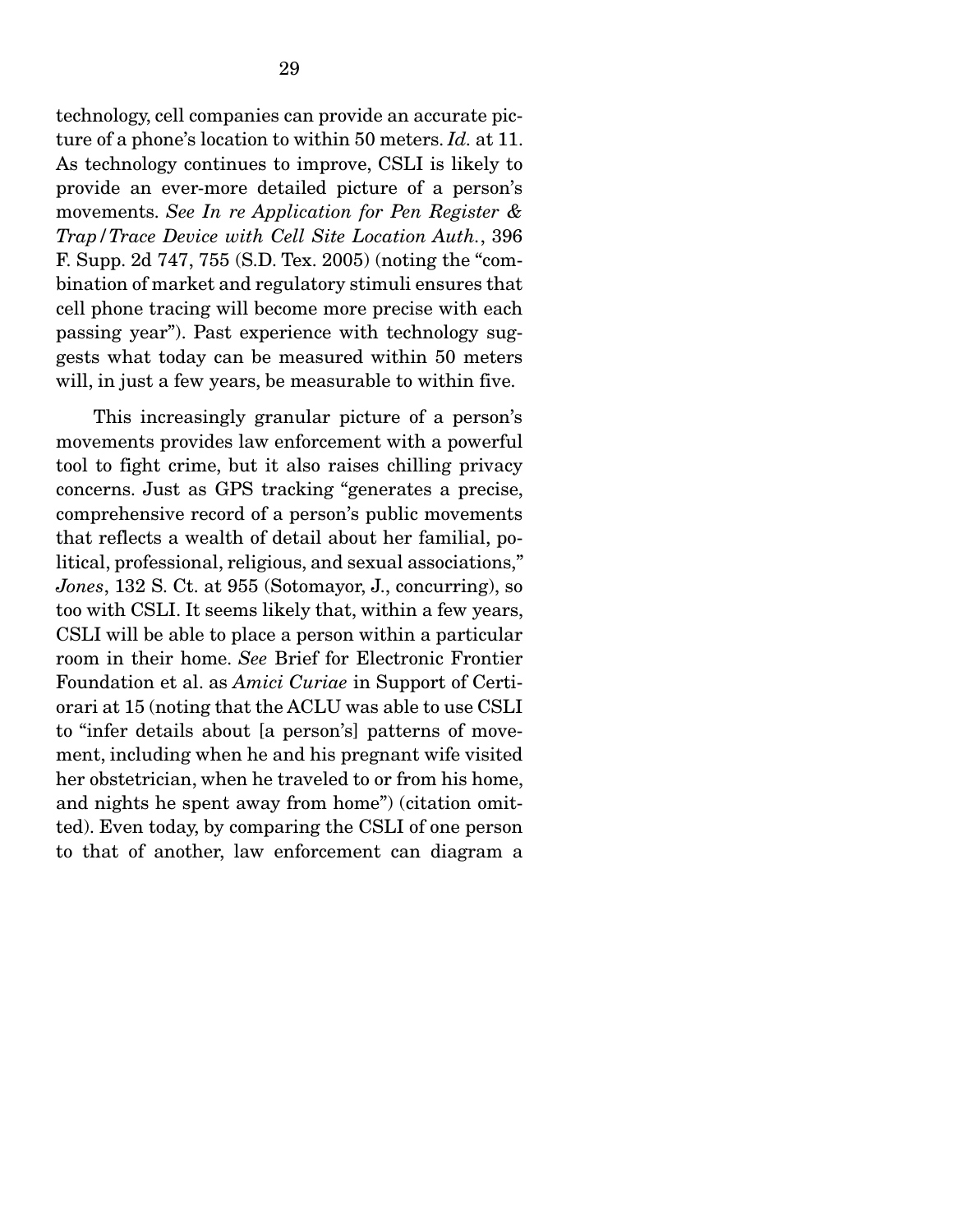person's associations and lifestyle, including such intimate information as whether that person is expecting a child. *See id.* 

The Stored Communications Act, 18 U.S.C. § 2703, offers inadequate privacy protections in such situations. *See* Brief for Petitioner at 47-53. Nothing in the Act prohibits the bulk collection of cell phone records when the government shows "specific and articulable facts" that the records are "relevant and material to an ongoing criminal investigation." *See* 18 U.S.C. § 2703(b), (d). In practice, this is a low bar. In this case, law enforcement obtained five-months' worth of CSLI for six different suspects. *See* Pet. App. 49a-61a. At least nine other phone numbers were swept up in the investigation, as reflected in the District Court's record. *See* United States' Combined Br. & Resp. to Defs.' Mots. in Limine, Ex. 2, at 2-3, *United States v. Carpenter*, No. 2:12-cr-20218-SFC-MKM-4 (E.D. Mich. filed Dec. 24, 2013), ECF No. 221-2. Indeed, prosecutors in this case successfully argued that "relevant and material" is a low standard. *See* Brief for Petitioner at 48 (quoting J.A. 34) ("We merely have to show there's a criminal investigation of a crime."). Moreover, what matters here is not the statutory minimum set by Congress, but the constitutional minimum set by this Court.

 If CSLI is categorically exempt from Fourth Amendment protection, it is reasonable to presume that the government would obtain CSLI to track people over the course of weeks, months, or even years. Computer algorithms could then mine that data,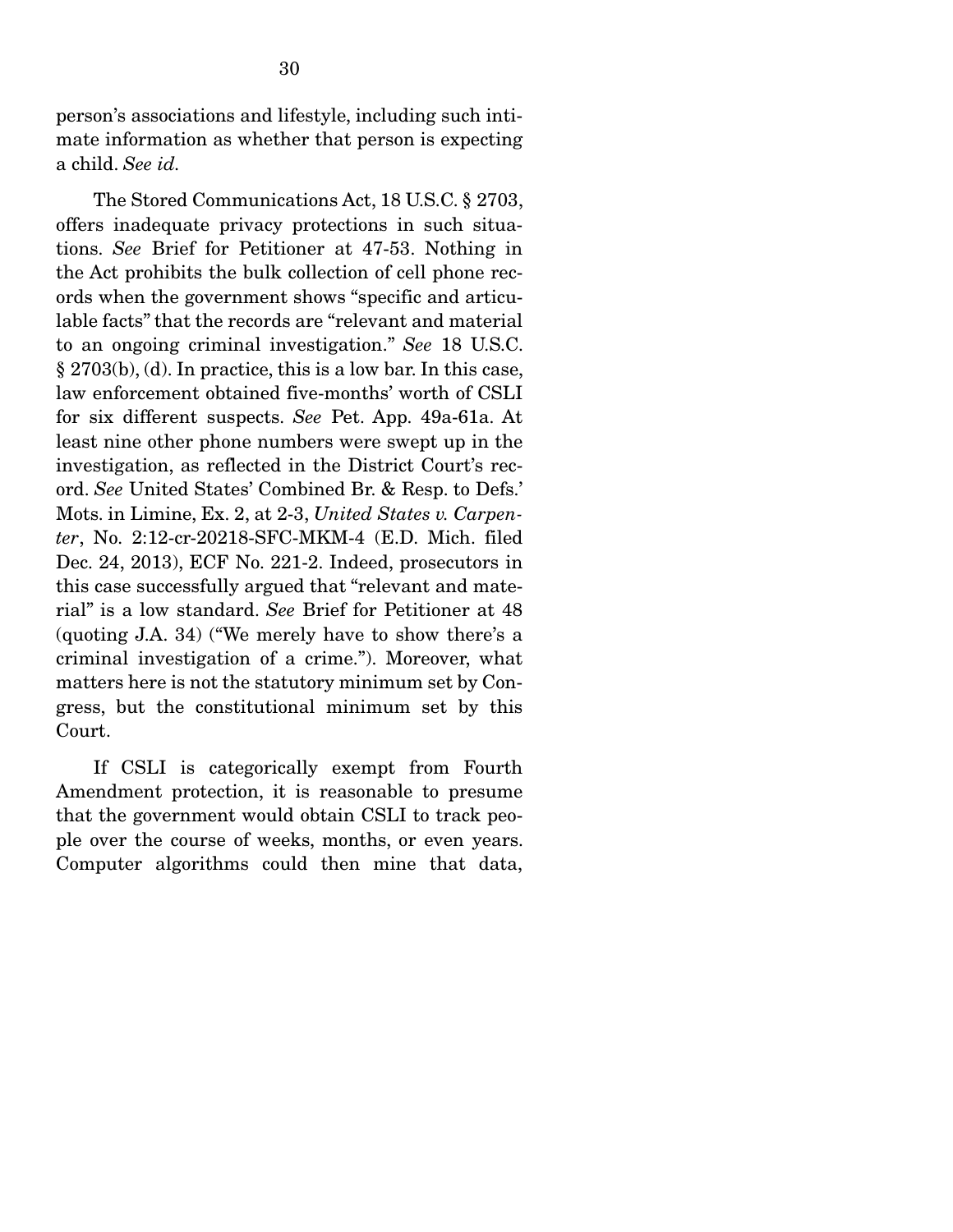looking for instances when people went to the "wrong" neighborhood, business, or home, or when they associated with the "wrong" individuals. The government could build a portrait of a person's friends, family, and associates. And, when a crime is committed, everyone in the vicinity could be easily located and their movements reconstructed.

 Police and prosecutors could use this information for criminal prosecutions or they could use it to pursue civil forfeiture without charging a crime. Past experience suggests that they would often choose civil forfeiture. Department of Justice statistics show that, between 1997 and 2013, 87% of forfeitures were pursued in civil, not criminal cases. Institute for Justice, *Policing for Profit*, at 12-13. This means that the owner of seized property is almost *seven times* more likely to face a civil forfeiture proceeding than a criminal proceeding. In a civil proceeding, the property owner will have no right to an attorney, the government's burden is a mere preponderance of the evidence, and an innocent third-party will bear the burden of proving her innocence. By comparison, in a criminal proceeding, there *is* a right to an attorney and the burden is squarely on the government to prove its case beyond a reasonable doubt. No wonder that government strongly prefers civil cases. This already bad situation for property owners would only be made worse if the government enjoys warrantless access to CSLI.

 For example, imagine a case involving a roadside seizure of cash. Police find a man traveling with \$5,000 in his car. He claims the money constitutes his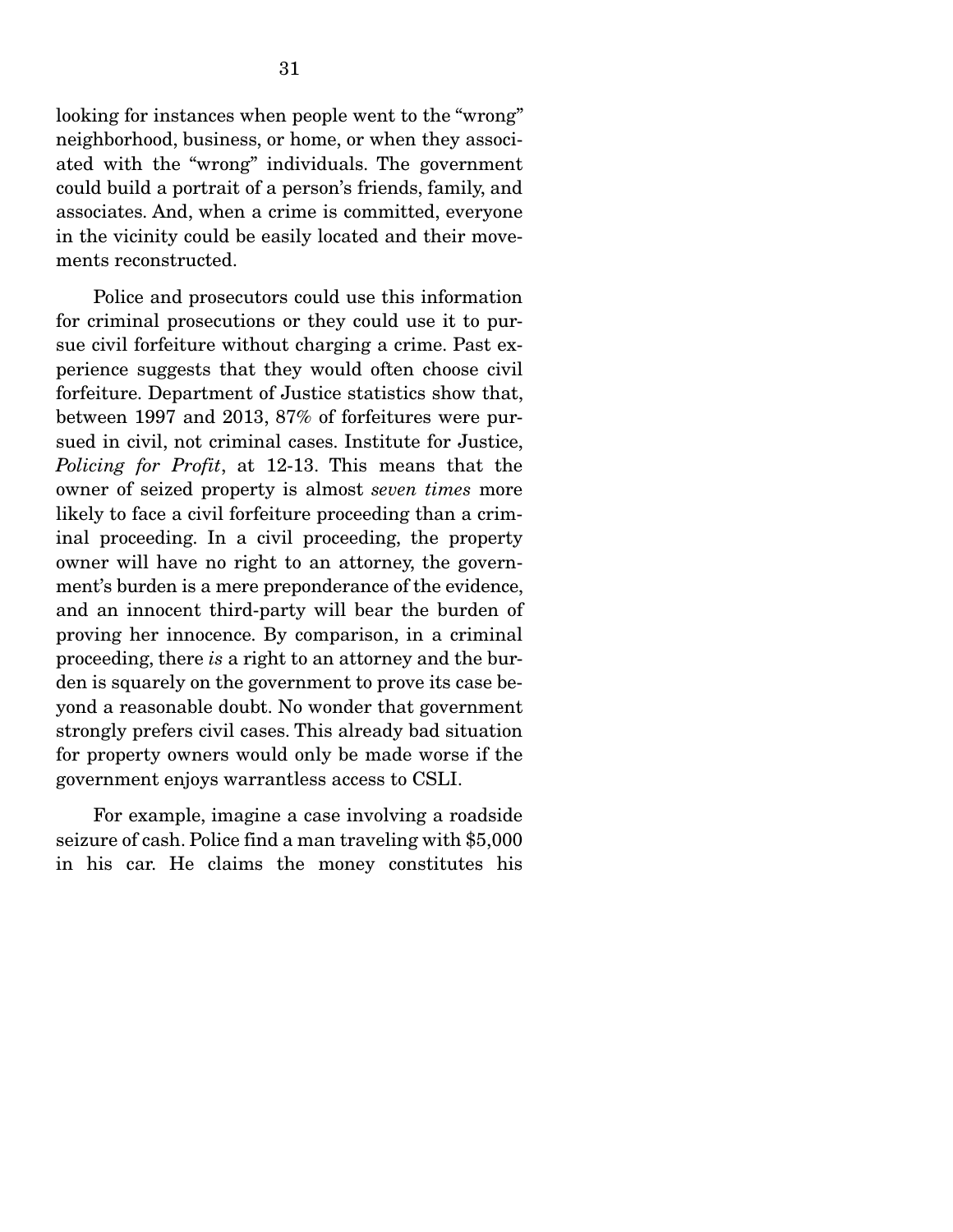personal savings, but police are suspicious he is transporting drug proceeds. No drugs are found, but police are able to use CSLI to place the man at the residence of a convicted drug dealer hours before he was pulled over. In the world of civil forfeiture, where the government's only burden is to show a preponderance of the evidence, this would likely be enough to forfeit the man's money (and possibly his car), even though it would never be sufficient to convict him of a crime. *See, e.g.*, *United States v. Funds in the Amount of \$30,670*, 403 F.3d 448, 469 (7th Cir. 2005) (combination of dog sniff and circumstantial evidence sufficient to establish forfeitability of seized currency at summary judgment); *United States v. \$174,206.00 in U.S. Currency*, 320 F.3d 658, 662 (6th Cir. 2003) (affirming summary judgment for the government based on property owners' lack of legitimate income and absence of rebuttal showing a legitimate source). Even if the officers' suspicions turned out to be wrong because the man could affirmatively demonstrate a legitimate source for his funds, nothing would stop them from seizing his money on the side of the road. Seizure, with no judicial oversight, could be based on a warrantless review of CSLI, thereby placing the burden on the property owner to get a lawyer and fight the seizure in court – a fight that, as shown above, can take property owners months, if not years, to win.

 Interposing a warrant requirement in these circumstances would make wrongful seizures less likely. Certainly, a warrant requirement is not cost free. Warrants require time and effort on the part of officers,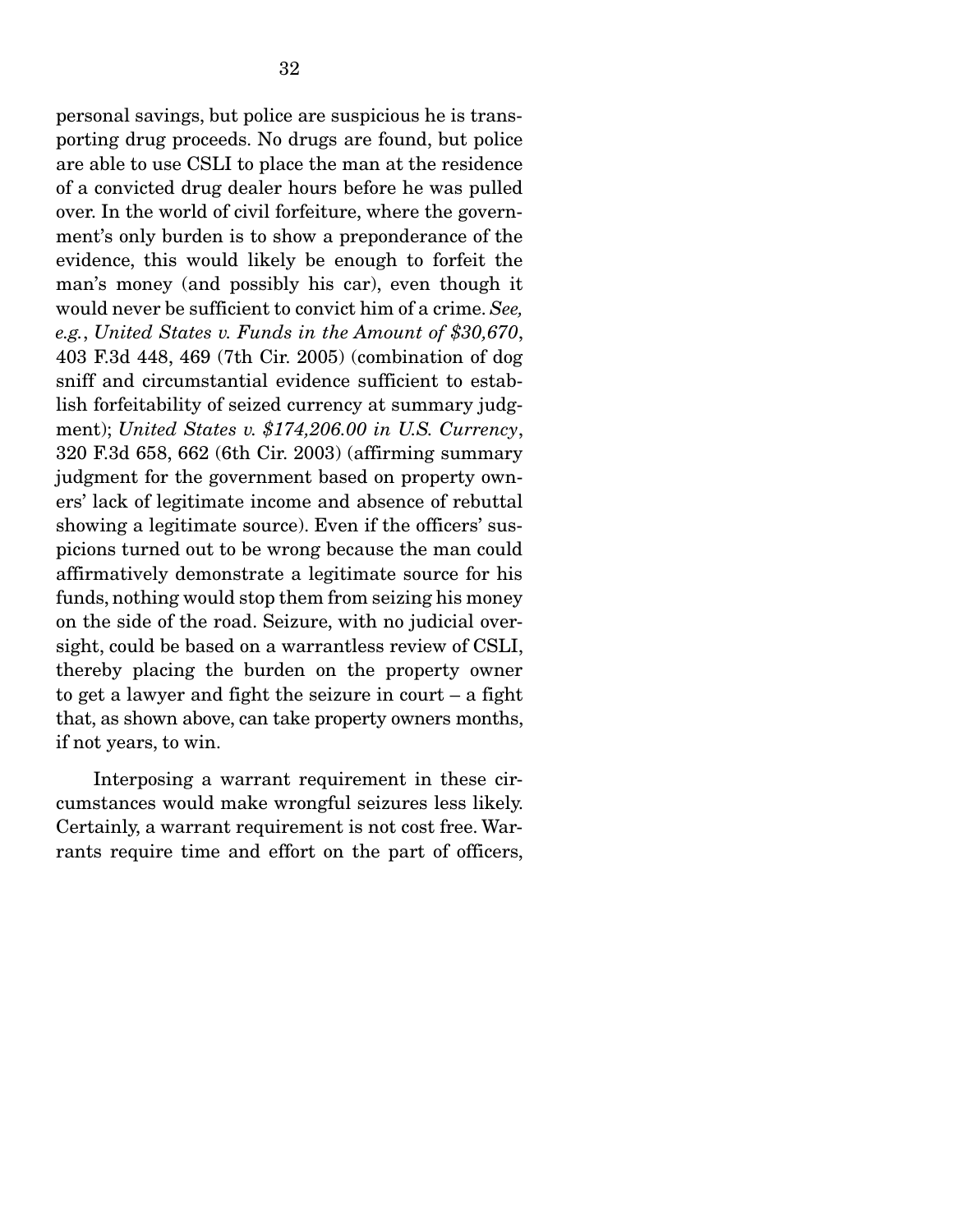prosecutors, and courts. But the absence of a warrant requirement also has a cost. Warrantless searches of CSLI will inevitably lead to wrongful seizures, which will force property owners to expend weeks, months, even years working to recover their lawful money. Indeed, as illustrated by the experiences of Carole, Randy, and Karen, there is a human cost when the government accuses an innocent person of wrongdoing, a cost that remains even when the innocent are ultimately vindicated.

 Through this lens, this Court should consider the consequences of holding that CSLI is categorically unprotected by the Fourth Amendment. This case concerns one man's crime spree, but the rule announced here will affect innocent people as much (if not more) than criminals. If the Court gives the government unfettered access to CSLI, innocent people's movements, habits, and associations will become known to the government. Past experience suggests that many of these innocent people will be drawn into civil forfeiture proceedings. Sometimes the government will get it right; other times it will wrongly seize property, just as it did in Carole, Randy, and Karen's cases. Rejecting the categorical approach of *Miller* would at least impose a measure of judicial scrutiny in an area of the law which sorely needs it.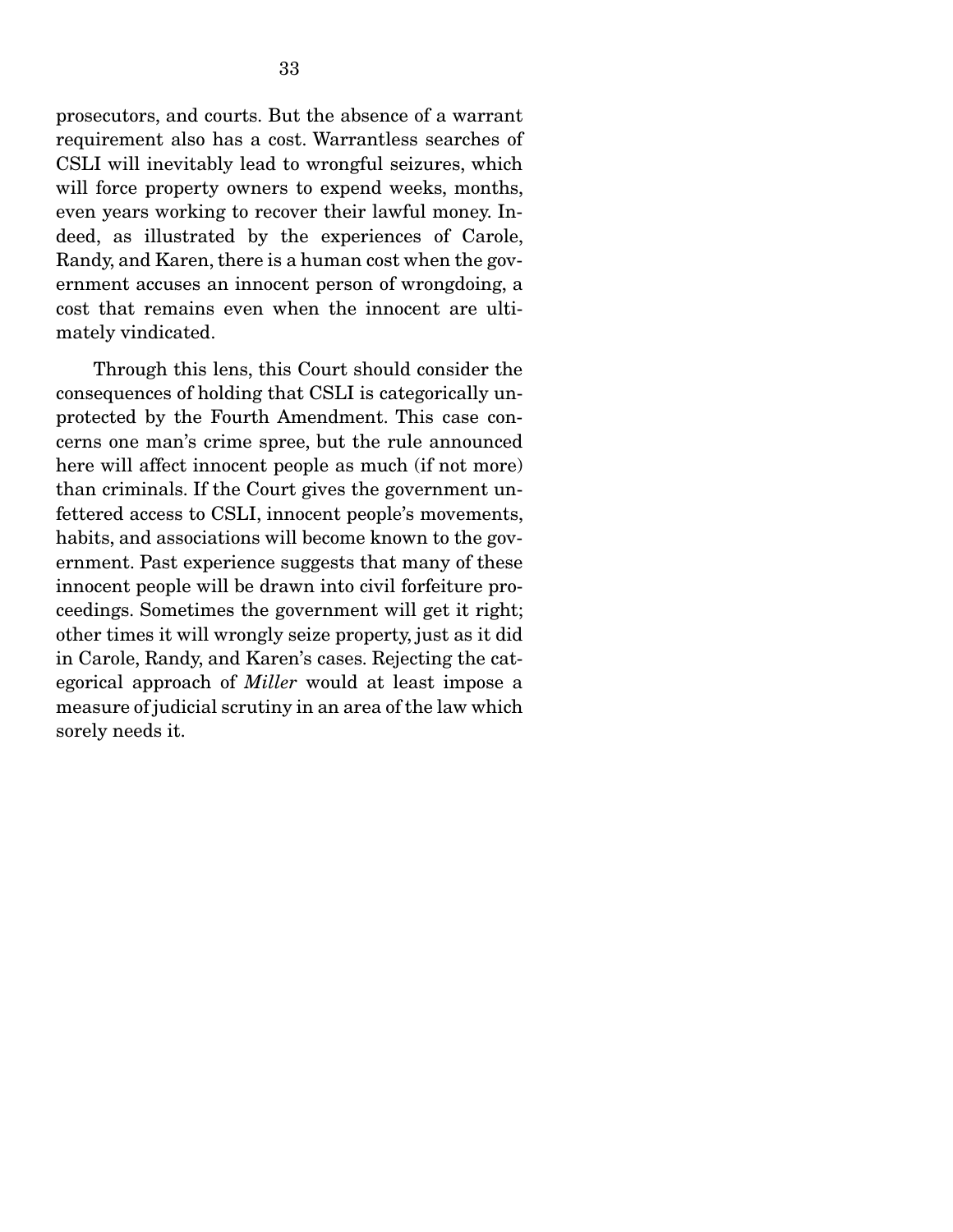#### B. The Court should reject the categorical approach to the Third Party Doctrine and instead adopt a real-world approach that scrutinizes positive law, including statutes and private contracts.

 The categorical approach to the Third Party Doctrine, as articulated by cases like *Miller* and *Smith*, has proven itself to be a failure. By holding that a person loses all constitutional protection in any information that person has entrusted to another private party, even when those parties explicitly agreed to keep such information private, *Miller* and *Smith* have enabled the very kind of dragnet surveillance that the Fourth Amendment is meant to stand guard against. This infirmity, coupled with the powerful financial incentive underlying civil forfeiture, has had disastrous effects on ordinary Americans like Carole Hinders and Randy and Karen Sowers. A decision extending the categorical approach to the Third Party Doctrine into the world of CSLI would unleash a parade of horribles even worse than the experiences of *amici* described above.

 Thankfully, this Court can choose a wiser path. Rather than asking whether a person who shares information retains a reasonable expectation of privacy in that information, this Court should refine its approach to ask a more pertinent question: Is the government demanding access to information that would otherwise be unavailable to private parties? This has been called the "positive law" approach to the Third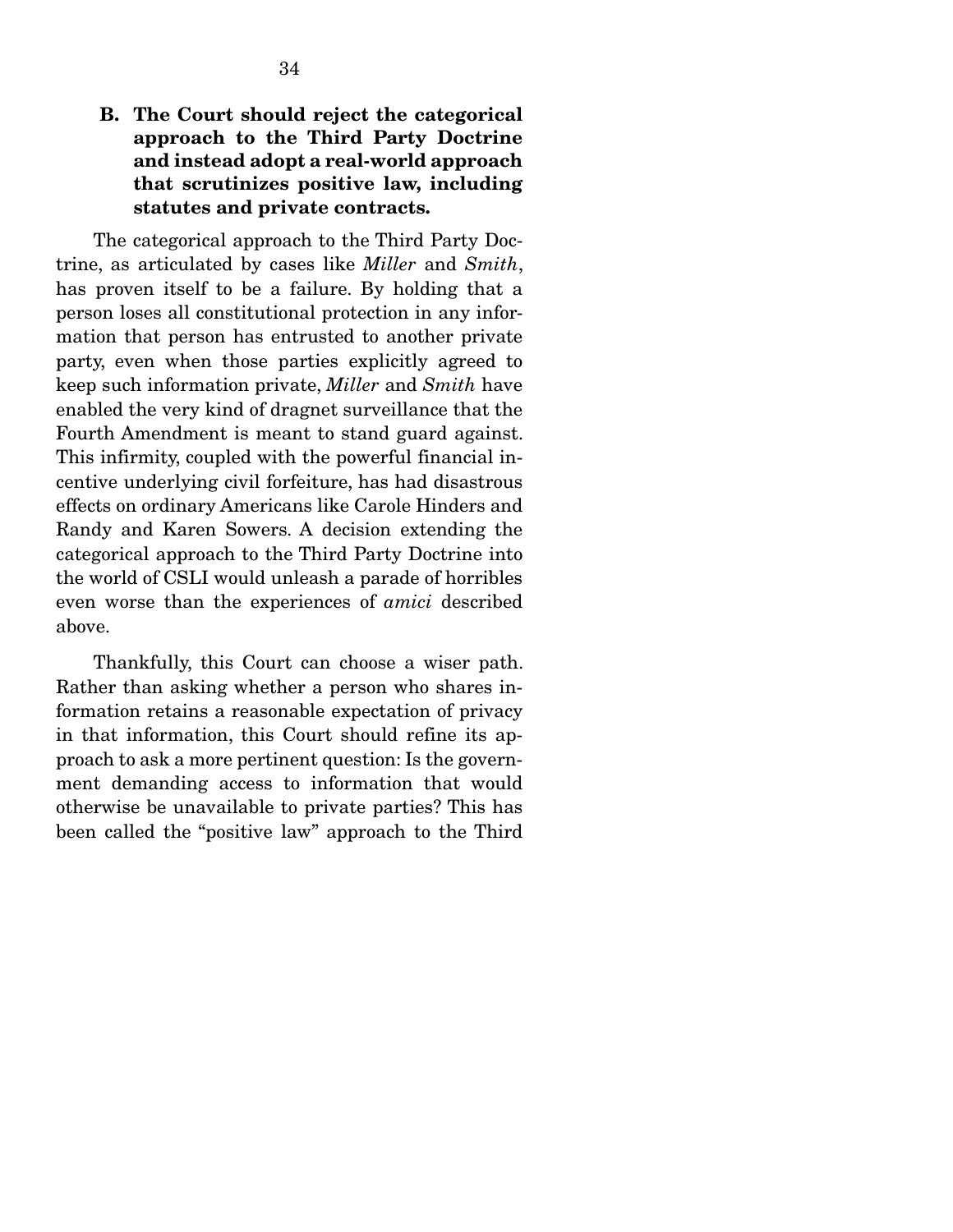Party Doctrine because it would evaluate the government's power to search a person and seize their things based on what the law allows private individuals to do. *See* William Baude & James Y. Stern, *The Positive Law Model of the Fourth Amendment*, 129 Harv. L. Rev. 1821, 1871-77 (2016). The virtue of the positive law model is that it embodies a simple yet powerful intuition: That when government officials use their power to obtain information in a manner that would be prohibited for private actors, those officials must demonstrate the reasonableness of their actions under the Fourth Amendment. Thus, by requiring that a neutral magistrate determine that there is probable cause for an investigation, the positive law model helps ensure the unique powers of government actors are checked by an independent judiciary.

 The positive law model proposed by Professors Baude and Stern is far more protective of an individual's privately shared information than the current Third Party Doctrine. This is because, rather than holding that such information is categorically unprotected, the new model would ask if the government's efforts rest on conduct to which officials hold some special privilege. And that answer, in turn, would rest not on abstract notions of "reasonable expectations of privacy," but instead on the concrete statutory and contractual arrangements that form the positive legal background.

 This approach offers a fresh perspective on this case. Under the positive law model, the government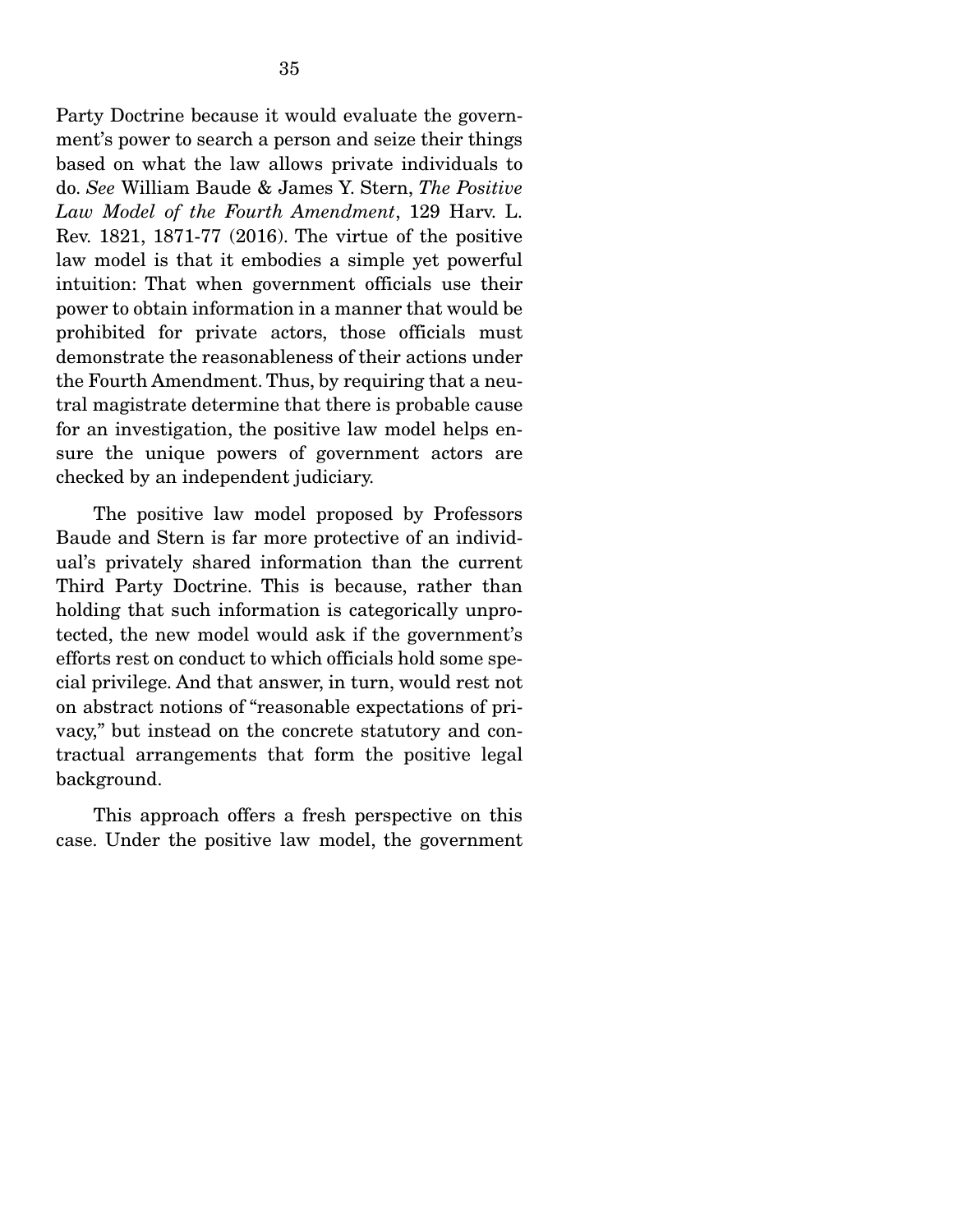would be required to meet Fourth Amendment reasonableness standards before obtaining CSLI because cell phone companies are legally prohibited from disclosing their customers' location information to other private parties "without the express prior authorization of the customer." 47 U.S.C. § 222(f ). Under reasonableness analysis, government attempts to coerce or compel the disclosure of such information would almost certainly require a warrant – and therefore a finding of probable cause by a neutral magistrate – for the simple reason that background principles of property and contract law rarely if ever empower private individuals to compel a third party to disclose information.

 Implementing this model does not require a wholesale revision of Fourth Amendment jurisprudence. *See*  Richard M. Re, *The Positive Law Floor: Responding to William Baude & James Y. Stern, The Positive Law Model of the Fourth Amendment*, 129 Harv. L. Rev. F. 313 (2016). It only requires that the government justify its actions under the Fourth Amendment when it has intruded on someone's privacy in a manner that a private party could not. This approach would resolve the problems caused by the categorical Third Party Doctrine, provide firmer guidance to lower courts, and retain the ability of courts to find that a "reasonable expectation of privacy" has been violated even in instances where the positive law model is not triggered.

 A degree of individualized judicial scrutiny is also nothing to fear. Requiring that the government meet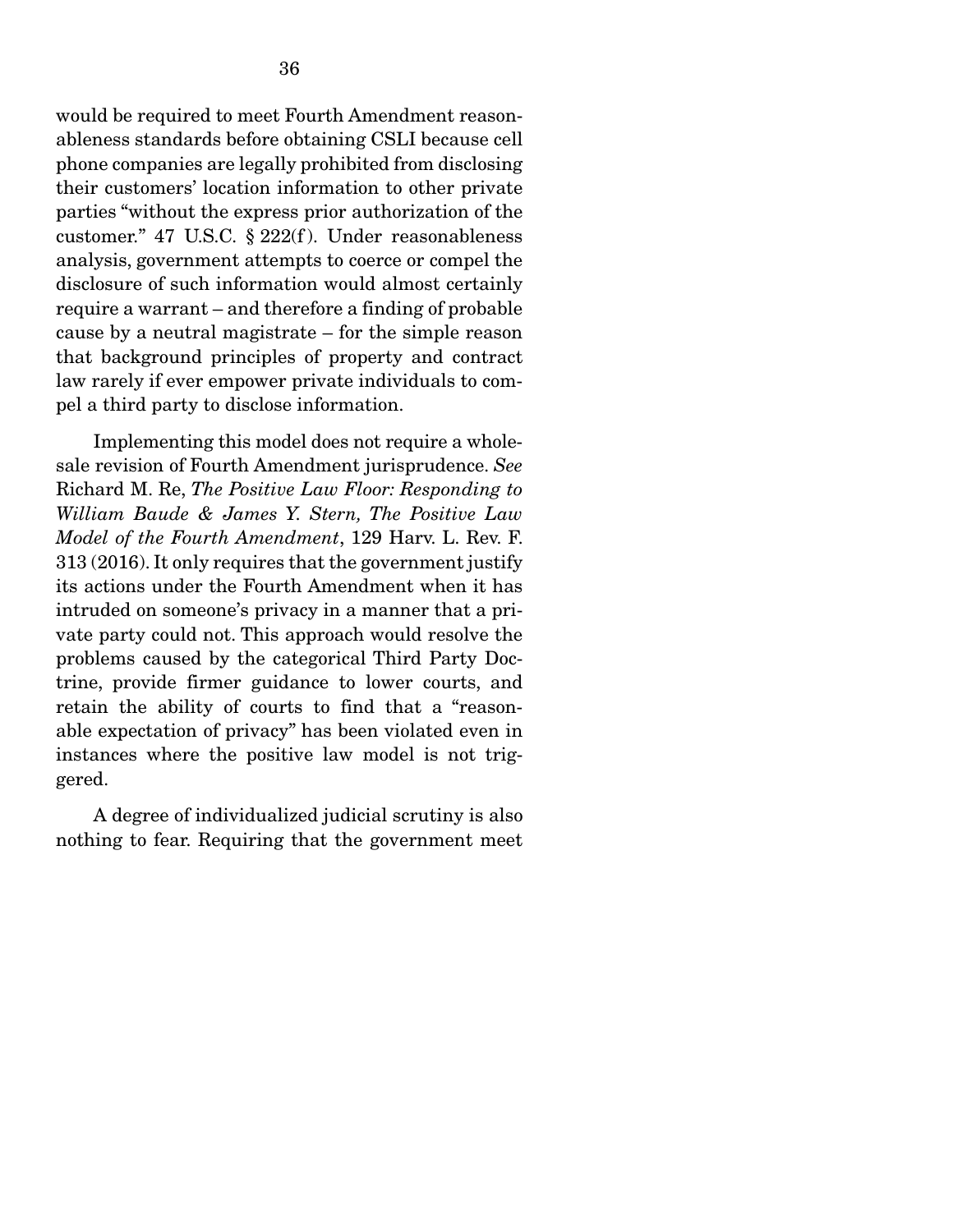Fourth Amendment reasonableness standards would both ensure that the government's actions are reasonable in each particular instance and, more broadly, would protect against the government's assembly of a digital dragnet that could enable widespread location monitoring. And, perhaps most importantly, it would help to guard against the kind of forfeiture horror stories experienced by *amici* and countless others.

#### **CONCLUSION**

--------------------------------- ---------------------------------

 Forty-one years ago, in *United States v. Miller*, this Court announced a categorical rule that applied the Third Party Doctrine to allow the warrantless search and seizure of Americans' banking information. The decision in *Miller* has had disastrous effects in banking. If that same categorical approach were applied to CSLI, it could make vastly more sensitive information available to the government without a warrant. The Fourth Amendment's warrant requirement should not be read out of the Constitution in this way. Police and prosecutors should be required to show probable cause to a neutral magistrate before they can scrutinize the digital information that, in this day and age,